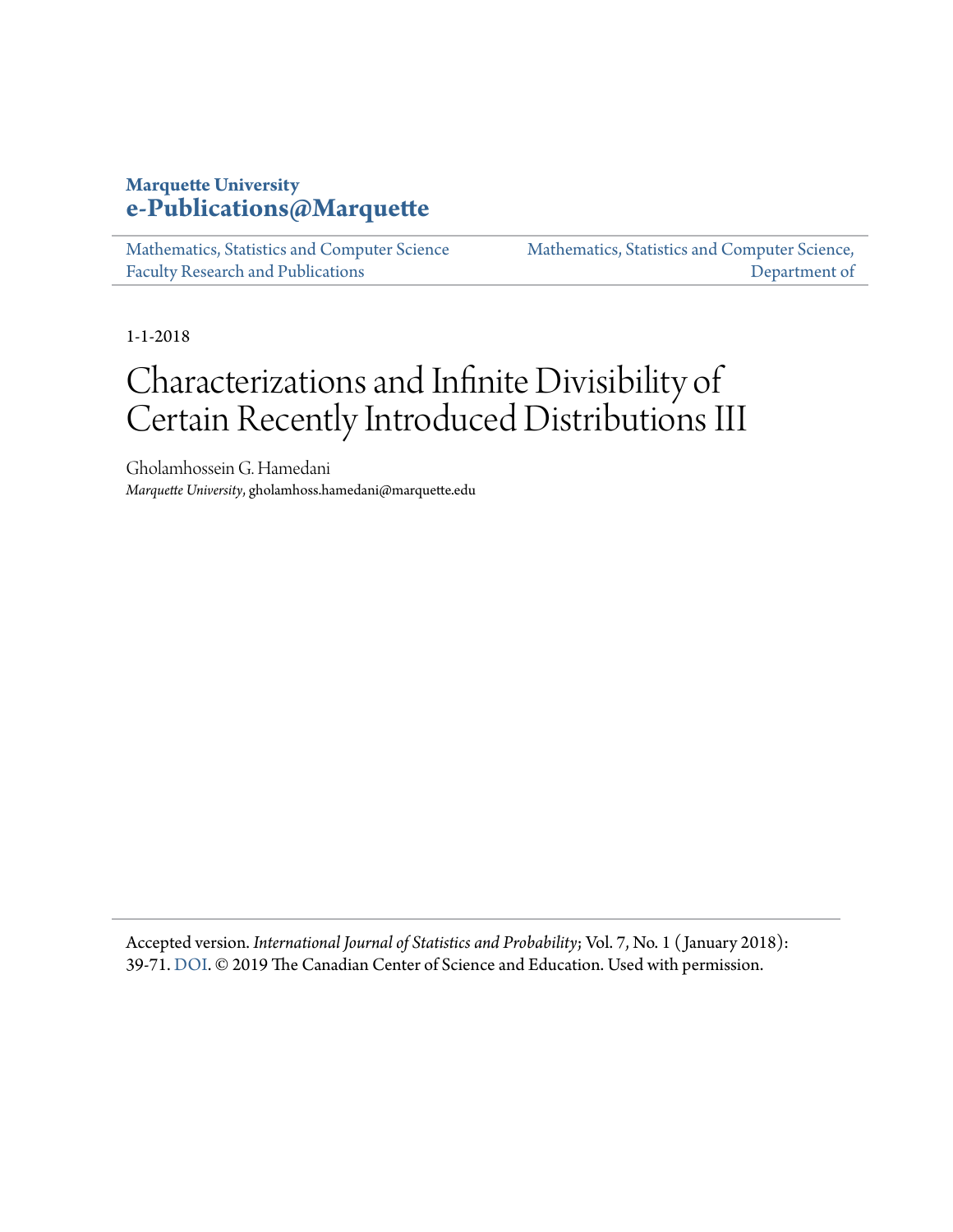**Marquette University**

# **e-Publications@Marquette**

# *Mathematics Faculty Research and Publications/College of Arts and Sciences*

*This paper is NOT THE PUBLISHED VERSION;* **but the author's final, peer-reviewed manuscript.** The published version may be accessed by following the link in the citation below.

*International Journal of Statistics and Probability*, Vol. 7, No. 1 (January 2018): 39-71. DOI. This article is © Canadian Center of Science and Education and permission has been granted for this version to appear i[n e-Publications@Marquette.](http://epublications.marquette.edu/) Canadian Center of Science and Education does not grant permission for this article to be further copied/distributed or hosted elsewhere without the express permission from Canadian Center of Science and Education.

# Characterizations and Infinite Divisibility of Certain Recently Introduced Distributions III

#### G.G. Hamedani

Department of Mathematics, Statistics and Computer Science, Marquette University

**Correspondence:** G.G. Hamedani, Department of Mathematics, Statistics and Computer Science, Marquette University, Milwaukee, WI 53201-1881.

# Abstract

Certain characterizations of recently proposed univariate continuous distributions are presented in different directions. This work may be a source of preventing reinventing and duplicating the existing distributions and calling them newly proposed distributions.

# Keywords

Continuous univariate distributions; Hazard function; Reverse hazard function; Infinitely divisible distributions; Characterizations.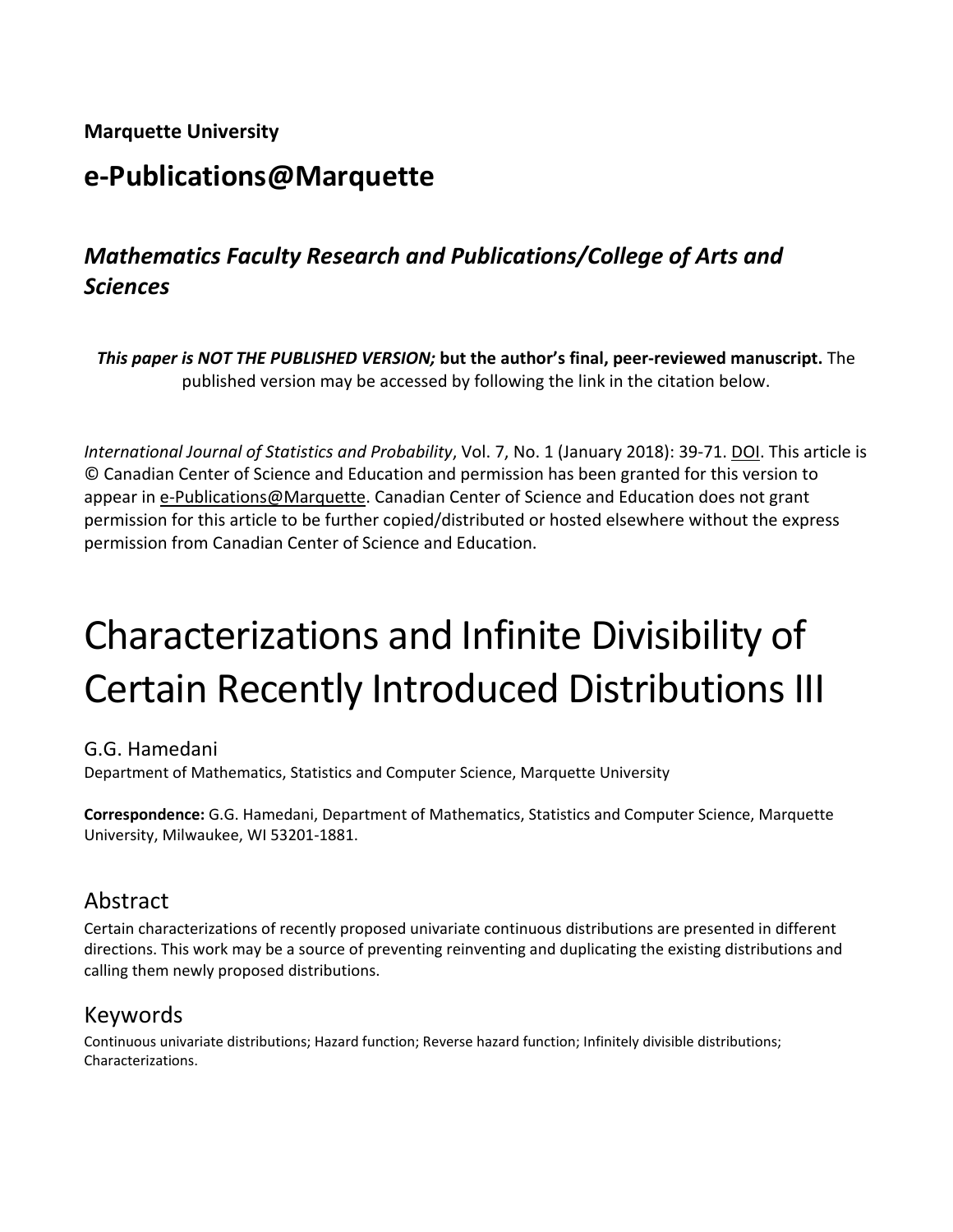## 1. Introduction

This work is a continuation of our previous works (Hamedani and Safavimanesh, 2016) and (Hamedani 2017) on characterizations and infinite divisibility of distributions introduced in 2016-2017. In designing a stochastic model for a particular modeling problem, an investigator will be vitally interested to know if their model fits the requirements of a specific underlying probability distribution. To this end, the investigator will rely on the characterizations of the selected distribution. Thus, the problem of characterizing a distribution is an important problem in various fields and has recently attracted the attention of many researchers. Consequently, various characterization results have been reported in the literature. These characterizations have been established in many different directions. This work deals with various characterizations of the following distributions: 1) Extension of the Generalized Linear Failure Rate (EGLFR) distribution of Kazemi et al.; 2) McDonald Gompertz (McG) distribution of Roozegar et al.; 3) Kumaraswamy-Transmuted Exponentiated Modified Weibull (Kw-TEMW) distribution of Al-babtain et al.; 4) Lomax-Exponential (LE) distribution of Hami Golzar et al.; 5) Truncated Exponential Exponential (TEE) distribution of Mahdavi and Silva; 6) Gompertz-G (Go-G) family of distributions of Alizadeh et al.; 7) Type I Half-Logistics (TIHL-G) family of distributions of Cordeiro et al.; 8) Transmuted Geometric-Weibull (TGW) distribution of Nofal et al.; 9) Adjusted Log-Logistic Generalized Exponential (ALLGE) distribution of Okorie et al.; 10) Type II Half Logistic (TIIHL-G) family of distributions of Hassan et al.; 11) Transmuted New Generalized Inverse Weibull (TNGIW) distribution of Khan et al.; 12) Poisson-G (Po-G) family of distributions of Abouelmagd et al.; 13) Generalized Transmuted Weibull (GTW) distribution of Nofal and El Gebaly; 14) Exponentiated Generalized-G Poisson (EGGP) family of distributions of Aryal and Yousof; 15) Beta Inverse Rayleigh (BIR) distribution of Leão et al.; 16) Beta Weibull Poisson (BWP) distribution of Percontini et al.; 17) Gamma Modified Weibull (GMW) distribution of Cordeiro et al.; 18) Transmuted Dagum (TD) distribution of Elbatal and Aryal; 19) Exponentiated Gompertz Generated (EGG) family of distributions of Cordeiro et al.; 20) New Extension of Power Lindley (NEPL) distribution of Alizadeh et al.; 21) Poisson-Weibull Regression (PWR) distribution of Vigas et al.; 22) Odd Log-Logistic Skew Normal (OLLSN) distribution of da Silva Braga et al.; 23) Extended Generalized Gamma Geometric (EGGG) distribution of Bortolini e al.; 24) Eponentiated Transmuted Quasi Lindley (ETQL) distribution of Preda; 25) Log-Kumaraswamy Generalized Gamma (LKGG) distribution of Pascoa et al.; 26) Exponentiated Reduced Kies (ERK) distribution of Kumar and Dharmaja; 27) Exponentiated Lomax (EL) distribution of Abdul-Moniem and Abdel Hameed; 28) Another Extension of Exponential (AEE) distribution of G´omez et al.; 29) New Weighted Exponential (NWE) distribution of Kharazmi and Jabbari; 30) Exponentiated Inverse Weibull Geometric (EIWG) distribution of Chung et al.; 31) New Extension of the Exponential (NEE) distribution of G´omez et al.; 32) Exponentiated Transmuted Weibull (WTW) distribution of Ebraheim; 33) Generalizations of Weibull (GW) distribution of Jayakumar and Babu; 34) Exponentiated Nadarajah and Haghighi Exponential (ENHE) distribution of Abdul-Moniem; 35) Generalization of Weibull (GW) distribution of Babu; 36) TruncatedWeibull-G (TW-G) distribution of Najarzadegan et al.; 37) Generalized Additive Weibull-G (GAW-G) family of distributions of Hassan et al.; 38) Two-parameter Weighted Exponential (TWE) distribution of Shakhatreh; 39) Generalized Weighted Weibull (GWW) distribution of Kharazmi; 40) Generalized Weighted Exponential (GWE) distribution of Kharazmi et al.; 41) Generalized Bilal (GB) distribution of Abd-Elrahman; . These characterizations are presented in different directions: (*i*) based on the ratio of two truncated moments; (*ii*) in terms of the hazard function; (*iii*) in terms of the reverse (reversed) hazard function and (*iv*) based on the conditional expectation of certain function of the random variable. Note that (*i*) can be employed also when the *cd f* (cumulative distribution function) does not have a closed form. We would also like to mention that due to the nature of some of these 41 distributions, our chracterizations may be the only possible ones. In defining the above distributions we shall try to employ the same parameter notation as used by the original authors. We follow the same order as listed above.

1) The cd f and pd f (probability density function) of EGLFR are given, respectively, by

$$
F(x; \alpha, \beta, a, b) = \begin{cases} \left(1 - \left(1 - \beta\left(ax + \frac{b}{2}x^2\right)\right)^{1/\beta}\right)^\alpha & \text{if } \beta \neq 0 \\ \left(1 - \exp\left(-\left(ax + \frac{b}{2}x^2\right)\right)\right)^\alpha & \text{if } \beta = 0 \end{cases}
$$

(1)

and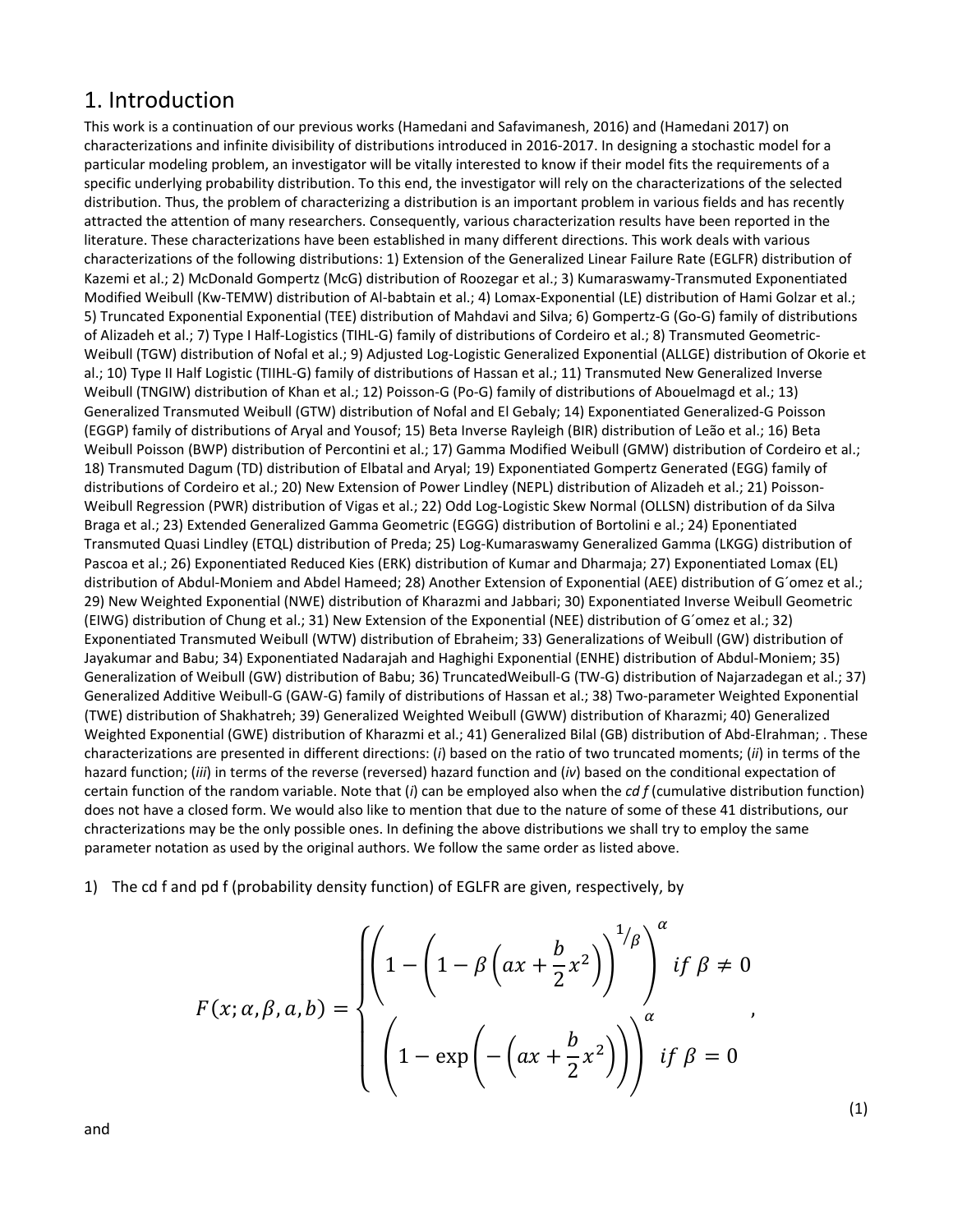$$
f(x; \alpha, \beta, a, b) = \begin{cases} \alpha(a + bx)(1 - \beta z)^{\frac{1}{\beta} - 1} (1 - (1 - \beta z)^{1/\beta})^{\alpha - 1}, & \text{if } \beta \neq 0 \\ \alpha(a + bx) \exp(-z) (1 - \exp(-z))^{\alpha - 1}, & \text{if } \beta = 0 \end{cases}
$$

 $(2)$ 

where  $\alpha > 0$ ,  $\beta \in \mathbb{R}$ ,  $a \ge 0$  and  $b \ge 0$  (with  $a + b > 0$ ) are parameters,  $z = \left(ax + \frac{b}{2}x^2\right)$  and

- If  $\beta \leq 0$ , then the support of the *cdf* is  $x \geq 0$ . i.
- If  $\beta > 0$ , then the support of the *cdf* is  $0 \le x \le \frac{1}{b} \sqrt{a^2 + \frac{2b}{\beta}} \frac{a}{b}$ . ii.
- If  $\beta > 0$  and  $b = 0$ , then the support of the *cdf* is  $0 \le x \le \frac{1}{a\beta}$ . iii.

2) The cdf and pdf of McG are given, respectively, by

$$
F(x; a, b, c, \theta, \gamma) = \frac{1}{B(a/c, b)} \int_0^{\left[1 - \exp\left(-\frac{\theta}{\gamma}(e^{\gamma x} - 1)\right)\right]^c} w^{a-1} (1 - w)^{b-1} dw, \qquad x \ge 0,
$$
\n(3)

and

$$
\frac{c\theta e^{\gamma x}}{B(a/c, b)} \exp\left(-\frac{\theta}{\gamma}(e^{\gamma x} - 1)\right) \left[1 - \exp\left(-\frac{\theta}{\gamma}(e^{\gamma x} - 1)\right)\right]^{a/c-1} \left\{1 - \exp\left(-\frac{\theta}{\gamma}(e^{\gamma x} - 1)\right)\right\}^{b-1}, \qquad x > 0,
$$
\n(4)

where  $a, b, c, \theta, \gamma$  are all positive parameters.

#### 3) The cd f and pd f of Kw-TEMW are given, respectively, by

$$
F(x; \alpha, \beta, \theta, \gamma, a, b, \lambda)
$$
  
=  $1 - \left\{1 - \left[1 - e^{-(\theta x + \gamma x^{\beta})}\right]^{\alpha a} \left[1 + \lambda - \lambda \left(1 - e^{-(\theta x + \gamma x^{\beta})}\right)^{\alpha}\right]^a\right\}^b,$  (5)

 $x \geq 0$  and

$$
f(x; \alpha, \beta, \theta, \gamma, a, b, \lambda)
$$
  
=  $ab\alpha(\theta + \gamma\beta x^{\beta-1})e^{-(\theta x + \gamma x^{\beta})}\left[1 + \lambda - 2\lambda\left(1 - e^{-(\theta x + \gamma x^{\beta})}\right)^{\alpha}\right]$   

$$
\times \left[1 - e^{-(\theta x + \gamma x^{\beta})}\right]^{\alpha a-1}\left[1 + \lambda - \lambda\left(1 - e^{-(\theta x + \gamma x^{\beta})}\right)^{\alpha}\right]^{a-1}
$$
  

$$
\times \left\{1 - \left[1 - e^{-(\theta x + \gamma x^{\beta})}\right]^{\alpha a}\left[1 + \lambda - \lambda\left(1 - e^{-(\theta x + \gamma x^{\beta})}\right)^{\alpha}\right]^{\alpha}\right\}^{b-1}, x > 0,
$$

where  $\alpha$ ,  $\beta$ ,  $\theta$ ,  $\gamma$ ,  $a$ ,  $b$  all positive and  $\lambda(|\lambda| \leq 1)$  are parameters.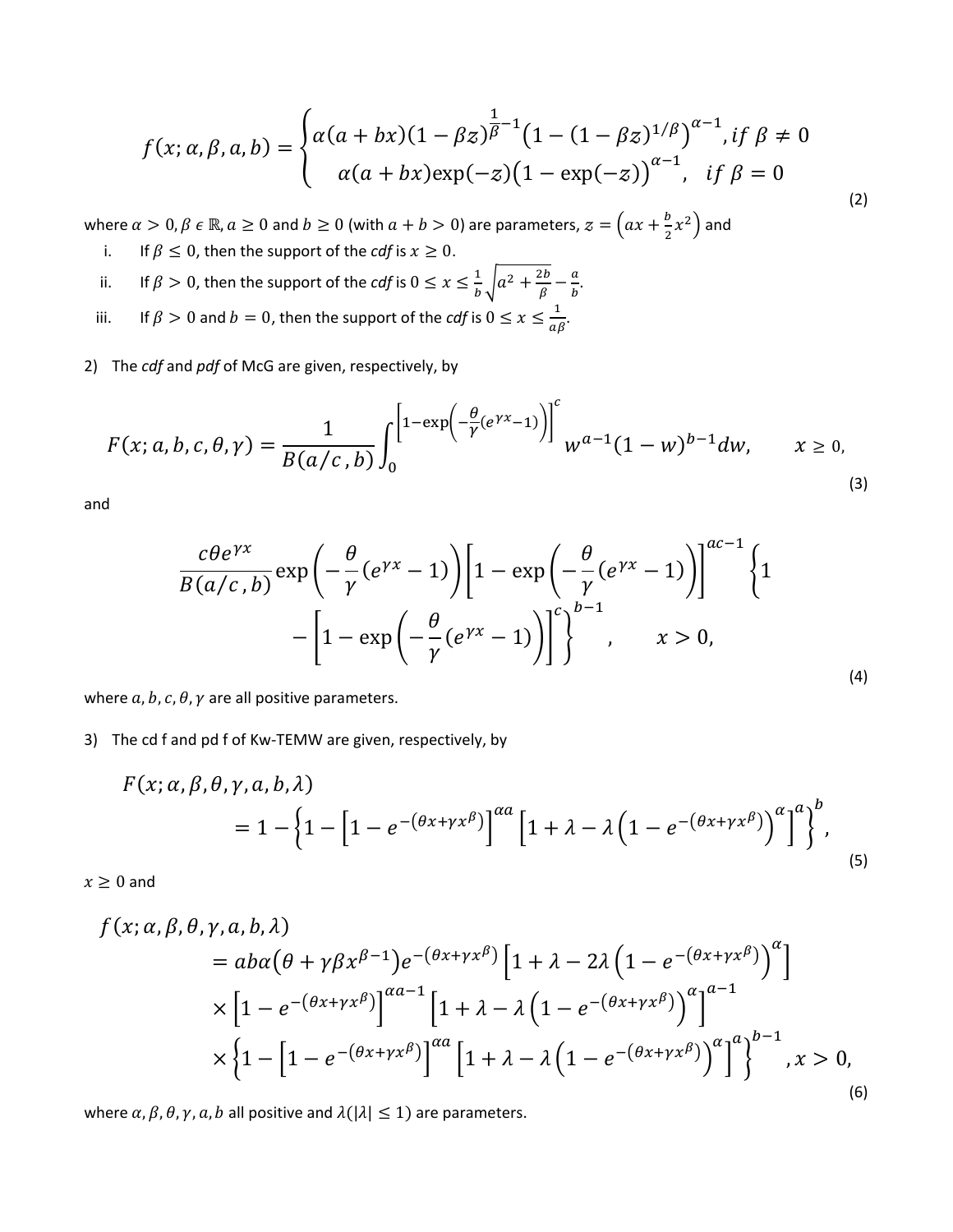4) The cd f and pd f of LE are given, respectively, by

$$
F(x; a, s, k) = 1 - \left(\frac{a}{e^{sx} + a - 1}\right)^k, \qquad x \ge 0,
$$
\n(7)

and

$$
f(x; a, s, k) = \frac{sk a^{k} e^{sx}}{(e^{sx} + a - 1)^{k+1}}, \qquad x > 0,
$$
\n(8)

where a, s, k are positive parameters.

**Remark 1.** For  $\alpha = 1$  and  $G_1(x) = \frac{e^{sx}-1}{e^{sx}+a-1}$ ,  $x \ge 0$ , the cd f of NF (A New Family) of distributions of Alizadeh et al (2015) reduces to (7). The NF distribution−has been characterized in the upcoming Research Monograph by Hamedani and Maadooliat (2017).

5) The cd f and pd f of TEE are given, respectively, by

$$
F(x; \alpha, \lambda) = \frac{e^{\alpha} - e^{\alpha e^{-\lambda x}}}{e^{\alpha} - 1}, \qquad x \ge 0,
$$
\n(9)

and

$$
f(x; \alpha, \lambda) = \frac{\alpha \lambda e^{-\lambda x} e^{\alpha e^{-\lambda x}}}{e^{\alpha} - 1}, \qquad x > 0,
$$
\n
$$
(10)
$$

where  $\alpha$ ,  $\lambda$  are positive parameters.

**Remark 2.** For  $\alpha = 1$  and  $G_1(x) = 1 - e^{-\lambda x}$ ,  $x \ge 0$ , the cd f of EGP (The Exponentiated G Poisson) model of Gomes et al (2015) reduces to (9). The EGP distribution has been characterized in the upcoming Research Monograph by Hamedani and Maadooliat (2017).

6) The cd f and pd f of Go-G are given, respectively, by

$$
F(x; \theta, \gamma, \eta) = 1 - e^{\frac{\theta}{\gamma} \left\{1 - \left(\bar{G}(x; \eta)\right)^{-\gamma}\right\}}, \qquad x \in \mathbb{R}
$$
\n(11)

and

$$
f(x; \theta, \gamma, \eta) = \theta g(x; \eta) (\bar{G}(x; \eta))^{-\gamma - 1} e^{\frac{\theta}{\gamma} \left\{1 - (\bar{G}(x; \eta))^{-\gamma}\right\}}, \qquad x \in \mathbb{R},
$$
\n(12)

where  $\theta$ ,  $\gamma$  are positive parameters and  $g(x; \eta)$  and  $G(x; \eta)$  are pd f and cd f of the baseline distribution which depends on the vector parameter  $\eta$ .

7) The cd f and pd f of TIHL-G are given, respectively, by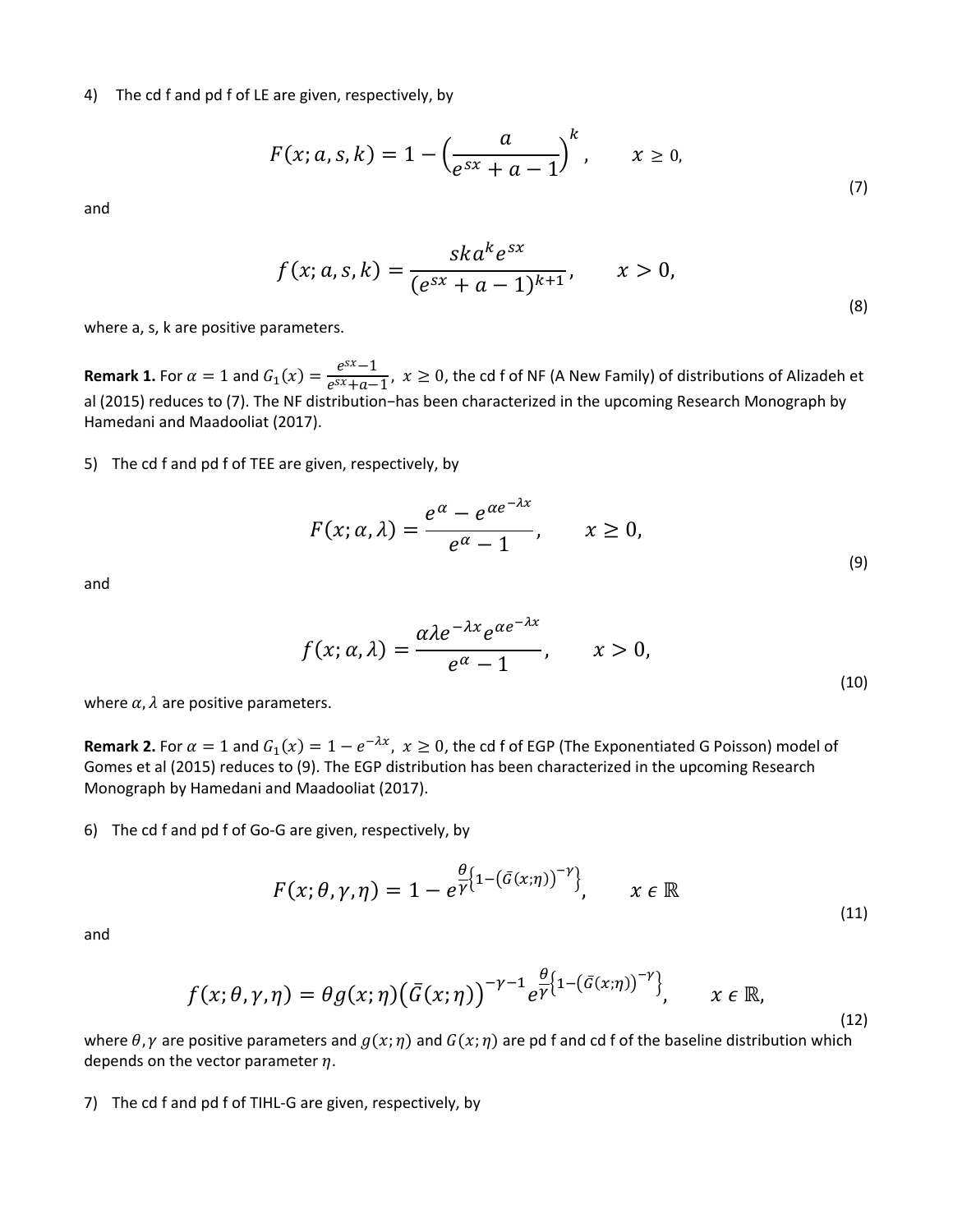$$
F(x; \lambda) = \frac{1 - \left(\bar{G}(x; \eta)\right)^{\lambda}}{1 + \left(\bar{G}(x; \eta)\right)^{\lambda}}, \qquad x \in \mathbb{R},
$$
\n(13)

(14)

and

$$
f(x; \lambda) = \frac{2\lambda g(x; \eta) (\bar{G}(x; \eta))^{ \lambda - 1}}{\left\{1 + (\bar{G}(x; \eta))^{ \lambda}\right\}^2}, \qquad x \in \mathbb{R},
$$

where  $\lambda$  is a positive parameters and  $g(x; \eta)$  and  $G(x; \eta)$  are pd f and cd f of the baseline distribution which depends on the vector parameter  $\eta$ .

#### **Special TIHL-G distributions**

The following distributions are listed as sub-models of the TIHL-G distribution: The type I half-logistic normal; The type I half-logistic gamma and The type I half-logistic Fréchet.

**Remark 3.** For  $\alpha = 1$ , the cd f of EHL-G (The Exponentiated Half-Logistic Family) of distributions of Cordeiro et al (2014) reduces to (13). The EHL-G distribution has been characterized in the upcoming Research Monograph by Hamedani and Maadooliat (2017).

8) The cd f and pd f of TGW are given, respectively, by

$$
F(x; \alpha, \beta, \theta, \lambda) = \frac{\theta \left( 1 - e^{-(\alpha x)^{\beta}} \right)}{1 + (\theta - 1)(1 - e^{-(\alpha x)^{\beta}})} \left\{ 1 + \frac{\lambda e^{-(\alpha x)^{\beta}}}{1 + (\theta - 1)(1 - e^{-(\alpha x)^{\beta}})} \right\},\tag{15}
$$

 $x \geq 0$  and

$$
f(x; \alpha, \beta, \theta, \lambda) = \frac{\theta \beta \alpha^{\beta} x^{\beta - 1}}{e^{(\alpha x)^{\beta}} \left[1 + (\theta - 1)(1 - e^{-(\alpha x)^{\beta}})\right]^2} \left\{1 + \frac{\lambda e^{-(\alpha x)^{\beta}}}{1 + (\theta - 1)(1 - e^{-(\alpha x)^{\beta}})}\right\},\tag{16}
$$

 $x > 0$ , where  $\alpha, \beta, \theta$  positive and  $\lambda(|\lambda| \leq 1)$  are parameters.

9) The cd f and pd f of ALLGE are given, respectively, by

$$
F(x; \theta, \delta, \eta) = \frac{(\delta^{\theta} + 1)(1 - e^{-\eta x})^{\theta}}{\delta^{\theta} + (1 - e^{-\eta x})^{\theta}}, \qquad x \ge 0,
$$
\n(17)

and

$$
f(x; \theta, \delta, \eta) = \frac{(\delta^{\theta} + 1)\delta^{\theta}\vartheta\eta e^{-\eta x}(1 - e^{-\eta x})^{\theta - 1}}{[\delta^{\theta} + (1 - e^{-\eta x})^{\theta}]^2}, \qquad x > 0,
$$
\n(18)

where  $\theta$ ,  $\delta$ ,  $\eta$  are positive parameters.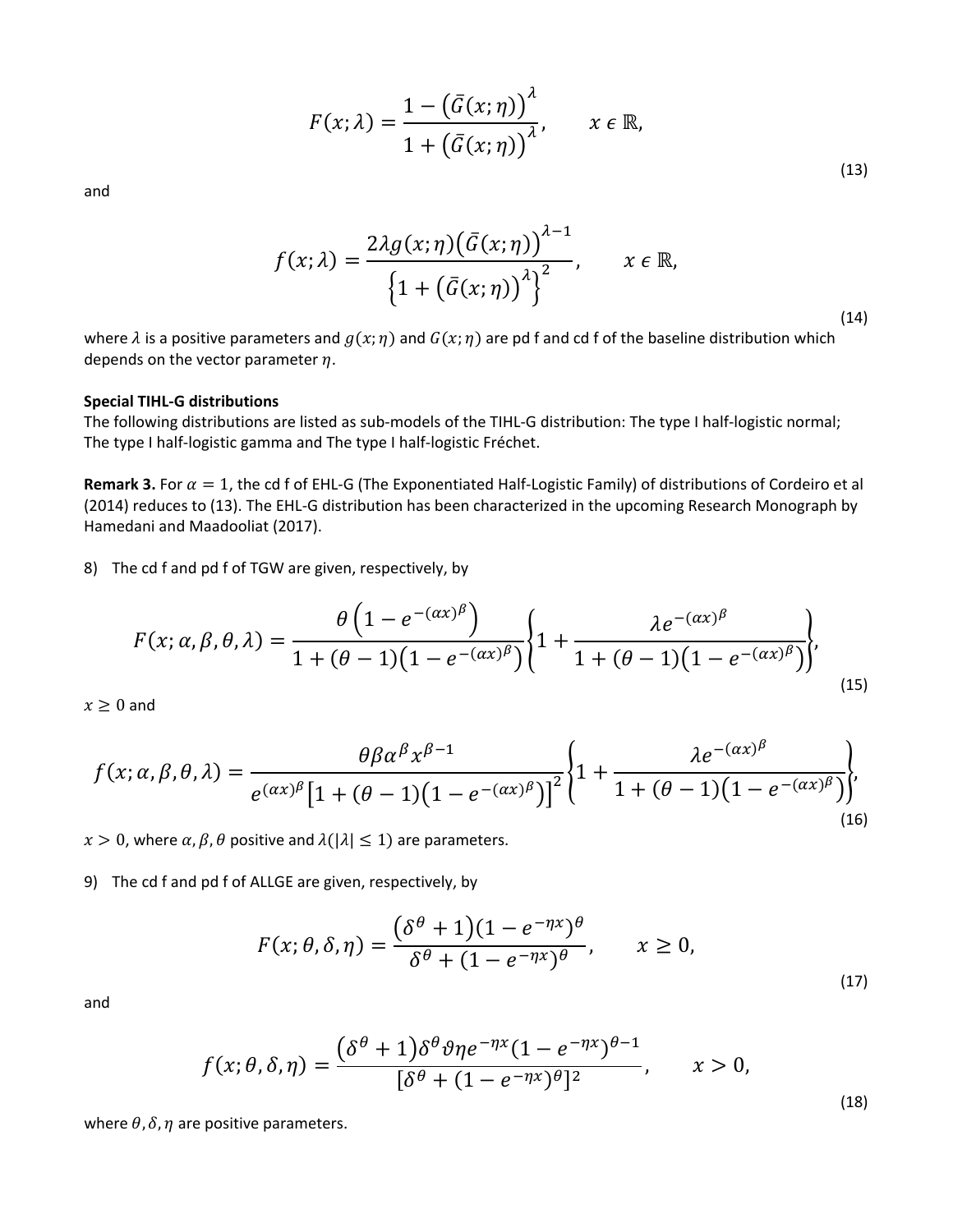10) The cd f and pd f of TIIHL-G are given, respectively, by

$$
F(x; \lambda, \zeta) = \frac{2[G(x; \zeta)]^{\lambda}}{1 + [G(x; \zeta)]^{\lambda}}, \qquad x \ge 0,
$$
\n(19)

and

$$
f(x; \lambda, \zeta) = \frac{2\lambda g(x; \zeta)[G(x; \zeta)]^{\lambda - 1}}{[1 + [G(x; \zeta)]^{\lambda}]^2}, \qquad x > 0,
$$

(20)

where  $\lambda$  is a positive parameter and  $G(x; \zeta)$ ,  $g(x; \zeta)$  are cd f and pd f of the baseline distribution which depends on the parameter vector  $\zeta$ .

11) The cd f and pd f of TNGIW are given, respectively, by

$$
F(x; \alpha, \beta, \gamma, \phi, \lambda) = \left\{ 1 - \left[ 1 - \exp\left\{ -\frac{\alpha}{x} - \gamma \left( \frac{1}{x} \right)^{\beta} \right\} \right]^{ \phi} \right\} \left\{ 1 + \lambda \left[ 1 - \exp\left\{ -\frac{\alpha}{x} - \gamma \left( \frac{1}{x} \right)^{\beta} \right\} \right]^{ \phi} \right\},\tag{21}
$$

 $x \geq 0$  and

$$
f(x; \alpha, \beta, \gamma, \phi, \lambda) = \phi \left\{ \frac{\alpha}{x^2} + \beta \gamma \left( \frac{1}{x} \right)^{\beta+1} \right\} \exp \left\{ -\frac{\alpha}{x} - \gamma \left( \frac{1}{x} \right)^{\beta} \right\} \times \left[ 1 - \exp \left\{ -\frac{\alpha}{x} - \gamma \left( \frac{1}{x} \right)^{\beta} \right\} \right]^{ \phi - 1} \times \left\{ 1 - \lambda + 2\lambda \left[ 1 - \exp \left\{ -\frac{\alpha}{x} - \gamma \left( \frac{1}{x} \right)^{\beta} \right\} \right]^{ \phi} \right\},
$$
\n(22)

 $x > 0$ , where  $\alpha$ ,  $\beta$ ,  $\gamma$ ,  $\phi$  all positive and  $\lambda(|\lambda| \leq 1)$  are parameters.

**Remark 4.** For  $\lambda = 0$ , TNGIW will reduce to NGIW (New Generalized Inverse Weibull) distribution of Khan and King (2016).

12) The cd f and pd f of Po-G are given, respectively, by

$$
F(x; \theta, \eta) = \frac{\exp[\theta G(x; \eta)] - 1}{e^{\theta} - 1}, \qquad x \in \mathbb{R}
$$
\n(23)

and

$$
f(x; \theta, \eta) = \frac{\theta g(x; \eta) \exp[\theta G(x; \eta)]}{e^{\theta} - 1}, \qquad x \in \mathbb{R},
$$
\n(24)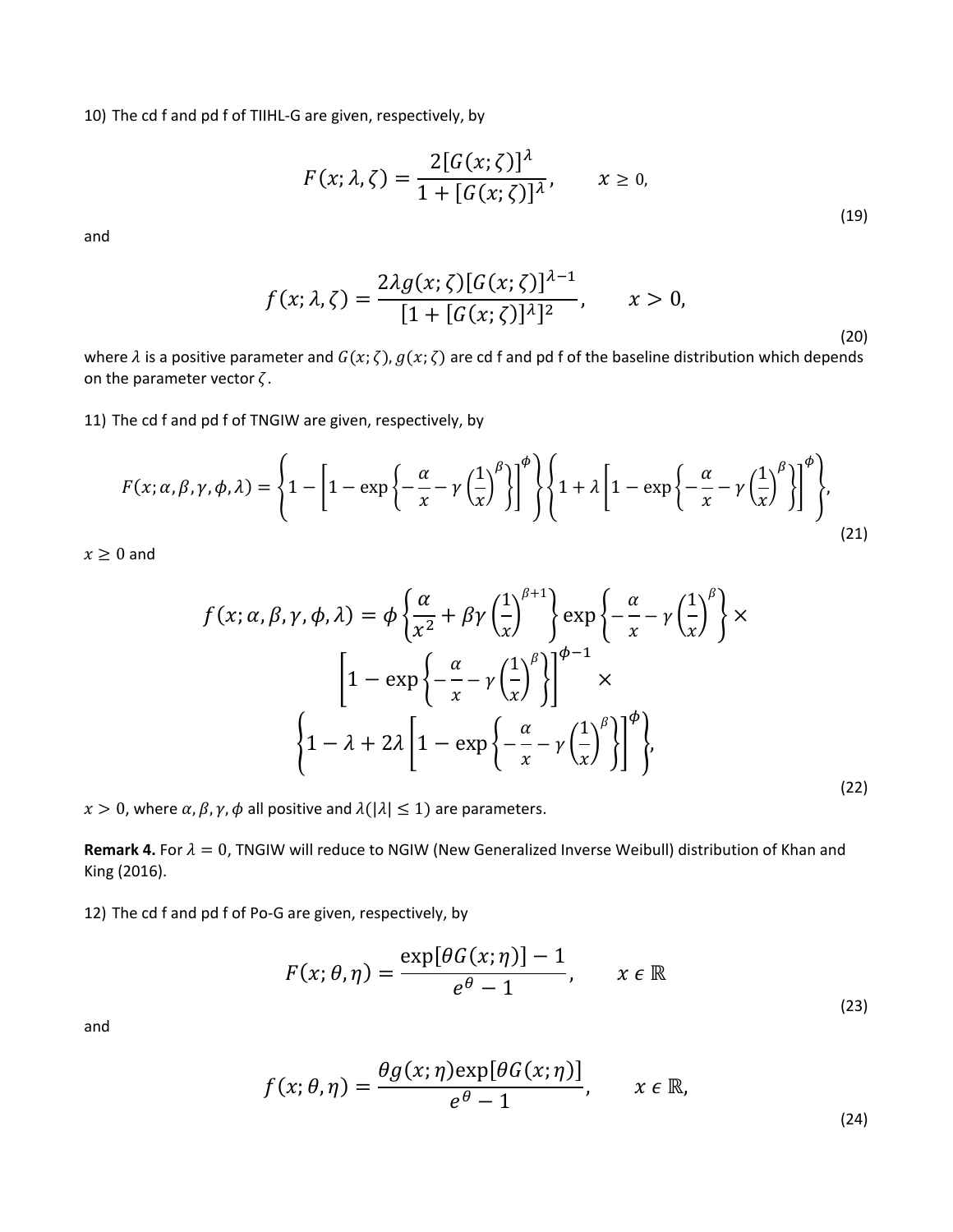where  $\theta$  is a positive parameter and  $g(x; \eta)$  and  $G(x; \eta)$  are pd f and cd f of the baseline distribution which depends on the parameter vector  $\eta$ .

13) The cd f and pd f of GTW are given, respectively, by

$$
F(x; \alpha, \beta, a, b, \lambda) = \left[1 - e^{-(\alpha x)^{\beta}}\right] \left\{1 + \lambda - \lambda \left[1 - e^{-(\alpha x)^{\beta}}\right]^{b}\right\}, \qquad x \ge 0,
$$
\n<sup>(25)</sup>

and

$$
f(x; \alpha, \beta, a, b, \lambda) = \beta \alpha^{\beta} x^{\beta - 1} e^{-(\alpha x)^{\beta}} \left[ 1 - e^{-(\alpha x)^{\beta}} \right]^{a-1} \left\{ a(1 + \lambda) - \lambda (a + b) \left[ 1 - e^{-(\alpha x)^{\beta}} \right]^{b} \right\},\tag{26}
$$

 $x > 0$ , where  $\alpha, \beta, a, b$  all positive and  $\lambda(|\lambda| \leq 1)$  are parameters.

14) The cd f and pd f of EGGP are given, respectively, by

$$
F(x;a,b,\lambda,\psi) = \frac{1 - \exp\{-\lambda\{1 - [\bar{G}(x;\psi)]^a\}^b\}}{1 - \exp\{-\lambda\}}, \qquad x \in \mathbb{R},
$$
\n(27)

and

$$
f(x; a, b, \lambda, \psi) = \frac{ab\lambda g(x; \psi)[\bar{G}(x; \psi)]^{a-1} \{1 - [\bar{G}(x; \psi)]^a\}^{b-1}}{\{1 - \exp\{-\lambda\}\} \exp\{\lambda \{1 - [\bar{G}(x; \psi)]^a\}^b\}},
$$
\n(28)

 $x \in \mathbb{R}$ , where a, b,  $\lambda$  are positive parameters and  $g(x; \psi)$  and  $G(x; \psi)$  are pd f and cd f of the baseline distribution which depends on the parameter vector  $\psi$ .

15) The cd f and pd f of BIR are given, respectively, by

$$
F(x; a, b, \theta) = \frac{1}{B(a, b)} \int_0^{\exp(-\theta x^{-2})} w^{a-1} (1 - w)^{b-1} dw, \qquad x \ge 0,
$$
\n(29)

and

$$
f(x; a, b, \theta) = \frac{2\theta}{B(a, b)} x^{-3} \exp(-\theta x^{-2}) [1 - \exp(-\theta x^{-2})]^{b-1}, \qquad x > 0,
$$
\n(30)

where  $a, b, \theta$  are positive parameters.

16) The cd f and pd f of BIR<sub>1</sub>  $\left(a=b=\frac{1}{2}\right)$  are given, respectively, by

$$
F(x; \theta) = \frac{2}{\pi} \arcsin \left\{ \exp\left( -\frac{\theta}{2} x^{-2} \right) \right\}, \qquad x \ge 0
$$
\n(31)

and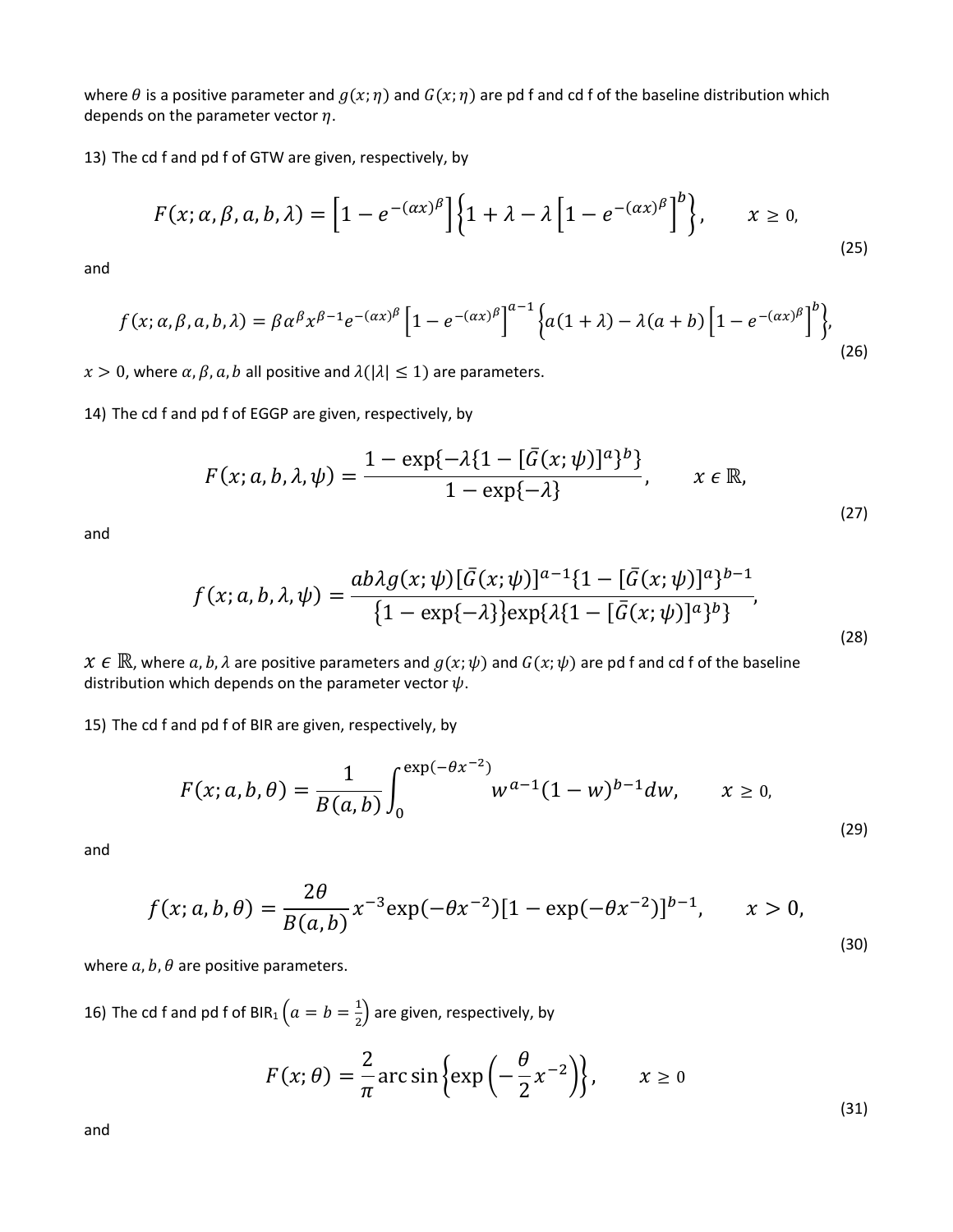$$
f(x; \theta) = \frac{2}{\pi} \left\{ \frac{\theta x^{-3} \exp\left(-\frac{\theta}{2} x^{-2}\right)}{\sqrt{1 - \exp(-\theta x^{-2})}} \right\}, \qquad x > 0,
$$
\n
$$
(32)
$$

where  $\theta$  is a positive parameter.

17) The cd f and pd f of BWP are given, respectively, by

$$
F(x; \alpha, \beta, a, b, \lambda) = \frac{1}{B(a, b)} \int_0^{e^{\lambda e^{-\beta x^{\alpha}}} - e^{\lambda}} w^{\alpha - 1} (1 - w)^{b - 1} dw, \ \ x \ge 0,
$$

and

$$
f(x; \theta) = cx^{\alpha - 1} e^{-\beta x^{\alpha}} e^{\lambda e^{-\beta x^{\alpha}}} \left( e^{\lambda e^{-\beta x^{\alpha}}} - 1 \right)^{b - 1}, \qquad x > 0,
$$
\n<sup>(34)</sup>

(33)

where  $\alpha$ ,  $\beta$ ,  $a$ ,  $b$ ,  $\lambda$  are positive parameters and  $c = \frac{\alpha\beta\lambda e^{-\lambda} (e^{\lambda}-1)^{1-a-b}}{B(a,b)(1-e^{-\lambda})}$  is the normalizing constant. Note that for  $a = 1, c = b\alpha\beta\lambda\big(e^{\lambda} - 1\big)^{-b}$  and for  $b = 1, c = a\alpha\beta\lambda\big(e^{\lambda} - 1\big)^{-a}$ .

18) The cd f and pd f of GMW are given, respectively, by

$$
F(x; \alpha, \beta, a, \lambda) = \frac{1}{\Gamma(a)} \int_0^{\alpha x^{\beta} e^{\lambda x}} t^{a-1} e^{-t} dt, \qquad x \ge 0,
$$
\n(35)

and

$$
f(x; \alpha, \beta, a, \lambda) = \frac{\alpha x^{\beta - 1} (\beta + \lambda x)}{\Gamma(a)} \{ \alpha x^{\beta} e^{\lambda x} \}^{a - 1} e^{\lambda x - \alpha x^{\beta} e^{\lambda x}}, \qquad x > 0,
$$
\n(36)

where  $\alpha$ ,  $\beta$ ,  $\alpha$ ,  $\lambda$  are positive parameters.

19) The cd f and pd f of TD are given, respectively, by

$$
F(x; \alpha, \beta, \theta, \lambda) = \left(1 + \alpha x^{-\theta}\right)^{-\beta} \left[1 + \lambda - \lambda \left(1 + \alpha x^{-\theta}\right)^{-\beta}\right], \qquad x \ge 0,
$$
\n(37)

and

$$
f(x; \alpha, \beta, \theta, \lambda) = \alpha \beta \theta x^{-\theta - 1} \left( 1 + \alpha x^{-\theta} \right)^{-\beta - 1} \left[ 1 + \lambda - 2\lambda \left( 1 + \alpha x^{-\theta} \right)^{-\beta} \right],
$$
\n(38)

 $x > 0$ , where  $\alpha, \beta, \theta$  positive and  $\lambda(|\lambda| \leq 1)$  are parameters.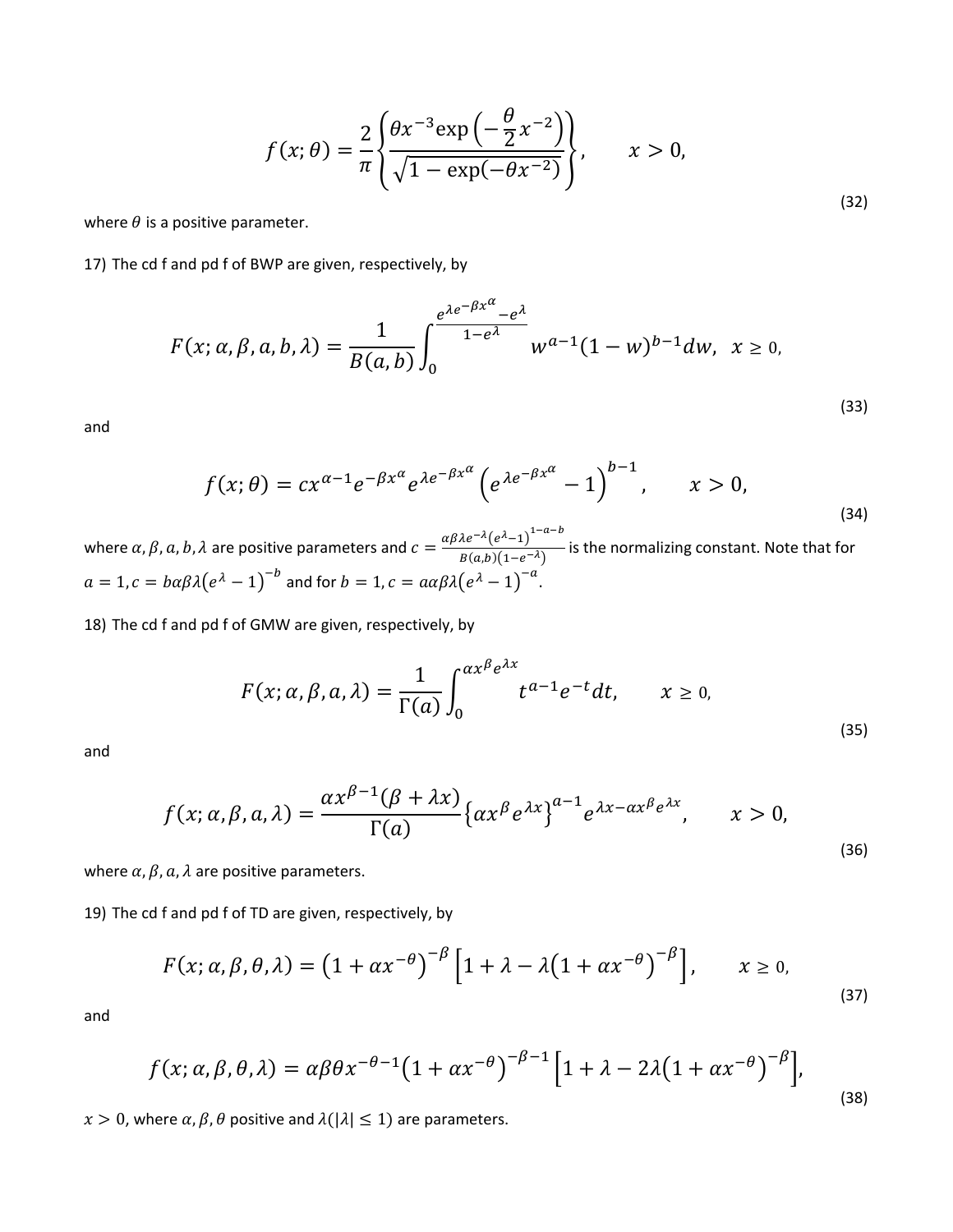20) The cd f and pd f of EGG are given, respectively, by

$$
F(x; \alpha, \theta, \gamma, \eta) = \left\{ 1 - e^{\frac{\theta}{\gamma} \left( 1 - \left( \bar{G}(x; \eta) \right)^{-\gamma} \right)} \right\}^{\alpha}, \qquad x \in \mathbb{R},
$$
\n(39)

and

$$
f(x; \alpha, \theta, \gamma, \eta) = \frac{\alpha \theta g(x; \eta) e^{\frac{\theta}{\gamma} (1 - (\bar{G}(x; \eta))^{-\gamma})}}{\left(\bar{G}(x; \eta)\right)^{1+\gamma} \left\{1 - e^{\frac{\theta}{\gamma} (1 - (\bar{G}(x; \eta))^{-\gamma})}\right\}^{1-\alpha}}, \qquad x \in \mathbb{R}
$$
\n(40)

where  $\alpha$ ,  $\theta$ ,  $\gamma$  are positive parameters and  $g(x; \eta)$ ,  $G(x; \eta)$  are pd f and cd f of the baseline distribution with parameter vector  $\eta$ .

21) The cd f and pd f of NEPL are given, respectively, by

$$
F(x; \alpha, \beta, \lambda) = \frac{\left[1 - \left(1 + \frac{\lambda}{1 + \lambda} x^{\beta}\right) e^{-\lambda x^{\beta}}\right]^{\alpha}}{\left[1 - \left(1 + \frac{\lambda}{1 + \lambda} x^{\beta}\right)\right]^{\alpha} + \left(1 + \frac{\lambda}{1 + \lambda} x^{\beta}\right) e^{-\lambda x^{\beta}}}, \qquad x \ge 0,
$$
\n(41)

and

$$
f(x; \alpha, \beta, \lambda) = \frac{\alpha \beta \lambda^2 (1 + x^{\beta}) e^{-\lambda x^{\beta}} \left[ 1 - \left( 1 + \frac{\lambda}{1 + \lambda} x^{\beta} \right) e^{-\lambda x^{\beta}} \right]^{\alpha - 1} \left( 1 + \frac{\lambda}{1 + \lambda} x^{\beta} \right)^{\alpha - 1}}{(1 + \lambda) \left\{ \left[ 1 - \left( 1 + \frac{\lambda}{1 + \lambda} x^{\beta} \right) e^{-\lambda x^{\beta}} \right]^{\alpha} + \left( 1 + \frac{\lambda}{1 + \lambda} x^{\beta} \right) e^{-\lambda x^{\beta}} \right\}^2}, \qquad x > 0
$$
\n(42)

where  $\alpha$ ,  $\beta$ ,  $\lambda$  are positive parameters.

22) The cd f and pd f of PWR (WLOG for  $\mu = 0$ ,  $\sigma = 1$ ) are given, respectively, by

$$
F(x; \alpha) = \frac{e^{\alpha} - e^{\alpha e^{-\alpha}}}{e^{\alpha} - 1}, \qquad x \in \mathbb{R},
$$
\n(43)

and

$$
f(x; \alpha) = \frac{\alpha}{e^{\alpha} - 1} e^{x + \alpha e^{-e^{x}} - e^{x}}, \qquad x \in \mathbb{R},
$$
\n(44)

where  $\alpha$  is a positive parameter.

23) The cd f and pd f of OLLSN (WLOG for  $\mu = 0$ ,  $\sigma = 1$ ) are given, respectively, by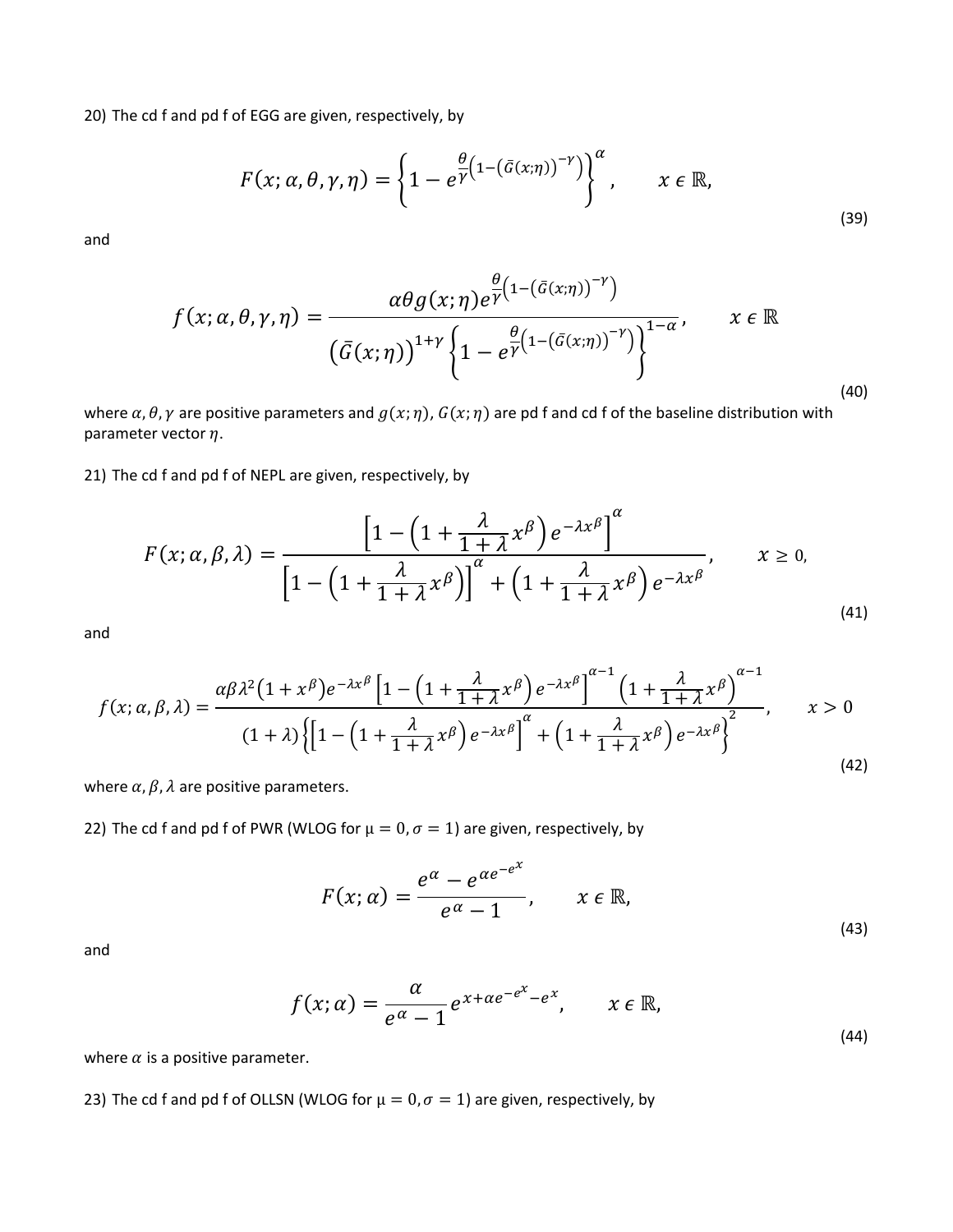$$
F(x; \lambda) = \frac{[\Phi_{SN}(x; \lambda)]^{\alpha}}{[\Phi_{SN}(x; \lambda)]^{\alpha} + [\overline{\Phi}_{SN}(x; \lambda)]^{\alpha}}, \qquad x \in \mathbb{R},
$$
\n(45)

and

$$
f(x; \lambda) = \frac{2\alpha\phi(x)\Phi(\lambda x)[\Phi_{SN}(x; \lambda)]^{\alpha-1}[\overline{\Phi}_{SN}(x; \lambda)]^{\alpha-1}}{\{[\Phi_{SN}(x; \lambda)]^{\alpha} + [\overline{\Phi}_{SN}(x; \lambda)]^{\alpha}\}^2}, \qquad x \in \mathbb{R},
$$
\n(46)

where  $\lambda$  is a positive parameter  $\phi(x)$  ,  $\Phi(x)$  are *pdf* and *cdf* of the standard normal distribution  $\Phi_{SN}(x;\lambda) =$  $\Phi(x) - 2T(x;\lambda), T(x;\lambda) = (2\pi)^{-1} \int_0^{\lambda \frac{\exp\left(-\frac{1}{2}x^2(1+u^2)\right)}{1+u^2}} du$  and  $\overline{\Phi}_{SN}(x;\lambda) = 1 - \Phi_{SN}(x;\lambda)$ .

24) The *cd f* and *pd f* of EGGG are given, respectively, by

$$
F(x; \alpha, \tau, \lambda, p, k) = 1 - \left\{ 1 - \frac{\gamma_1 \left[ k, \left( \frac{x}{\alpha} \right)^{\tau} \right]}{1 - p \left\{ 1 - \gamma_1 \left[ k, \left( \frac{x}{\alpha} \right)^{\tau} \right] \right\}} \right\}, \qquad x \ge 0,
$$
\n(47)

and

$$
f(x; \alpha, \tau, \lambda, p, k) = \frac{\lambda \tau (1 - p)^{\lambda}}{\alpha \Gamma(k)} \left(\frac{x}{\alpha}\right)^{\tau k - 1} \exp\left[-\left(\frac{x}{\alpha}\right)^{\tau}\right] \frac{\left\{\left(1 - \gamma_{1}\left[k, \left(\frac{x}{\alpha}\right)^{\tau}\right]\right)\left(1 - p\left\{1 - \gamma_{1}\left[k, \left(\frac{x}{\alpha}\right)^{\tau}\right]\right\}\right)\right\}^{\lambda - 1}}{\left(1 - p\left\{1 - \gamma_{1}\left[k, \left(\frac{x}{\alpha}\right)^{\tau}\right]\right\}\right)^{2}},
$$
\n
$$
0, \text{ where } \alpha, \tau, \lambda, k \text{ positive, } p \in (0, 1) \text{ are parameters, } \gamma[k, x] = \int_{0}^{x} w^{k - 1} e^{-w} dw, \gamma_{1}[k, x] =
$$
\n
$$
(48)
$$

 $x > 0$ , where  $\alpha$ ,  $\tau$ ,  $\lambda$ ,  $k$  positive,  $p \in (0, 1)$  are parameters,  $\gamma[k, x] = \int_0^x w^{k-1} e^{-w} dw$ ,  $\gamma_1[k, x] = \frac{1}{\Gamma(k)} \int_0^x w^{k-1} e^{-w} dw$  and  $\Gamma(k) = \int_0^{\infty} w^{k-1} e^{-w} dw$ .

25) The *cd f* and *pd f* of ETQL are given, respectively, by

$$
F(x; \alpha, \beta, \mu, \theta, \lambda) = \left[1 - \left\{1 - \left\{1 - \left[\frac{(1+\lambda)\left(1 - \frac{\mu\theta + 1 + \theta x}{\mu\theta + 1}e^{-\theta x}\right)}{\mu\theta + 1}e^{-\theta x}\right]^2\right]\right\}^{\alpha}\right\}^{\beta}, \qquad x \ge 0,
$$
\n(49)

and

$$
f(x; \alpha, \beta, \mu, \theta, \lambda) = \frac{\alpha \beta \theta^2}{\mu \theta + 1} e^{-\theta x} (\mu + x) \left\{ 1 - \left[ \frac{(1 + \lambda) \left( 1 - \frac{\mu \theta + 1 + \theta x}{\mu \theta + 1} \right)}{\mu \theta + 1} \right] \right\}^{\alpha - 1}
$$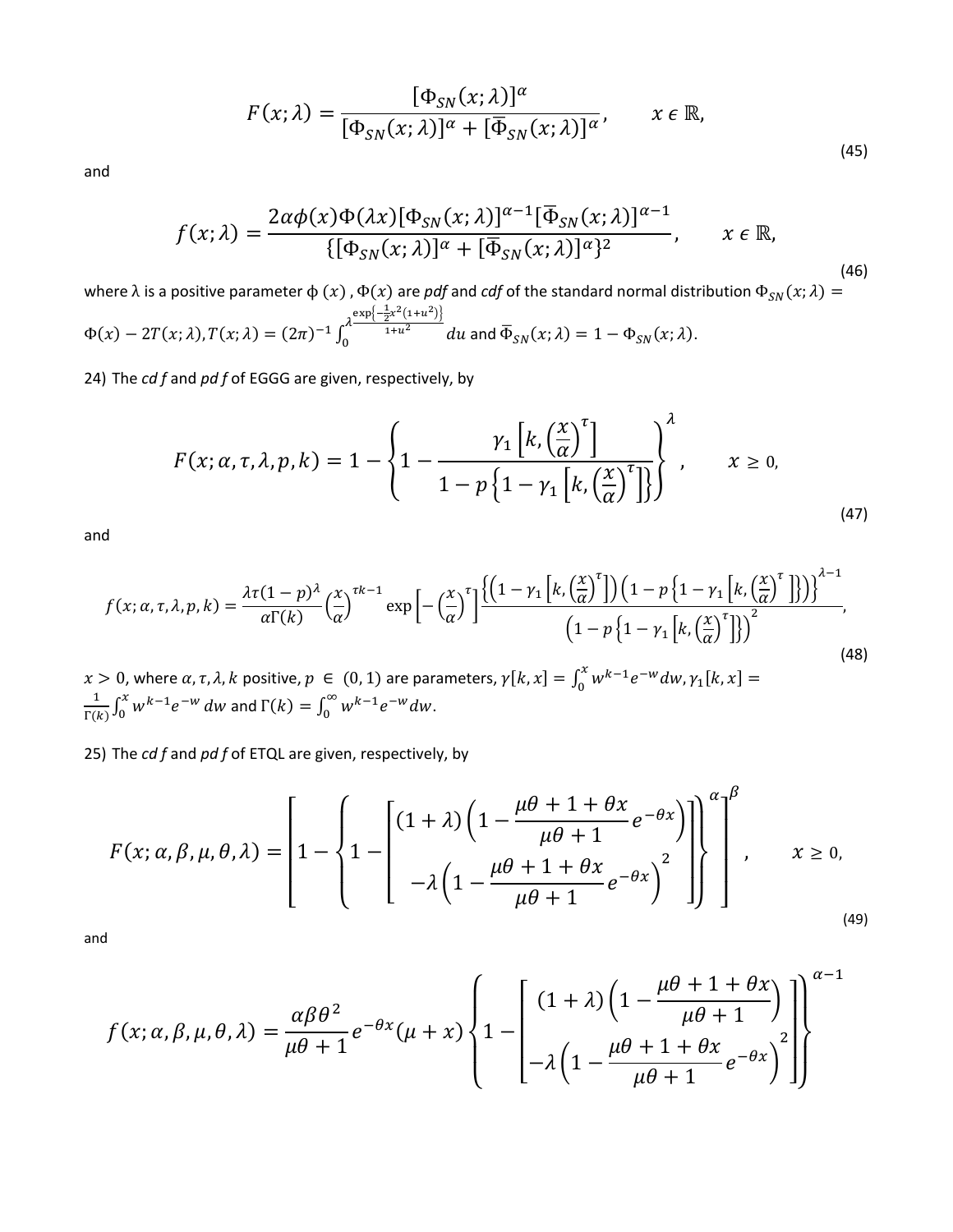$$
\left[1 - \left\{1 - \left[\frac{(1+\lambda)\left(\frac{\mu\theta + 1 + \theta x}{\mu\theta + 1}e^{-\theta x}\right)}{-\lambda\left(1 - \frac{\mu\theta + 1 + \theta x}{\mu\theta + 1}e^{-\theta x}\right)}\right]\right\}^{\alpha}\right]^{B-1}
$$
  
 
$$
\times \left[1 + \lambda - 2\lambda\left(1 - \frac{\mu\theta + 1 + \theta x}{\mu\theta + 1}e^{-\theta x}\right)\right],
$$

(50)

 $x > 0$ , where  $\alpha$ ,  $\beta$ ,  $\mu$ ,  $\theta$  positive and  $\lambda(|\lambda| \leq 1)$  are parameters.

26) The *pd f* of LKGG (WLOG for  $\mu = 0$ ,  $\sigma = 1$ ) is given, respectively, by

$$
f(x; \lambda, \varphi, q) = \begin{cases} \frac{\lambda \varphi|q|}{\Gamma(q^{-2})} (q^{-2})^{q^{-2}} \exp\{q^{-1}x - q^{-2}e^{qx}\} \times \\ \{ \gamma_1[q^{-2}, q^{-2}e^{qx}]\}^{\lambda - 1} \{ 1 - (\gamma_1[q^{-2}, q^{-2}e^{qx}])^{\lambda} \}^{\varphi - 1}, & \text{if } q \neq 0 \\ \frac{\lambda \varphi}{\sqrt{2\pi}} \exp\left(-\frac{x^2}{2}\right) (\Phi(x))^{\lambda - 1} \left[ 1 - (\Phi(x))^{\lambda} \right]^{\varphi - 1}, & \text{if } q = 0 \end{cases}
$$
\n
$$
(51)
$$

 $x \in \mathbb{R}$ , where  $\lambda$ ,  $\varphi$  positive,  $q \in \mathbb{R}$  are parameters and , as before,  $\gamma_1[\alpha, x] = \frac{1}{\Gamma(\alpha)} \int_0^x w^{\alpha-1} e^{-w} dw$ .

27) The cd f and pd f of ERK are given, respectively, by

$$
F(x; \alpha, \theta, \lambda) = \left\{ 1 - \exp\left[ -\left(\frac{x}{1-x}\right)^{\beta} \right] \right\}^{\lambda}, \qquad 0 \le x \le 1,
$$
\n<sup>(52)</sup>

and

$$
f(x; \beta, \lambda) = \frac{\lambda \beta x^{\beta - 1} \exp\left[-\left(\frac{x}{1 - x}\right)^{\beta}\right]}{(1 - x)^{\beta + 1}} \left\{1 - \exp\left[-\left(\frac{x}{1 - x}\right)^{\beta}\right]\right\}^{\lambda - 1},\tag{53}
$$

 $0 < x < 1$ , where  $\beta$ ,  $\lambda$  are positive parameters.

28) The *cd f* and *pd f* of EL are given, respectively, by

$$
F(x; \alpha, \theta, \lambda) = \left[1 - (1 + \lambda x)^{-\theta}\right]^{\alpha}, \qquad x \ge 0,
$$
\n<sup>(54)</sup>

and

$$
f(x; \alpha, \theta, \lambda) = \alpha \theta \lambda (1 + \lambda x)^{-(\theta + 1)} [1 - (1 + \lambda x)^{-\theta}]^{\alpha - 1}, \qquad x > 0,
$$
\n<sup>(55)</sup>

where  $\alpha$ ,  $\theta$ ,  $\lambda$  are positive parameters.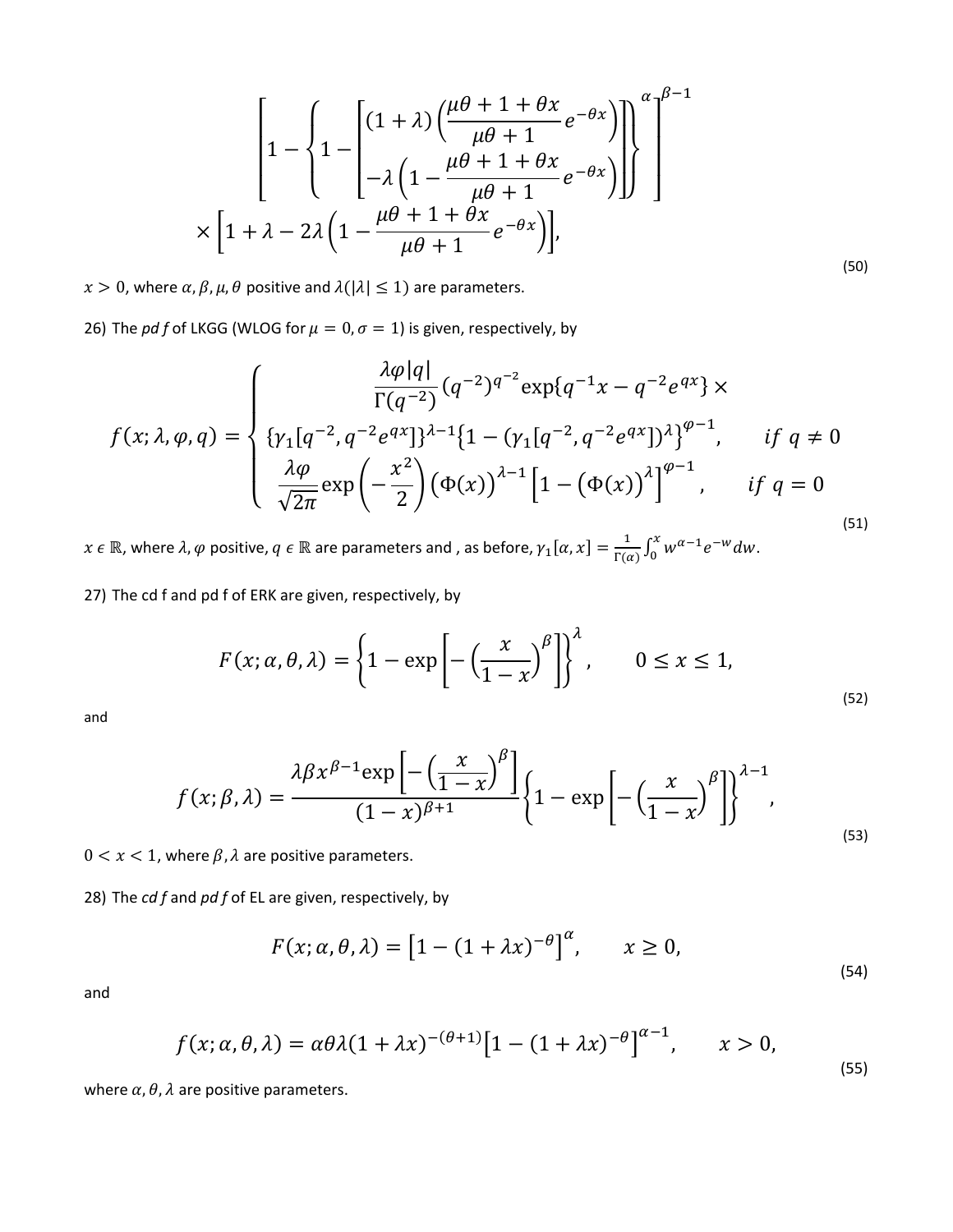**Remark 5.** A generalization of the EL distribution was proposed by Mead (2015) which is characterized in the upcoming Research Monograph by Hamedani and Maadooliat (2017).

29) The *cd f* and *pd f* of AEE are given, respectively, by

$$
F(x; \alpha, \beta) = 1 - \frac{(\alpha + \beta + \alpha \beta x)e^{-\alpha x}}{\alpha + \beta}, \qquad x \ge 0,
$$
\n
$$
(56)
$$

and

$$
f(x; \alpha, \beta) = \frac{\alpha^2 (1 + \beta x)e^{-\alpha x}}{\alpha + \beta}, \qquad x > 0,
$$
\n
$$
(57)
$$

where  $\alpha$ ,  $\beta$  are positive parameters.

30) The *cd f* and *pd f* of NWE are given, respectively, by

$$
F(x; \alpha, \beta, \lambda) = 1 - \frac{C}{\lambda} e^{-\lambda x} \left\{ \frac{\beta}{\beta + 1} - \frac{e^{-\lambda \alpha x}}{\alpha + 1} + \frac{e^{-\lambda \alpha (\beta + 1)x}}{(\beta + 1)(1 + \alpha (\beta + 1))} \right\}, \qquad x \ge 0
$$
\n(58)

and

$$
f(x; \alpha, \beta, \lambda) = Ce^{-\lambda x} \left\{ 1 - e^{-\lambda \alpha x} - \frac{\left( 1 - e^{-\lambda \alpha (\beta + 1)x} \right)}{(\beta + 1)} \right\}, \qquad x > 0,
$$
\n<sup>(59)</sup>

where  $\alpha$ ,  $\beta$ ,  $\lambda$  are positive parameters and  $C = \frac{\lambda(\alpha+1)(1+\alpha(\beta+1))}{\beta\alpha^2}$  is the normalizing constant.

31) The *cd f* and *pd f* of EIWG are given, respectively, by

$$
F(x; \alpha, \gamma, q) = \frac{e^{-\gamma x^{-\alpha}}}{1 - q(1 - e^{-\gamma x^{-\alpha}})}, \qquad x \ge 0,
$$
\n(60)

and

$$
f(x; \alpha, \gamma, q) = \frac{\alpha \gamma (1 - q) x^{-(\alpha + 1)} e^{-\gamma x^{-\alpha}}}{[1 - q(1 - e^{-\gamma x^{-\alpha}})]^2}, \qquad x > 0,
$$
\n(61)

where  $\alpha$ ,  $\gamma$  positive and  $q(0 < q < 1)$  are parameters.

Remark 6. The EIWG distribution is a special case of BGIWG (The Beta Generalized Inverse Weibull Geometric) dis-tribution of Elbatal et al. (2017). We believe that Chung et al. were not aware of Elbatal et al.'s paper as these two papers were published within a couple of months of each other. The BGIWG distribution was characterized in Hamedani (2017) paper listed in the references here.

32) The cd f and pd f of NEE are given, respectively, by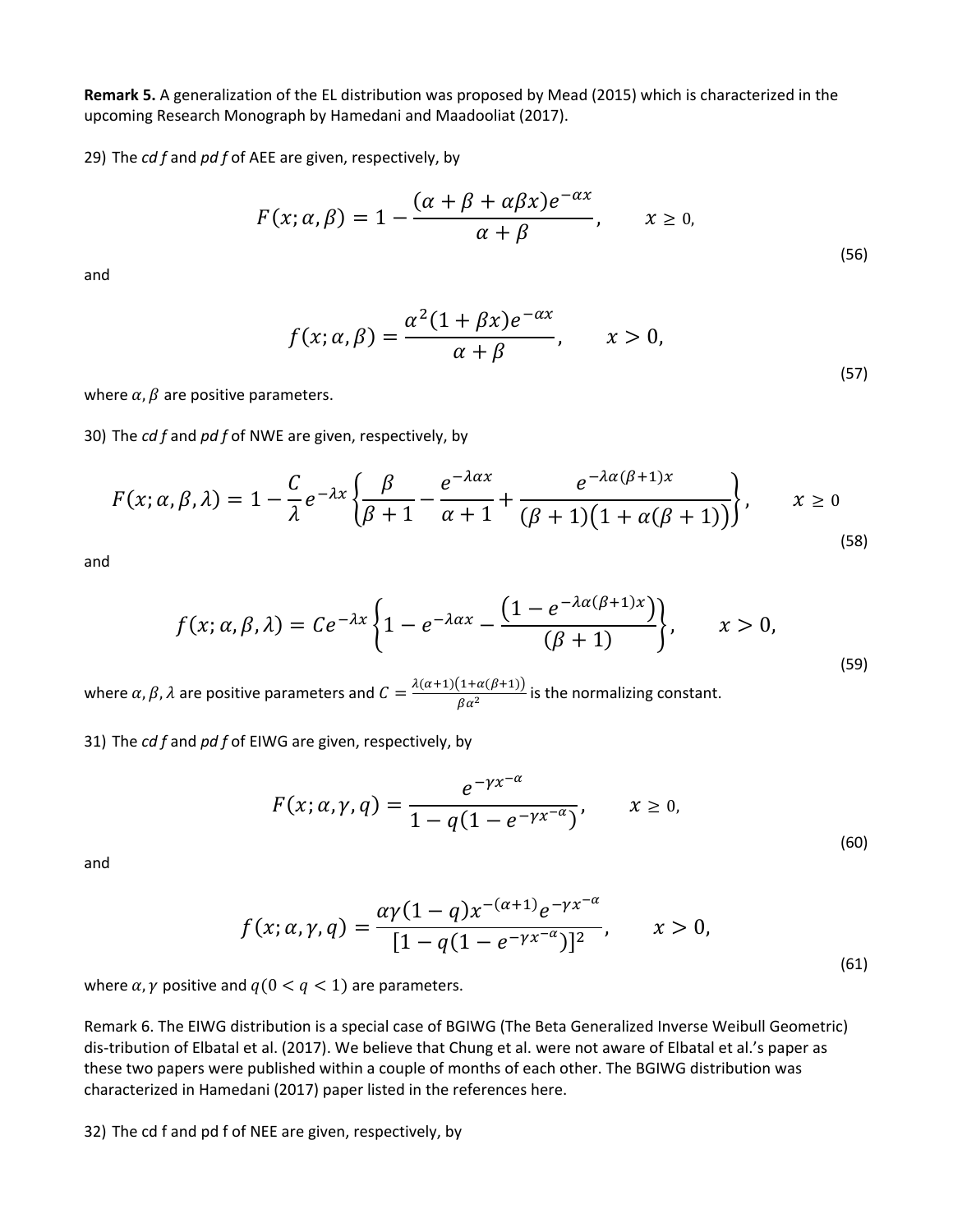$$
F(x; \alpha, \beta) = 1 - \frac{\alpha^2 (1 + \beta x) e^{-\alpha x}}{\alpha + \beta}, \qquad x \ge 0,
$$
\n(62)

and

$$
f(x; \alpha, \beta) = \frac{(\alpha + \beta + \alpha \beta x)e^{-\alpha x}}{\alpha + \beta}, \qquad x > 0,
$$
\n(63)

where  $\alpha$ ,  $\beta$  are positive parameters.

33) The cd f and pd f of ETW are given, respectively, by

$$
F(x; \alpha, \beta, \lambda, \nu) = \left\{ 1 + (\lambda - 1)e^{-\left(\frac{x}{\alpha}\right)^{\beta}} - \lambda e^{-2\left(\frac{x}{\alpha}\right)^{\beta}} \right\}^{\nu - 1}
$$
\n(64)

and

$$
f(x; \alpha, \beta, \lambda, \nu) = \frac{\nu \beta}{\alpha} \left(\frac{x}{\alpha}\right)^{\beta - 1} e^{-\left(\frac{x}{\alpha}\right)^{\beta}} \left[1 - \lambda + 2\lambda e^{-\left(\frac{x}{\alpha}\right)^{\beta}}\right] \left\{1 + (\lambda - 1)e^{-\left(\frac{x}{\alpha}\right)^{\beta}} - \lambda e^{-2\left(\frac{x}{\alpha}\right)^{\beta}}\right\}^{\nu - 1}
$$
\n(65)

 $x > 0$ , where  $\alpha$ ,  $\beta$ ,  $\nu$  all positive and  $\lambda(|\lambda| \leq 1)$  are parameters.

34) The cd f and pd f of GW are given, respectively, by

$$
F(x; \alpha, \beta) = \frac{1 - e^{-x^{\beta}}}{1 - (1 - \alpha)e^{-x^{\beta}}}, \qquad x \ge 0,
$$
\n(66)

and

$$
f(x; \alpha, \beta) = \frac{\alpha \beta x^{\beta - 1} e^{-x^{\beta}}}{\left[1 - (1 - \alpha)e^{-x^{\beta}}\right]^2}, \qquad x > 0,
$$
\n(67)

where  $\alpha$ ,  $\beta$ ,  $\nu$  are positive parameters.

**Remark 7.** Generalizations of GW distributions were presented by Bidram et al. (2015) and by Elbatal et al. (2016). These distributions are characterized in the upcoming Research Monograph by Hamedani and Maadooliat (2017).

35) The cd f and pd f of ENHE are given, respectively, by

$$
F(x; \alpha, \beta, \lambda) = \left(1 - e^{1 - (1 + \alpha x)^{\beta}}\right)^{\lambda}, \qquad x \geq 0,
$$

(68)

and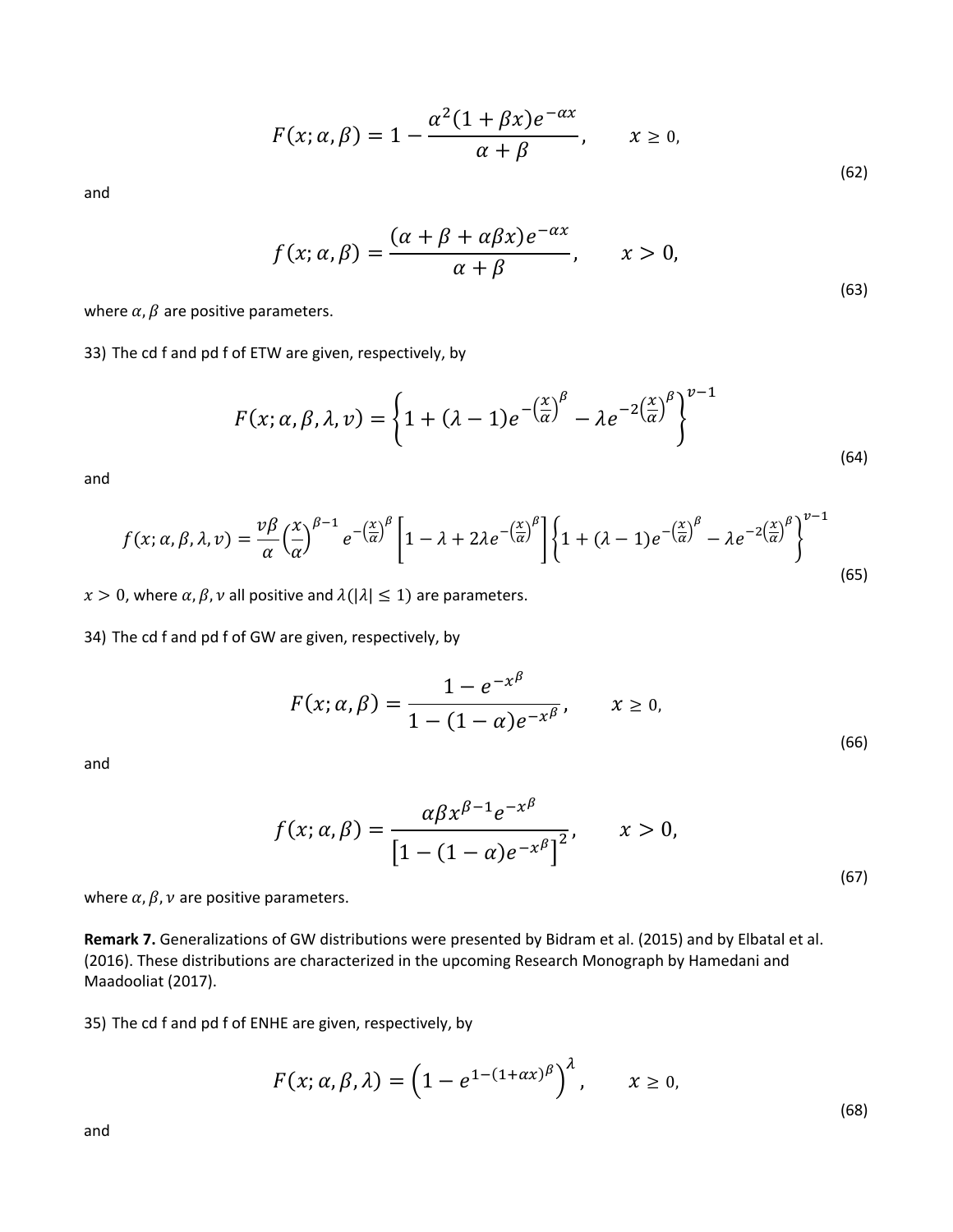$$
f(x; \alpha, \beta, \lambda) = \lambda \alpha \beta (1 + \alpha x)^{\beta - 1} e^{1 - (1 + \alpha x)^{\beta}} \left( 1 - e^{1 - (1 + \alpha x)^{\beta}} \right)^{\lambda - 1}
$$
\n(69)

 $x > 0$ , where  $\alpha$ ,  $\beta$ ,  $\lambda$  are all positive parameters.

36) The cd f and pd f of GW are given, respectively, by

$$
F(x; \alpha, \theta, c) = \frac{1}{1 - \alpha^{\theta}} \Big\{ 1 - \alpha^{\theta} \Big( 1 - e^{-x^{c}} + \alpha e^{-x^{c}} \Big)^{-\theta} \Big\}, \qquad x \ge 0,
$$
\n<sup>(70)</sup>

and

$$
f(x; \alpha, \theta, c) = \frac{\theta(1 - \alpha)\alpha^{\theta}cx^{c-1}e^{-x^{c}}}{(1 - \alpha^{\theta})(1 - e^{-x^{c}} + \alpha e^{-x^{c}})^{\theta + 1}}, \qquad x > 0,
$$
\n(71)

where  $\alpha$ ,  $\theta$ ,  $c$  are all positive parameters.

37) The cd f and pd f of TW-G are given, respectively, by

$$
F(x; \alpha, \beta) = \frac{1 - \exp[-\alpha G(x)^{\beta}]}{1 - \exp(-\alpha)}, \qquad x \in \mathbb{R},
$$
\n(72)

and

$$
f(x; \alpha, \beta) = \frac{\alpha \beta g(x) G(x)^{\beta - 1} \exp[-\alpha G(x)^{\beta}]}{1 - \exp(-\alpha)}, \qquad x \in \mathbb{R},
$$
\n(73)

where  $\alpha$ ,  $\beta$  are positive parameters.

**Remark 8.** The TW-G distribution is not new. It was first introduced by Gomes et al. (2015), which is also characterized in the upcoming Research Monograph by Hamedani and Maadooliat (2017).

38) The cd f and pd f of GAW-G are given, respectively, by

$$
F(x;a,b,c,d,\eta) = 1 - \exp\left\{-c\big[-\ln(\bar{G}(x;\eta))\big]^d - a\big[-\ln(\bar{G}(x;\eta))\big]^b\right\}, \qquad x \in \mathbb{R}
$$
\n(74)

and

$$
f(x; a, b, c, d, \eta)
$$
  
=  $\frac{g(x; \eta)}{\bar{G}(x; \eta)} \{cd[-\ln(\bar{G}(x; \eta))]^{d-1}$   
+  $ab[-\ln(\bar{G}(x; \eta))]^{b-1}\} \exp\{-c[-\ln(\bar{G}(x; \eta))]^{d} - a[-\ln(\bar{G}(x; \eta))]^{b}\},$  (75)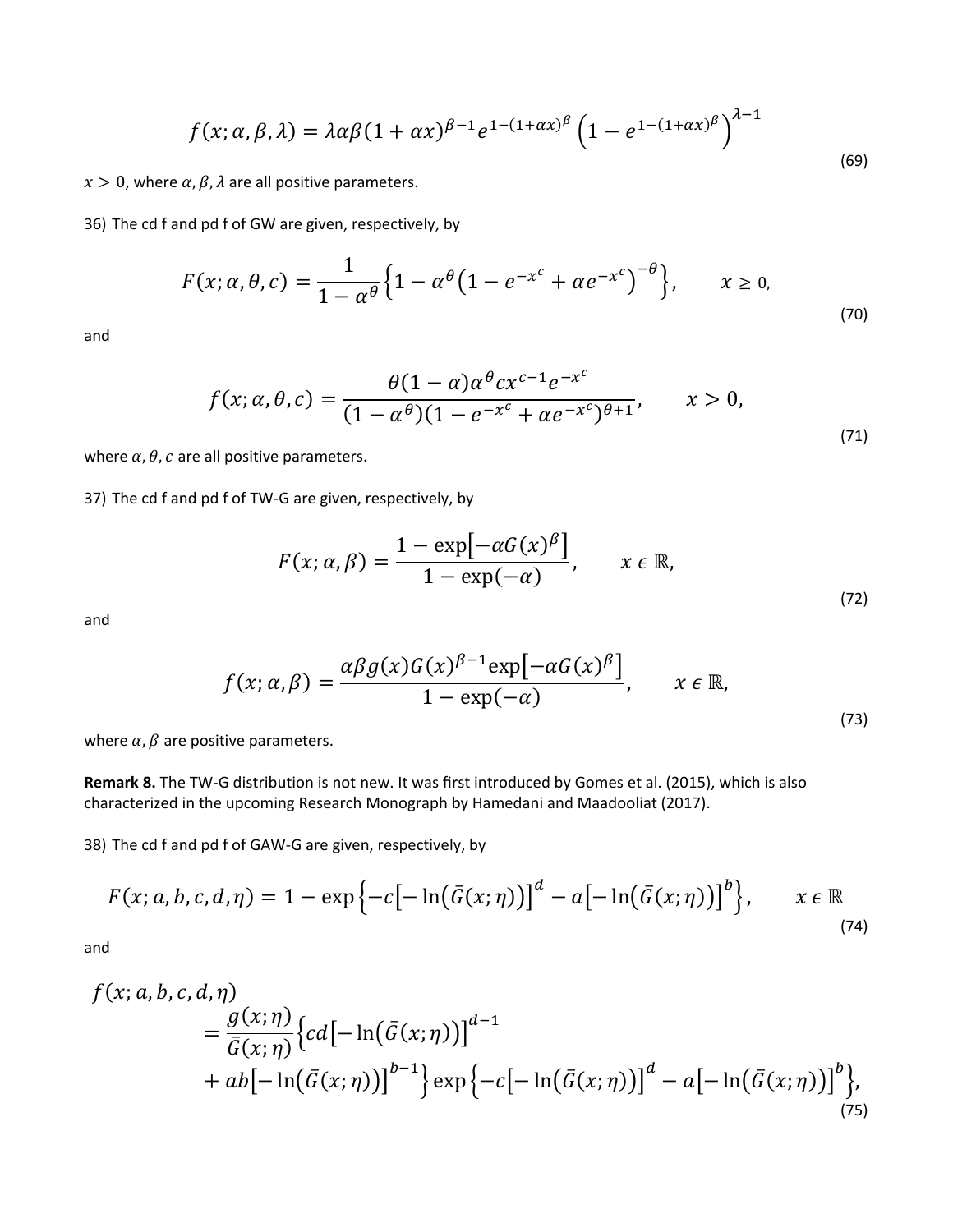$x \in \mathbb{R}$  where a, b, c, d are positive parameters,  $G(x; \eta)$  and  $g(x; \eta)$  are cd f and pd f of the baseline distribution which depends on the parameter vector  $\eta$ .

39) The cd f and pd f of TWE are given, respectively, by

$$
F(x; \lambda, \alpha_1, \alpha_2) = 1 - Ce^{-\lambda x} \begin{pmatrix} 1 - \frac{1}{1 + \alpha_1} e^{-\lambda \alpha_1 x} - \frac{1}{1 + \alpha_2} e^{-\lambda \alpha_2 x} \\ + \frac{1}{1 + \alpha_1 + \alpha_2} e^{-\lambda (\alpha_1 + \alpha_2)x} \end{pmatrix}, \quad x \ge 0,
$$
\n(76)

and

$$
f(x; \lambda, \alpha_1, \alpha_2) = Ce^{-\lambda x} \left(1 - e^{-\lambda \alpha_1 x}\right) \left(1 - e^{-\lambda \alpha_2 x}\right), \qquad x > 0,
$$
\n<sup>(77)</sup>

where  $\lambda$ ,  $\alpha_2$ ,  $\alpha_2$  are positive parameters and  $C = \frac{(1+\alpha_1)(1+\alpha_2)(1+\alpha_1+\alpha_2)}{\alpha_1\alpha(2+\alpha_1+\alpha_2)}$  is the normalizing constant.

40) The pd f of GWW is given by

$$
f(x; \alpha, \beta, \lambda, \nu) = C\lambda \beta x^{\beta - 1} e^{-\lambda x^{\beta}} \left( 1 - e^{-\lambda (\alpha x)^{\beta}} \right)^{\nu}, \qquad x > 0,
$$
\n
$$
(78)
$$

where  $\alpha$ ,  $\beta$ ,  $\lambda$ ,  $v$  are positive parameters and  $C = \frac{\alpha^{\beta}}{B(\frac{1}{\alpha^{\beta}, v+1})}$  is the normalizing constant and  $B(a, b)$  is the beta function.

**Remark 9.** The Generalized Weighted Exponential (GWE) distribution of Kharazmi et al. (2017) is a special case of GWW distribution.

41) The cd f and pd f of GB are given, respectively, by

$$
F(x; \theta, \lambda) = 1 - e^{-2(x/\theta)^{\lambda}} \left( 3 - 2e^{-(x/\theta)^{\lambda}} \right), \qquad x \ge 0,
$$
\n<sup>(79)</sup>

and

$$
f(x; \theta, \lambda) = \frac{6\lambda}{\theta} \left(\frac{x}{\theta}\right)^{\lambda - 1} e^{-2(x/\theta)^{\lambda}} \left(1 - e^{-(x/\theta)^{\lambda}}\right), \qquad x > 0,
$$
\n(80)

where  $\theta$ ,  $\lambda$  are positive parameters.

#### 2. Characterizations of Distributions

We present our characterizations (i) − (iv) in four subsections.

#### 2.1 Characterizations Based on Two Truncated Moments

This subsection deals with the characterizations of distributions listed in Section 1 based on the ratio of two truncated moments. Our first characterization employs a theorem due to Glänzel (1987), see Theorem 1 of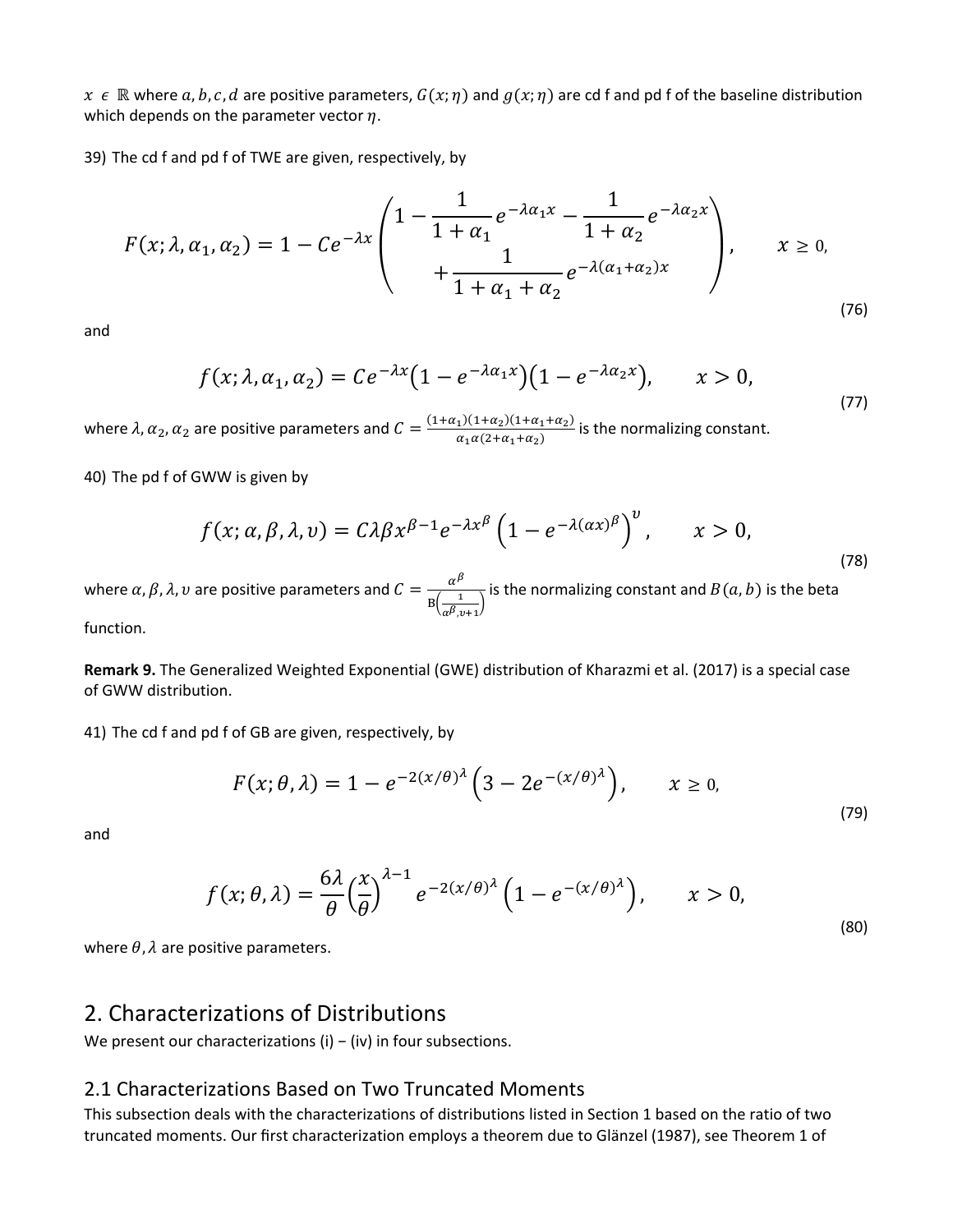Appendix A . The result, however, holds also when the interval H is not closed, since the condition of the Theorem is on the interior of H.

**Remark 1.1.** For β=0, the distribution (1) has the simple form which has been characterized in our previous work. We will concentrate on the following three cases: I)  $\beta$  < 0; II)  $\beta$  > 0 and  $b \neq 0$  and III)  $\beta$  > 0 and  $b = 0$ .

CASE I :

**Proposition 1.1.** Let  $X: \Omega \to (0, \infty)$  be a continuous random variable and let  $q_2(x) = \left(1 - \left(1 - \frac{1}{x}\right)\right)$ 

 $\beta\left(ax+\frac{b}{2}x^2\right)\bigg)^{1/\beta}$  $\big)$  $1-\alpha$ and  $q_1(x) = q_2(x) \left(1 - \beta \left(ax + \frac{b}{2}x^2\right)\right)^{-1}$  for  $x > 0$ . Then for  $\beta < 0$ , the random variable X has *pdf* (2) if and only if the function  $\xi$  defined in Theorem 1 is of the form

$$
\xi(x) = (1 - \beta) \left( 1 - \beta \left( ax + \frac{b}{2} x^2 \right) \right), \qquad x > 0.
$$

Proof. Suppose the random variable *X* has *pd f* (2), then

$$
(1 - F(x))E[q_1(X)|X \ge x] = \frac{\alpha}{1 - \beta} \left(1 - \beta \left(ax + \frac{b}{2}x^2\right)\right)^{\frac{1}{\beta} - 1}, \qquad x > 0,
$$

and

$$
(1 - F(x))E[q_2(X)|X \ge x] = \alpha \left(1 - \beta \left(ax + \frac{b}{2}x^2\right)\right)^{1/\beta}, \qquad x > 0.
$$

Further,

$$
\xi(x)q_1(x) - q_2(x) = -\beta q_2(x) > 0, \quad \text{for } x > 0.
$$

Conversely, if  $\xi$  is of the above form, then

$$
s'(x) = \frac{\xi'(x)q_1(x)}{\xi(x)q_1(x) - q_2(x)} = \frac{(1-\beta)(a+bx)}{1-\beta\left(ax+\frac{b}{2}x^2\right)}, \qquad x > 0,
$$

and consequently

$$
s(x) = -\frac{1-\beta}{\beta}\log\left\{1-\beta\left(ax+\frac{b}{2}x^2\right)\right\}, \quad x > 0.
$$

Now, according to Theorem 1,  $X$  has density (2).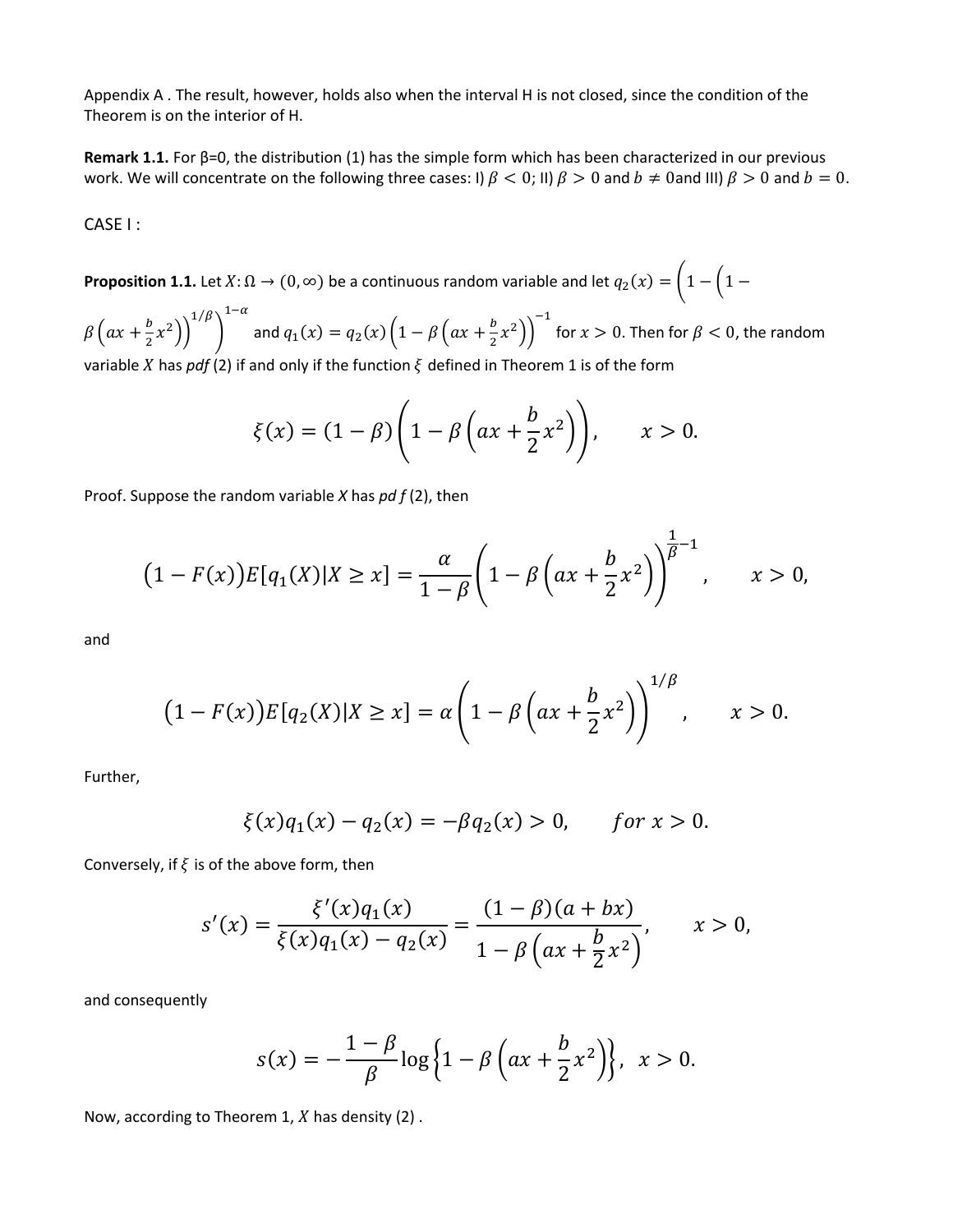**Corollary 1.1.** Let  $X: \Omega \to (0, \infty)$  be a continuous random variable and let  $q_2(x)$ be as in Proposition 1.1. For  $\beta$  < 0, the random variable X has pd f (2) if and only if there exist functions  $q_1$  and  $\zeta$  defined in Theorem 1 satisfying the following differential equation

$$
\frac{\xi'(x)q_1(x)}{\xi(x)q_1(x)-q_2(x)} = \frac{(1-\beta)(a+bx)}{1-\beta\left(ax+\frac{b}{2}x^2\right)}, \qquad x > 0.
$$

**Remark 1.2.** The general solution of the differential equation in Corollary 1.1 is

$$
\xi(x) = \left[1 - \beta \left(ax + \frac{b}{2}x^2\right)\right]^{1 - \frac{1}{\beta}} \left[-\int (1 - \beta)(a + bx)\left[1 - \beta \left(ax + \frac{b}{2}x^2\right)\right]^{\frac{1}{\beta} - 2} x\right],
$$
  

$$
(q_1(x))^{-1} q_2(x) dx + D
$$

where D is a constant. We like to point out that one set of functions satisfying the above differential equation is given in Proposition 1.1 with  $D = 0$ . Clearly, there are other triplets  $(q_1, q_2, \xi)$  which satisfy conditions of Theorem1.

#### CASE II:

**Proposition 1.2.** Let  $X:\Omega\to\left(0,\frac{1}{b}\sqrt{\alpha^2+\frac{2b}{\beta}-\frac{a}{b}}\right)$ be a continuous random variable and let  $q_1(x)$ and  $q_2(x)$ be as in Proposition 1.1 for  $0 < x < \frac{1}{b} \sqrt{a^2 + \frac{2b}{\beta} - \frac{a}{b}}$ . Then for  $\beta > 0$  and  $b \neq 0$ , the random variable X has pdf(2) if and only if the function  $\xi$  defined in Theorem 1 is of the form

$$
\xi(x) = (1 - \beta) \left( 1 - \beta \left( ax + \frac{b}{2} x^2 \right) \right), \qquad 0 < x < \frac{1}{b} \sqrt{a^2 + \frac{2b}{\beta} - \frac{a}{b}}.
$$

Proof. Suppose the random variable  $X$  has  $pdf(2)$ , then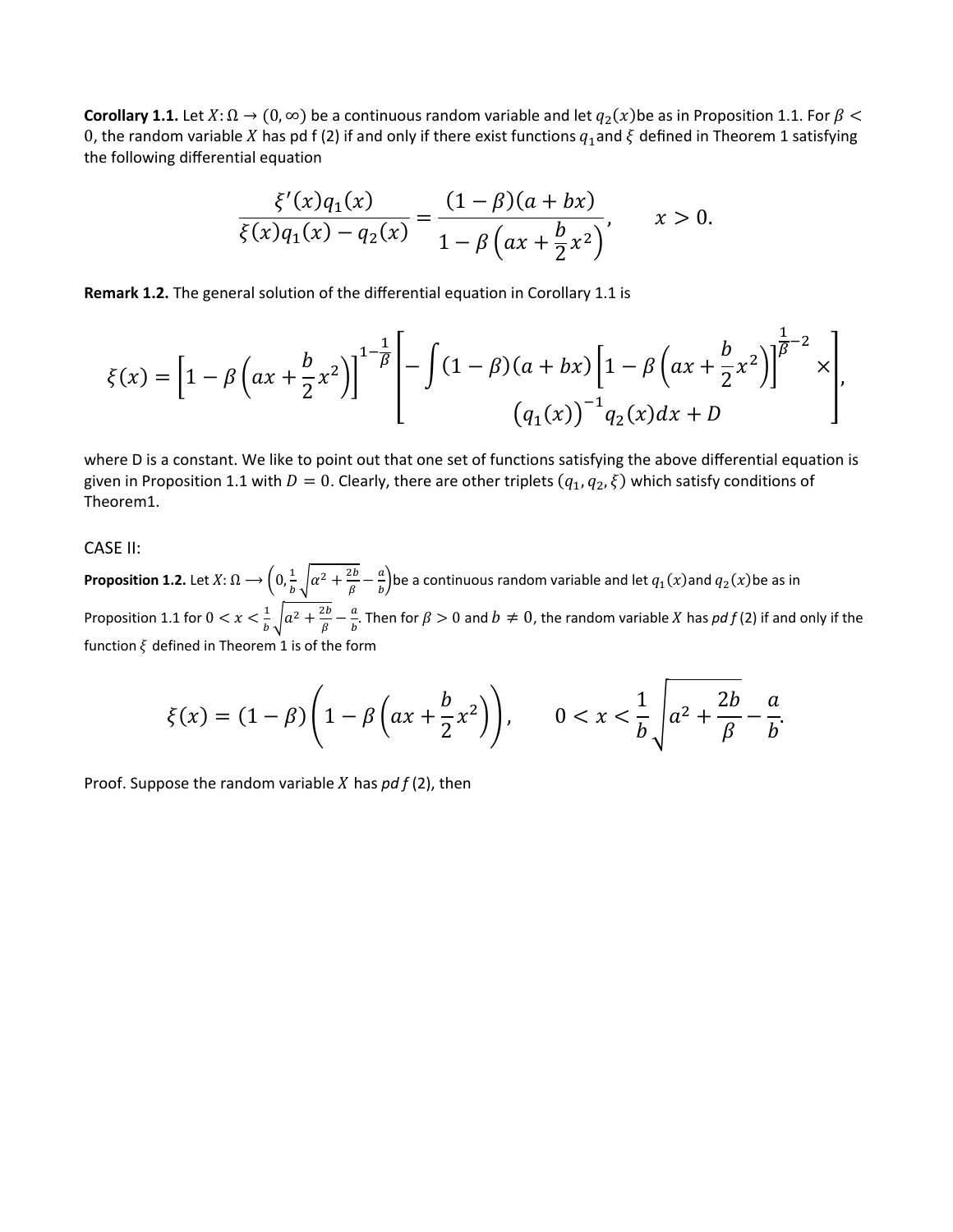$$
(1 - F(x))E[q_2(X)|X \ge x] = \int_x^{\frac{1}{b}\sqrt{\alpha^2 + \frac{2b}{\beta} - \alpha}} \alpha(a + bu) \left(1 - \beta\left(au + \frac{b}{2}u^2\right)\right)^{\frac{1}{\beta}-1} du
$$
  
\n
$$
= -\alpha\left(1 - \beta\left(au + \frac{b}{2}u^2\right)\right)^{1/\beta} \left|\frac{1}{b}\sqrt{\alpha^2 + \frac{2b}{\beta} - \frac{a}{b}}\right|
$$
  
\n
$$
= -\alpha\left(1 - \beta\left(a\left(\frac{1}{b}\sqrt{a^2 + \frac{2b}{\beta} - \frac{a}{b}}\right) + \right)\right)^{1/\beta}
$$
  
\n
$$
+ \alpha\left(1 - \beta\left(ax + \frac{b}{2}x^2\right)\right)^{1/\beta}
$$
  
\n
$$
= -\alpha\left(1 - \beta\left(\frac{1}{\beta}\right)\right)^{1/\beta} + \alpha\left(1 - \beta\left(ax + \frac{b}{2}x^2\right)\right)^{1/\beta}
$$
  
\n
$$
= \alpha\left(1 - \beta\left(ax + \frac{b}{2}x^2\right)\right)^{1/\beta}
$$
  
\n
$$
= \alpha\left(1 - \beta\left(ax + \frac{b}{2}x^2\right)\right)^{1/\beta}, \qquad 0 < x < \frac{1}{b}\sqrt{a^2 + \frac{2b}{\beta} - \frac{a}{b}}.
$$

Similarly,

$$
(1 - F(x))E[q_1(X)|X \ge x] = \frac{\alpha}{1 - \beta} \left(1 - \beta \left(ax + \frac{b}{2}x^2\right)\right)^{\frac{1}{\beta} - 1}, \qquad 0 < x < \frac{1}{b} \sqrt{a^2 + \frac{2b}{\beta} - \frac{a}{b}}.
$$

Further,

$$
\xi(x)q_1(x) - q_2(x) = -\beta q_2(x) < 0, \qquad \text{for } 0 < x < \frac{1}{b} \sqrt{a^2 + \frac{2b}{\beta} - \frac{a}{b}}.
$$

Conversely, if  $\xi$  is of the above form, then

$$
s'(x) = \frac{\xi'(x)q_1(x)}{\xi(x)q_1(x) - q_2(x)} = \frac{(1-\beta)(a+bx)}{1-\beta\left(ax+\frac{b}{2}x^2\right)}, \qquad 0 < x < \frac{1}{b}\sqrt{a^2 + \frac{2b}{\beta} - \frac{a}{b}}.
$$

and consequently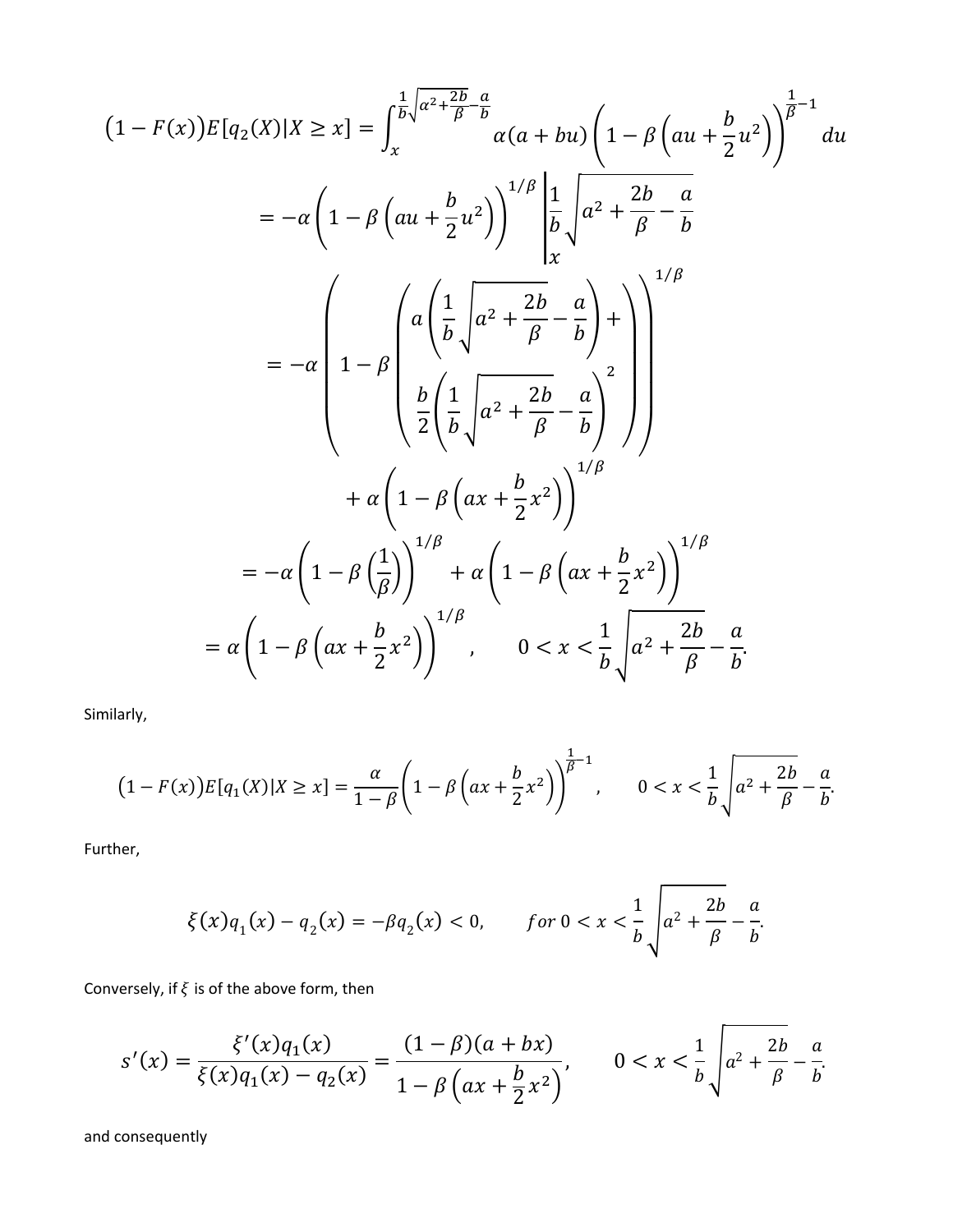$$
s(x) - \frac{1-\beta}{\beta} \log \left\{ 1 - \beta \left( ax + \frac{b}{2} x^2 \right) \right\}, \qquad 0 < x < \frac{1}{b} \sqrt{a^2 + \frac{2b}{\beta} - \frac{a}{b}}.
$$

Now, according to Theorem  $1X$  has density (2).

**Corollary 1.2.** Let  $X: \Omega \to \left(0, \frac{1}{b} \sqrt{a^2 + \frac{2b}{\beta} - \frac{a}{b}}\right)$  be a continuous random variable and let  $q_2(x)$ be as in Proposition 1.2. For  $\beta > 0$  and  $b \neq 0$ , the random variable X has *pdf* (2) if and only if there exist functions  $q_1$ and  $\xi$  defined in Theorem 1 satisfying the following differential equation.

$$
\frac{\xi'(x)q_1(x)}{\xi(x)q_1(x)-q_2(x)} = \frac{(1-\beta)(a+bx)}{1-\beta\left(ax+\frac{b}{2}x^2\right)}, \qquad 0 < x < \frac{1}{b}\sqrt{a^2 + \frac{2b}{\beta} - \frac{a}{b}}.
$$

**Remark 1.3.** The general solution of the differential equation in Corollary 1.2 is

$$
\xi(x) = \left[1 - \beta \left(ax + \frac{b}{2}x^2\right)\right]^{1 - \frac{1}{\beta}} \left[-\int (1 - \beta)(a + bx)\left[1 - \beta \left(ax + \frac{b}{2}x^2\right)\right]^{\frac{1}{\beta} - 2} x\right],
$$
  

$$
(q_1(x))^{-1} q_2(x) dx + D
$$

where  $D$  is a constant.

CASE III: This case is similar to CASE II.

A Proposition, a Corollary and a Remark similar to Proposition 1.1, Corollary 1.1 and Remark 1.2 will be stated, without proofs, for each of the remaining distributions listed in Section 1.

**Proposition 1.3.** Let  $X: \Omega \to (0, \infty)$  be a continuous random variable and let  $q_1(x) = \begin{cases} 1 - \end{cases}$   $1 - \begin{cases} 1 - \end{cases}$ 

 $\exp\left(-\frac{\theta}{\gamma}(e^{\gamma x}-1)\right)$  $\mathcal{C}_{\mathcal{C}}$ �  $1-p$ and  $q_1(x) = q_1(x) \left| 1 - \exp\left( -\frac{\theta}{\gamma} (e^{\gamma x} - 1) \right) \right|$  $\boldsymbol{a}$ for  $x > 0$ . Then, the random

variable X has *pdf* (4) if and only if the function  $\xi$  defined in Theorem 1 is of the form

$$
\xi(x) = \frac{1}{2} \left\{ 1 + \left[ 1 - \exp\left( -\frac{\theta}{\gamma} (e^{\gamma x} - 1) \right) \right]^{ac} \right\}, \qquad x > 0.
$$

**Corollary 1.3.** Let  $X: \Omega \to (0, \infty)$  be a continuous random variable and let  $q_1(x)$ be as in Proposition 1.3. The random variable X has pd f (4) if and only if there exist functions  $q_2$  and  $\zeta$  defined in Theorem 1 satisfying the following differential equation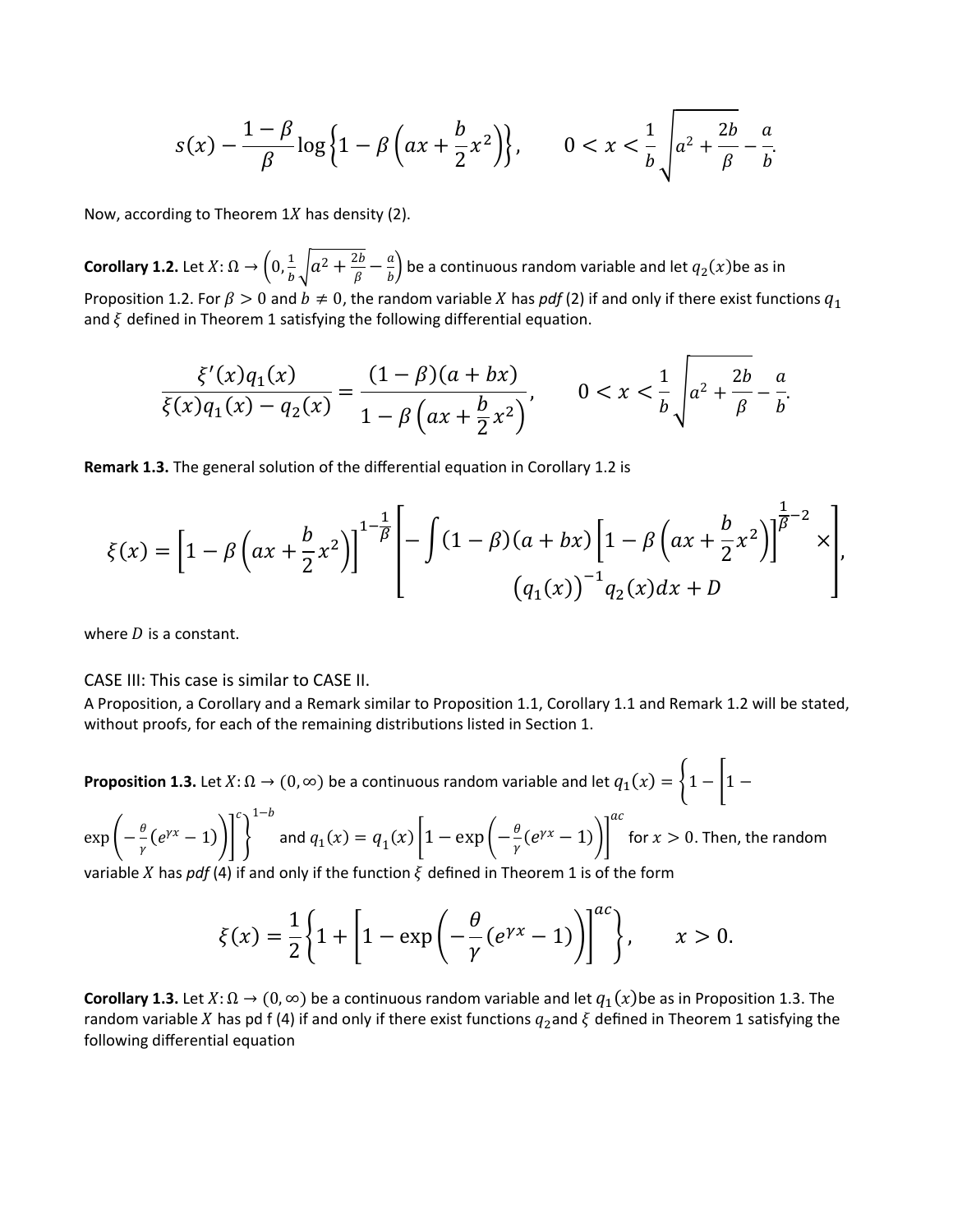$$
\frac{\xi'(x)q_1(x)}{\xi(x)q_1(x)-q_2(x)} = \frac{ac\theta e^{\gamma x} \exp\left(-\frac{\theta}{\gamma}(e^{\gamma x}-1)\right) \left[1-\exp\left(-\frac{\theta}{\gamma}(e^{\gamma x}-1)\right)\right]^{ac-1}}{1-\left[1-\exp\left(-\frac{\theta}{\gamma}(e^{\gamma x}-1)\right)\right]^{ac}}, \qquad x > 0.
$$

Remark 1.4. The general solution of the differential equation in Corollary 1.3 is

$$
\xi(x) = \left\{ 1 - \left[ 1 - \exp\left( -\frac{\theta}{\gamma} (e^{\gamma x} - 1) \right) \right]^{ac} \right\}^{-1}
$$

$$
\times \left[ -\int ac\theta e^{\gamma x} \exp\left( -\frac{\theta}{\gamma} (e^{\gamma x} - 1) \right) \times \left[ 1 - \exp\left( -\frac{\theta}{\gamma} (e^{\gamma x} - 1) \right) \right]^{ac - 1} (q_1(x))^{-1} q_2(x) dx + D \right]
$$

where  $D$  is a constant.

**Proposition 1.4.** Let 
$$
X: \Omega \to (0, \infty)
$$
 be a continuous random variable and let  $q_1(x) =$   
\n
$$
\left\{\frac{1-[1-e^{-(\theta x+ \gamma x^{\beta})}]^{\alpha a}}{1+\lambda-\lambda(1-e^{-(\theta x+ \gamma x^{\beta})})}\right\}^{\alpha a}\right\}^{1-b} \left(1-e^{-(\theta x+ \gamma x^{\beta})}\right)^{\alpha(1-a)} \text{ and } q_2(x) = q_1(x) \left[1+\lambda-\frac{1}{2}\lambda(1-e^{-(\theta x+ \gamma x^{\beta})})\right]^{\alpha a} \text{ and } q_2(x) = q_2(x) \text{ and } q_3(x) = 0
$$

 $\lambda\left(1-e^{-(\theta x+\gamma x^{\beta})}\right)^{T}$  for  $x>0$ . Then, the random variable X has pdf (6) if and only if the function  $\xi$  defined in Theorem 1 is of the form

$$
\xi(x) = \frac{1}{2} \{ \left[ 1 + \lambda - \lambda \left( 1 - e^{-(\theta x + \gamma x^{\beta})} \right)^{\alpha} \right]^a + 1 \}, x > 0.
$$

**Corollary 1.4**. Let  $X: \Omega \to (0, \infty)$  be a continuous random variable and let  $q_1(x)$  be as in Proposition 1.4. The random variable X has pd f (6) if and only if there exist functions  $q_2$  and  $\xi$  defined in Theorem 1 satisfying the following differential equation

$$
ab\alpha \left(\theta + \gamma \beta x^{\beta - 1}\right) e^{-\left(\theta x + \gamma x^{\beta}\right)} \left(1 - e^{-\left(\theta x + \gamma x^{\beta}\right)}\right)^{\alpha - 1} \times
$$

$$
\frac{\xi'(x)q_1(x)}{\xi(x)q_1(x) - q_2(x)} = \frac{\left[1 + \lambda - 2\lambda \left(1 - e^{-\left(\theta x + \gamma x^{\beta}\right)}\right)^{\alpha}\right] \left[1 + \lambda - \lambda \left(1 - e^{-\left(\theta x + \gamma x^{\beta}\right)}\right)^{\alpha}\right]^{\alpha - 1}}{\left[1 + \lambda - \lambda \left(1 - e^{-\left(\theta x + \gamma x^{\beta}\right)}\right)^{\alpha}\right]^{\alpha} - 1}, \qquad x > 0.
$$

Remark 1.5. The general solution of the differential equation in Corollary 1.4 is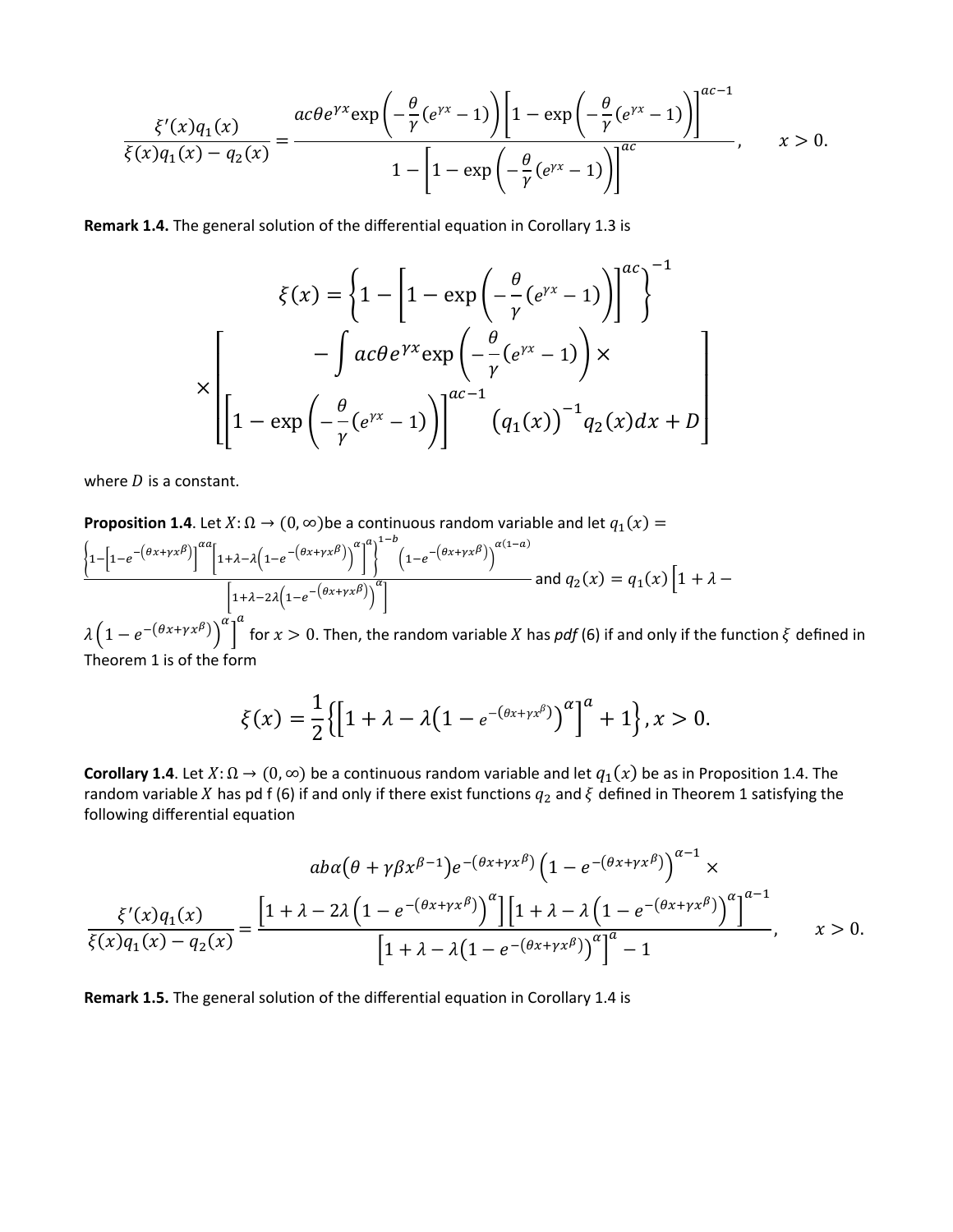$$
\begin{aligned}\n&\left\{\zeta(x)\\
&= \left\{\left[1 + \lambda - \lambda \left(1 - e^{-(\theta x + \gamma x^{\beta})}\right)^{\alpha}\right]^{a} - 1\right\}^{-1} \\
&\times \left[\frac{-\int ab\alpha(\theta + \gamma \beta x^{\beta - 1})e^{-(\theta x + \gamma x^{\beta})}\left(1 - e^{-(\theta x + \gamma x^{\beta})}\right)^{\alpha - 1}}{\left[1 + \lambda - 2\lambda \left(1 - e^{-(\theta x + \gamma x^{\beta})}\right)^{\alpha}\right]\left[1 + \lambda - \lambda \left(1 - e^{-(\theta x + \gamma x^{\beta})}\right)^{\alpha}\right]^{\alpha - 1}\left(q_{1}(x)\right)^{-1}q_{2}(x) + D\right]\n\end{aligned}
$$

where  $D$  is a constant.

**Proposition 1.5**. Let  $X: \Omega \to \mathbb{R}$  be a continuous random variable and let  $q_1(x) \equiv 1$  and  $q_2(x) = e^{\frac{\theta}{\gamma}(1-(\bar{G}(x;\eta))^{-\gamma}}$ for  $X \in \mathbb{R}$ . Then the random variable X has *pdf* (12) if and only if the function  $\xi$  defined in Theorem 1 is of the form

$$
\xi(x)=\frac{1}{2}e^{\frac{\theta}{\gamma}\left\{1-\left(\overline{G}(x;\eta)\right)^{-\gamma}\right\}},\qquad x\in\mathbb{R}.
$$

**Corollary 1.5.** Let  $X: \Omega \to \mathbb{R}$ be a continuous random variable and let  $q_1(x)$ be as in Proposition 1.5. The random variable X has pd f (12) if and only if there exist functions  $q_2$  and  $\xi$  defined in Theorem 1 satisfying the following differential equation

$$
\frac{\xi'(x)}{\xi(x)-q_2(x)}=\theta g(x;\eta)\big(\bar{G}(x;\eta)\big)^{-\gamma-1},\qquad x\in\mathbb{R}.
$$

**Remark 1.6.** The general solution of the differential equation in Corollary 1.5 is

$$
\xi(x)=e^{\frac{\theta}{\gamma}\left\{1-\left(\bar{G}(x;\eta)\right)^{-\gamma}\right\}}\left[-\int\theta g(x;\eta)e^{\frac{\theta}{\gamma}\left\{1-\left(\bar{G}(x;\eta)\right)^{-\gamma}\right\}}\left(q_1(x)\right)^{-1}q_2(x)+D\right],
$$

where  $D$  is a constant.

**Proposition 1.6.** Let  $X: \Omega \to (0, \infty)$  be a continuous random variable and let  $q_1(x) = \left|1 + \lambda - \frac{1}{x}\right|$ 

 $2\lambda \theta \left(1-e^{-(\alpha x)^{\beta}}\right)$  $\frac{1+(\theta-1)\left(1-e^{-(\alpha x)^{\beta}}\right)}{1+(\theta-1)\left(1-e^{-(\alpha x)^{\beta}}\right)}$ −1 and  $q_2(x) = q_1(x) \left[ 1 + (\theta - 1) \left( 1 - e^{-(\alpha x)^{\beta}} \right) \right]$  $\frac{-1}{\pi}$  for  $x > 0$ . The random variable X has pd f (16) if and only if the function  $\xi$  defined in Theorem1 has the form

$$
\xi(x)\frac{1}{2}\Big\{\Big[1+(\theta-1)\Big(1-e^{-(\alpha x)^{\beta}}\Big)\Big]^{-1}+\theta^{-1}\Big\}, \qquad x>0.
$$

**Corollary 1.6**. Let  $X: \Omega \to (0, \infty)$  be a continuous random variable and let  $q_1(x)$ be as in Proposition 1.6. The random variable X has pd f (16) if and only if there exist functions  $q_2(x)$ and  $\xi$  defined in Theorem1 satisfying the following differential equation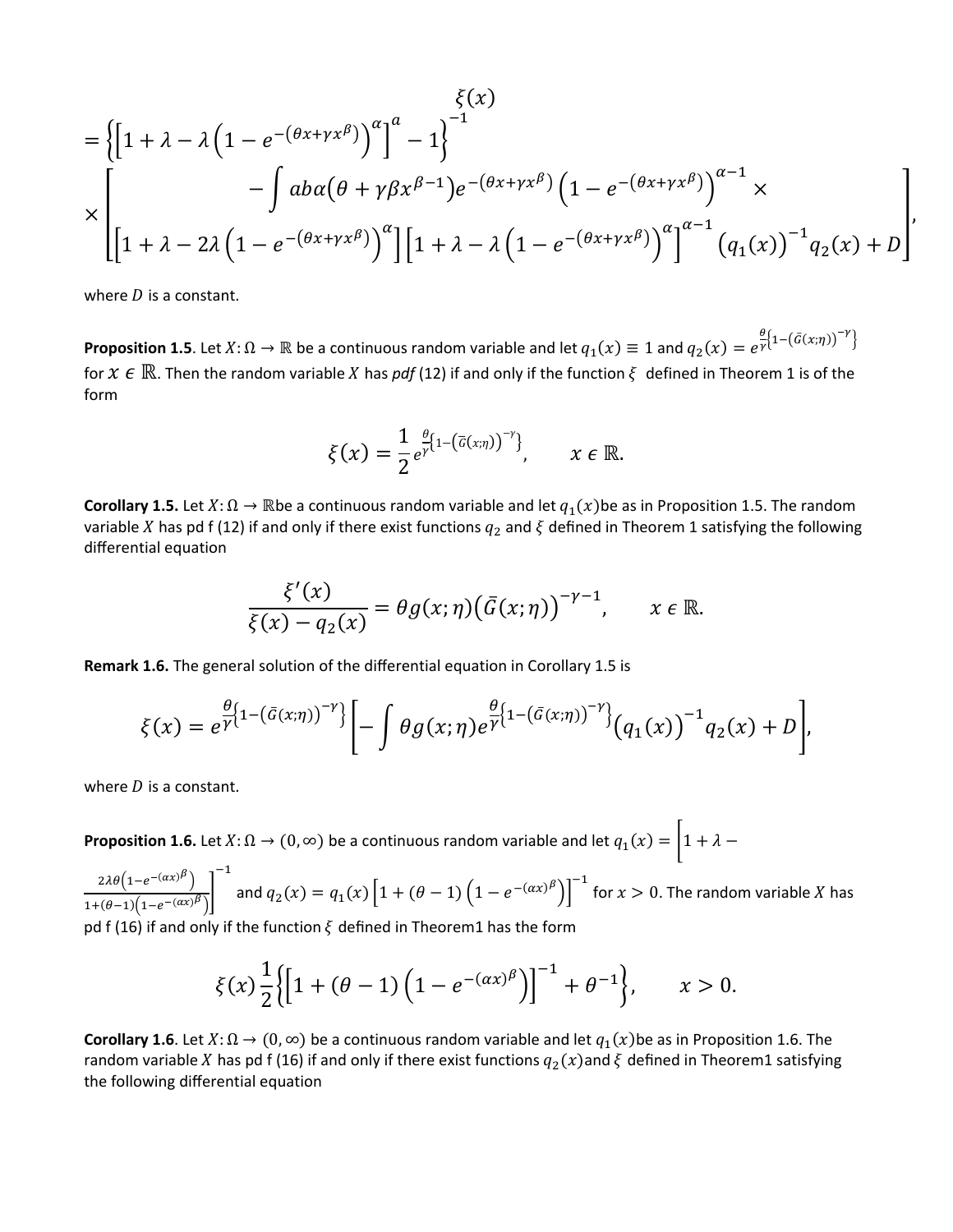$$
\frac{\xi'(x)q_1(x)}{\xi(x)q_1(x)-q_2(x)} = \frac{(\theta-1)\beta\alpha^{\beta}x^{\beta-1}e^{-(\alpha x)^{\beta}}\left[1+(\theta-1)\left(1-e^{-(\alpha x)^{\beta}}\right)\right]^{-2}}{\left[1+(\theta-1)\left(1-e^{-(\alpha x)^{\beta}}\right)\right]^{-1}-\theta^{-1}}, \qquad x > 0.
$$

**Remark 1.7.** The general solution of the differential equation in Corollary 1.6 is

$$
\xi(x) = \left\{ \left[ 1 + (\theta - 1) \left( 1 - e^{-(\alpha x)^{\beta}} \right) \right]^{-1} - \theta^{-1} \right\} \left[ - \int \frac{(\theta - 1)\beta \alpha^{\beta} x^{\beta - 1} e^{-(\alpha x)^{\beta}} \left[ 1 + (\theta - 1) \left( 1 - e^{-(\alpha x)^{\beta}} \right) \right]^{-2}}{\left\{ \left[ 1 + (\theta - 1) \left( 1 - e^{-(\alpha x)^{\beta}} \right) \right]^{-1} - \theta^{-1} \right\}^{2}} \right\} \frac{d\alpha}{\left( q_1(x) \right)^{-1} q_2(x) dx + D}
$$

where  $D$  is a constant.

**Remark 1.8**. Proposition 1.6, Corollary 1.6 and Remark 1.7 were mentioned incorrectly in Nofal et al. (2017).

**Proposition 1.7.** Let  $X: \Omega \to (0, \infty)$  be a continuous random variable and let  $q_1(x) = [\delta^{\theta} + (1 - e^{-\eta x})^{\theta}]^2$  and  $q_2(x) = q_1(x)(1 - e^{-\eta x})^{\theta}$  for  $x > 0$ . The random variable X has pd f (18) if and only if the function ξ defined in Theorem1 has the form

$$
\xi(x) = \frac{1}{2} \{ 1 + (1 - e^{-\eta x})^{\theta} \}, \qquad x > 0.
$$

**Corollary 1.7**. Let  $X: \Omega \to (0, \infty)$  be a continuous random variable and let  $q_1(x)$ be as in Proposition 1.7. The random variable X has pd f (18) if and only if there exist functions  $q_2$  and  $\zeta$  defined in Theorem1 satisfying the following differential equation

$$
\frac{\xi'(x)q_1(x)}{\xi(x)q_1(x)-q_2(x)} = \frac{\eta \theta e^{-\eta x}(1-e^{-\eta x})^{\theta-1}}{1-(1-e^{-\eta x})^{\theta}}, \qquad x > 0.
$$

**Remark 1.9.** The general solution of the differential equation in Corollary 1.7 is

$$
\xi(x) = [1 - (1 - e^{-\eta x})^{\theta}]^{-1} \left[ -\int \eta \theta e^{-\eta x} (1 - e^{-\eta x})^{\theta - 1} (q_1(x))^{-1} q_2(x) dx + D \right],
$$

where  $D$  is a constant.

**Proposition 1.8.** Let  $X: \Omega \to (0, \infty)$  be a continuous random variable and let  $q_1(x) = [1 + [G(x;\zeta)]^{\lambda}]^2$  and  $q_2(x) = q_1(x)[G(x;\zeta)]^{\lambda}$  for  $x > 0$ . The random variable X has pd f (20) if and only if the function  $\xi$  defined in Theorem1 has the form

$$
\xi(x) = \frac{1}{2} \{ 1 + [G(x; \zeta)]^{\lambda} \}, \qquad x > 0.
$$

**Corollary 1.8.** Let  $X: \Omega \to (0, \infty)$  be a continuous random variable and let  $q_1(x)$ be as in Proposition 1.8. The random variable X has pd f (20) if and only if there exist functions  $q_2$  and  $\xi$  defined in Theorem1 satisfying the following differential equation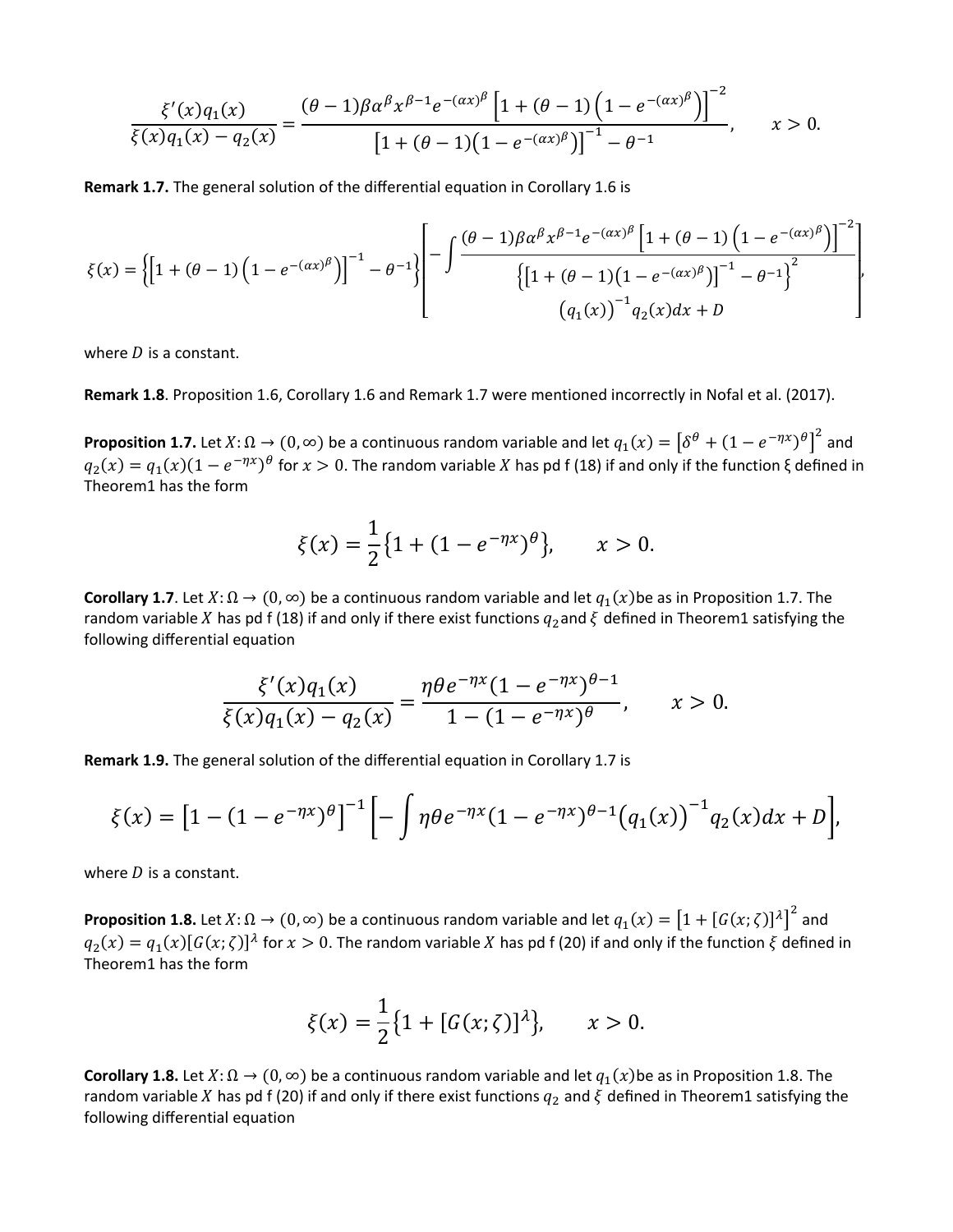$$
\frac{\xi'(x)q_1(x)}{\xi(x)q_1(x) - q_2(x)} = \frac{\lambda g(x;\zeta)[G(x;\zeta)]^{\lambda - 1}}{1 - [G(x;\zeta)]^{\lambda}}, \qquad x > 0.
$$

**Remark 1.10.** The general solution of the differential equation in Corollary 1.8 is

$$
\xi(x) = [1 - [G(x;\zeta)]^{\lambda}]^{-1} \left[ - \int \lambda g(x;\zeta) [G(x;\zeta)]^{\lambda - 1} (q_1(x))^{-1} q_2(x) dx + D \right],
$$

where  $D$  is a constant.

**Proposition 1.9**. Let  $X: \Omega \to (0, \infty)$  be a continuous random variable and let  $q_1(x) = \begin{cases} 1 - \lambda + \lambda \end{cases}$ 

 $2\lambda \left| 1 - \exp \left\{ -\frac{\alpha}{x} - \gamma \left( \frac{1}{x} \right) \right\} \right|$ ß �� φ � −1 and  $q_2(x) = q_1(x) \left| 1 - \exp\left\{-\frac{\alpha}{x} - \gamma\left(\frac{1}{x}\right)\right\}\right|$  $\begin{bmatrix} \beta \\ \end{bmatrix}$  for  $x > 0$ . The random variable X has pd f (22) if and only if the function ξ defined in Theorem 1 has the form

$$
\xi(x) = \frac{\phi}{\phi + 1} \left[ 1 - \exp\left\{-\frac{\alpha}{x} - \gamma \left(\frac{1}{x}\right)^{\beta}\right\} \right], \qquad x > 0.
$$

**Corollary 1.9**. Let  $X: \Omega \to (0, \infty)$  be a continuous random variable and let  $q_1(x)$ be as in Proposition 1.9. The random variable X has pd f (22) if and only if there exist functions  $q_2$  and  $\zeta$  defined in Theorem1 satisfying the following differential equation

$$
\frac{\xi'(x)q_1(x)}{\xi(x)q_1(x)-q_2(x)} = \frac{\phi\left\{\frac{\alpha}{x^2}-\beta\gamma\left(\frac{1}{x}\right)^{\beta+1}\right\}\exp\left\{-\frac{\alpha}{x}-\gamma\left(\frac{1}{x}\right)^{\beta}\right\}}{1-\exp\left\{-\frac{\alpha}{x}-\gamma\left(\frac{1}{x}\right)^{\beta}\right\}}, \qquad x > 0.
$$

**Remark 1.11**. The general solution of the differential equation in Corollary 1.9 is

$$
\xi(x) = \left[1 - \exp\left\{-\frac{\alpha}{x} - \gamma \left(\frac{1}{x}\right)^{\beta}\right\}\right]^{-1} \left[\exp\left\{-\frac{\alpha}{x} - \gamma \left(\frac{1}{x}\right)^{\beta}\right\} \left(\alpha_1(x)\right)^{-1} q_2(x) dx + D\right]
$$

where  $D$  is a constant.

**Proposition 1.10.** Let  $X : \Omega \to \mathbb{R}$  be a continuous random variable and let  $q_1(x) \equiv 1$  and  $q_2(x) =$  $exp[*θG*(*x*; *η*)]$  for  $x \in \mathbb{R}$ . The random variable  $X$  has pd f (24) if and only if the function  $\xi$  defined in Theorem1 has the form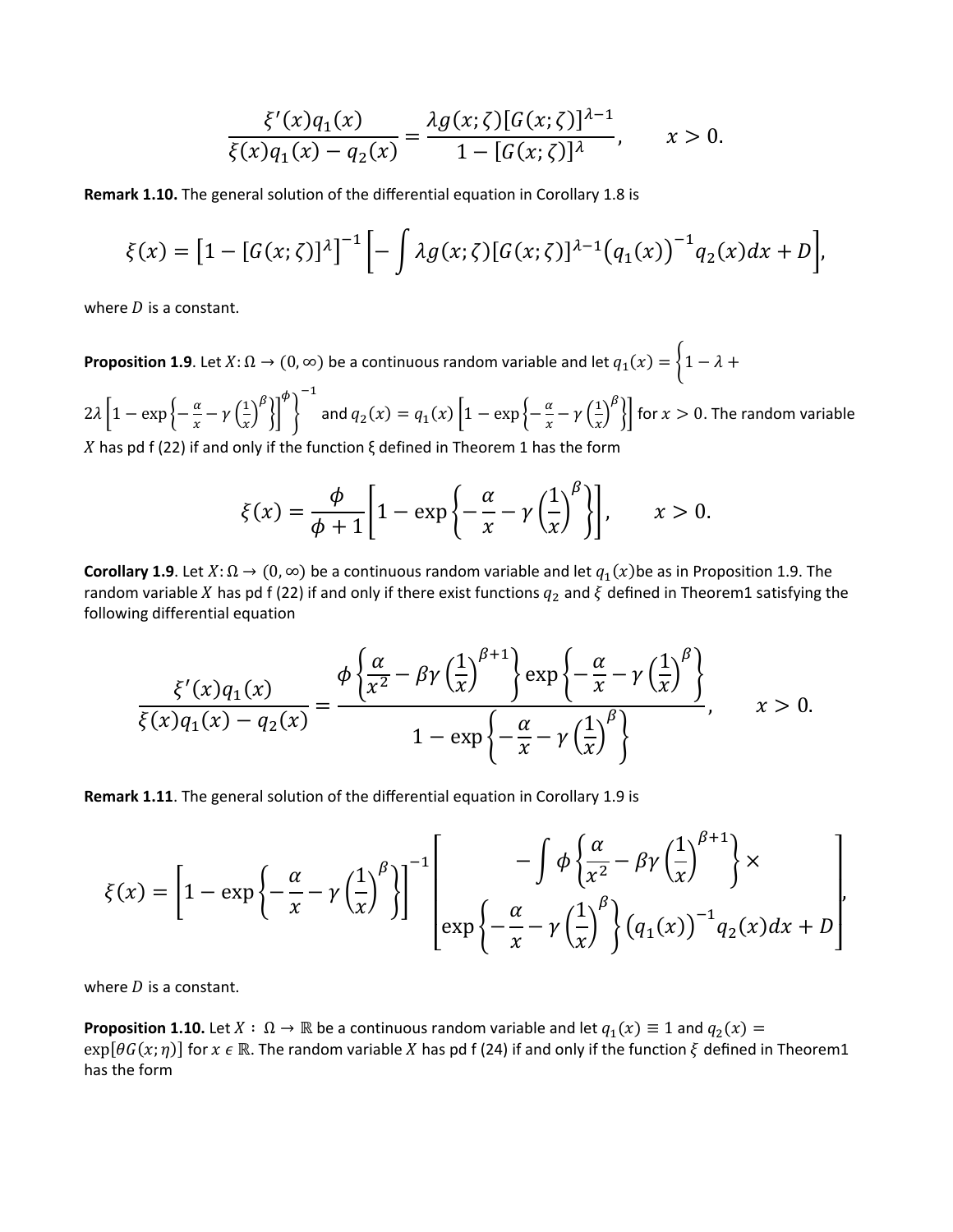$$
\xi(x) = \frac{1}{2} \{ e^{\theta} + \exp[\theta G(x; \eta)] \}, \qquad x \in \mathbb{R}.
$$

**Corollary 1.10**. Let  $X : \Omega \to \mathbb{R}$  be a continuous random variable and let  $q_1(x)$  be as in Proposition 1.10. The random variable X has pd f (24) if and only if there exist functions  $q_2$  and  $\xi$  defined in Theorem1 satisfying the following differential equation

$$
\frac{\xi'(x)}{\xi(x) - q_2(x)} = \frac{\theta g(x; \eta) \exp[\theta G(x; \eta)]}{e^{\theta} - \exp[\theta G(x; \eta)]}, \qquad x > 0.
$$

**Remark 1.12.** The general solution of the differential equation in Corollary 1.10 is

$$
\xi(x) = \{e^{\theta} - \exp[\theta G(x;\eta)]\}^{-1} \left[ -\int \theta g(x;\eta) \exp[\theta G(x;\eta)] q_2(x) dx + D \right],
$$

where  $D$  is a constant.

**Proposition 1.11.** Let  $X: \Omega \to (0, \infty)$  be a continuous random variable and let  $q_1(x) = \begin{cases} a(1 + \lambda) - b \end{cases}$ 

 $\lambda(a + b) \left[1 - e^{-(\alpha x)^{\beta}}\right]^{b}$ �  $\int_0^{-1}$  and  $q_2(x) = q_1(x) \left[1 - e^{-(\alpha x) \beta}\right]^a$  for  $x > 0$  The random variable *X* has pd f (26) if and only if the function  $\xi$  defined in Theorem1 has the form

$$
\xi(x) = \frac{1}{2} \Big\{ 1 + \Big[ 1 - e^{-(\alpha x)^{\beta}} \Big]^a \Big\}, \qquad x > 0.
$$

**Corollary 1.11.** Let  $X : \Omega \to \mathbb{R}$  be a continuous random variable and let  $q_1(x)$ be as in Proposition 1.11. The random variable X has pd f (26) if and only if there exist functions  $q_2$  and  $\xi$  defined in Theorem1 satisfying the following

$$
\frac{\xi'(x)q_1(x)}{\xi(x)q_1(x)-q_2(x)} = \frac{a\beta\alpha^{\beta}x^{\beta-1}e^{-(\alpha x)^{\beta}}\left[1-e^{-(\alpha x)^{\beta}}\right]^{a-1}}{1-\left[1-e^{-(\alpha x)^{\beta}}\right]^a}, \qquad x > 0.
$$

**Remark 1.13.** The general solution of the differential equation in Corollary 1.11 is

$$
\xi(x) = \left\{1 - \left[1 - e^{-(\alpha x)^{\beta}}\right]^{a}\right\}^{-1} \left[\frac{-\int a\beta \alpha^{\beta} x^{\beta-1} e^{-(\alpha x)^{\beta}} \times \left[1 - e^{-(\alpha x)^{\beta}}\right]^{a-1} \left(q_{1}(x)\right)^{-1} q_{2}(x) dx + D\right],
$$

where  $D$  is a constant.

**Proposition 1.12.** Let  $X: \Omega \to \mathbb{R}$  be a continuous random variable and let  $q_1(x) = \exp{\lambda \{1 - [G(x; \psi)]^a\}}^b$  and  $q_2(x) = q_1(x)\{1 - [G(x; \psi)]^\alpha\}$ <sup>b</sup> for  $x \in \mathbb{R}$ . The random variable X has pd f (28) if and only if the function  $\xi$ defined in Theorem1 has the form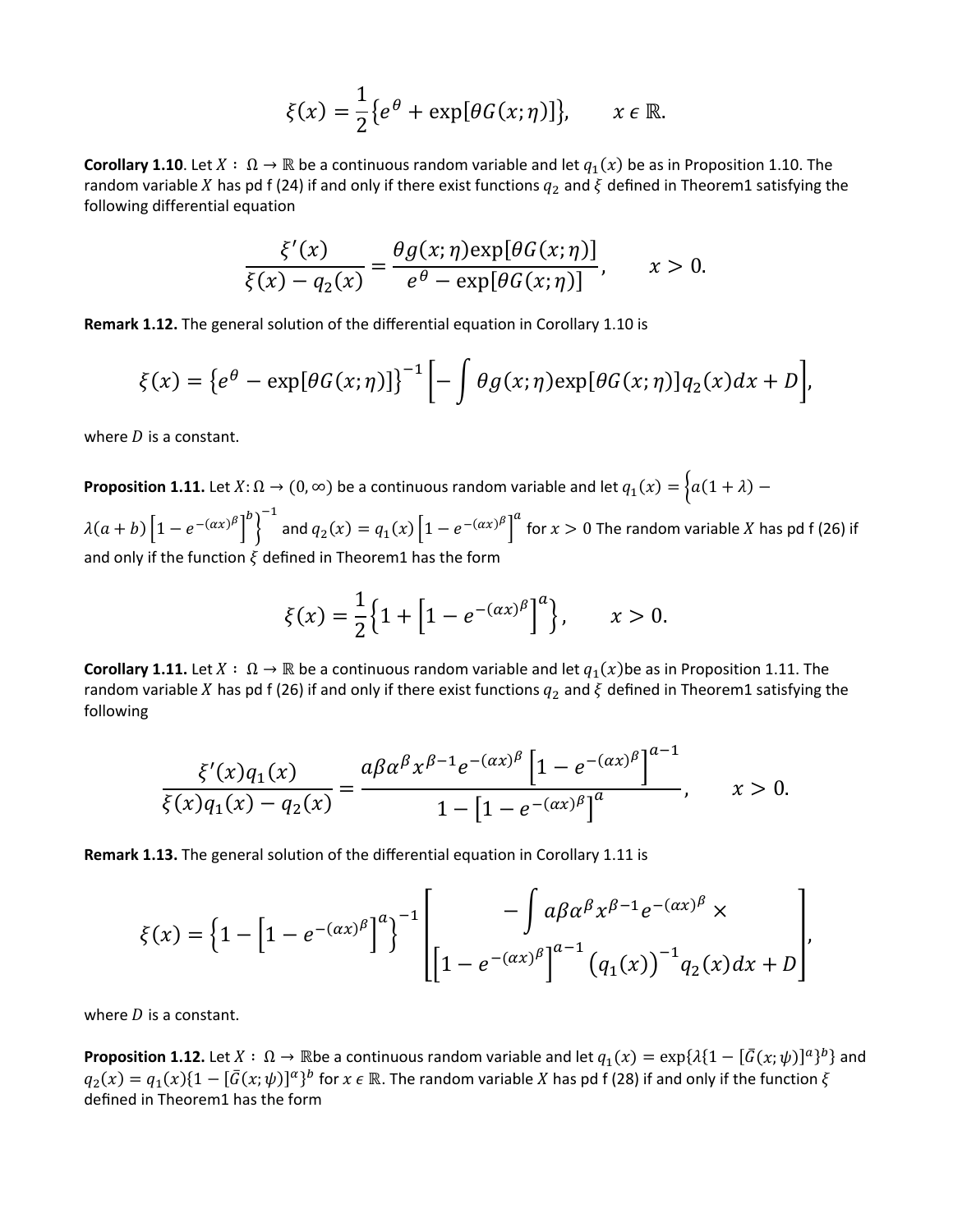$$
\xi(x) = \frac{1}{2} \{ 1 + \{ 1 - [\bar{G}(x; \psi)]^a \}^b \}, \qquad x \in \mathbb{R}
$$

**Corollary 1.12.** Let  $X : \Omega \to \mathbb{R}$  be a continuous random variable and let  $q_1(x)$ be as in Proposition 1.12. The random variable X has pd f (28) if and only if there exist functions  $q_2$  and  $\xi$  defined in Theorem1 satisfying the following differential equation

$$
\frac{\xi'(x)q_1(x)}{\xi(x)q_1(x)-q_2(x)}=\frac{ab\lambda g(x;\lambda)[\bar{G}(x;\psi)]^{a-1}\{1-[\bar{G}(x;\psi)]^a\}^{b-1}}{1-\{1-[\bar{G}(x;\psi)]^a\}^b}, \qquad x \in \mathbb{R}.
$$

**Remark 1.14.** The general solution of the differential equation in Corollary 1.12 is

$$
\xi(x) = \{1 - \{1 - [\bar{G}(x; \psi)]^a\}^{b}\}^{-1} \left[ - \int ab\lambda g(x; \psi) [\bar{G}(x; \psi)]^{a-1} \{1 - [\bar{G}(x; \psi)]^a\}^{b-1} \right],
$$
  
 
$$
\times (q_1(x))^{-1} q_2(x) dx + D
$$

where  $D$  is a constant.

**Proposition 1.13.** Let  $X: \Omega \to (0, \infty)$  be a continuous random variable and let  $q_1(x) = [1 - \exp(-\theta x^{-2})]^{1-b}$ and  $q_2(x) = q_1(x) \exp(-\theta x^{-2})$  for  $x > 0$ . The random variable X has pd f (30) if and only if the function  $\xi$ defined in Theorem1 has the form

$$
\xi(x) = \frac{1}{2} \{ 1 + \exp(-\theta x^{-2}) \}, \qquad x > 0.
$$

**Corollary 1.13**. Let  $X: \Omega \to (0, \infty)$  be a continuous random variable and let  $q_1(x)$ be as in Proposition 1.13. The random variable X has pd f (30) if and only if there exist functions  $q_2$  and  $\xi$  defined in Theorem1 satisfying the following differential equation

$$
\frac{\xi'(x)q_1(x)}{\xi(x)q_1(x) - q_2(x)} = \frac{a\theta x^{-3} \exp(-\theta x^{-2})}{1 - \exp(-\theta x^{-2})}, \qquad x > 0.
$$

**Remark 1.15.** The general solution of the differential equation in Corollary 1.13 is

$$
\xi(x) = \{1 - \exp(-\theta x^{-2})\}^{-1} \left[ -\int a\theta x^{-3} \exp(-\theta x^{-2}) (q_1(x))^{-1} dx + D \right], \text{where}
$$

 $D$  is a constant.

**Proposition 1.14**. Let  $X: \Omega \to (0, \infty)$  be a continuous random variable and let  $q_1(x) = \sqrt{1 - \exp(-\theta x^{-2})}$  and  $q_2(x) = q_1(x) \exp\left(-\frac{\theta}{2}x^{-2}\right)$  for  $x > 0$ . The random variable X has pd f (32) if and only if the function  $\xi$  defined in Theorem1 has the form

$$
\xi(x) = \frac{1}{2} \{ 1 + \exp \left( -\frac{\theta}{2} x^{-2} \right) \}, \qquad x > 0.
$$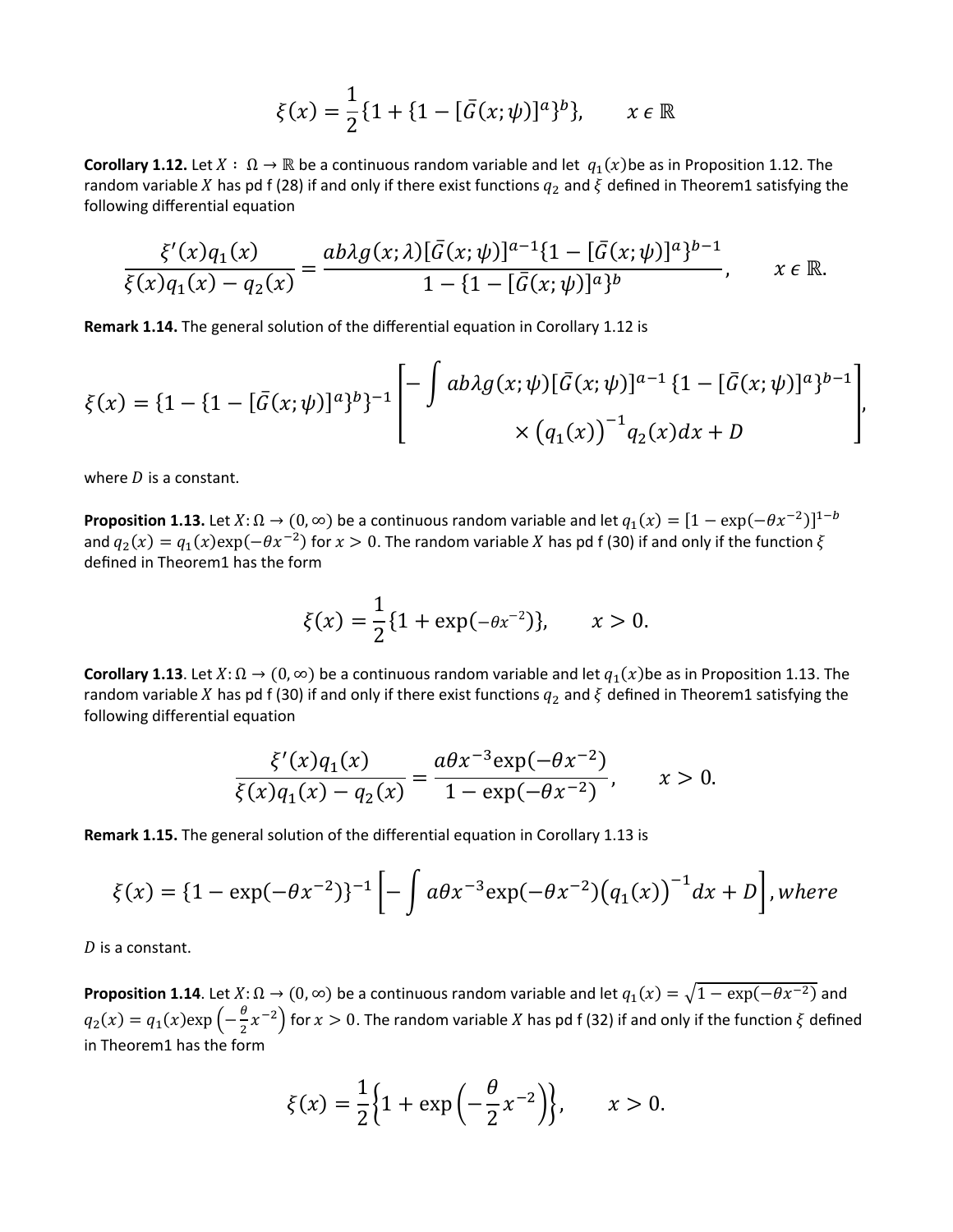**Corollary 1.14.** Let  $X: \Omega \to (0, \infty)$  be a continuous random variable and let  $q_1(x)$  be as in Proposition 1.14. The random variable X has pd f (32) if and only if there exist functions  $q_2$  and  $\xi$  defined in Theorem1 satisfying the following differential equation

$$
\frac{\xi'(x)q_1(x)}{\xi(x)q_1(x)-q_2(x)} = \frac{\theta x^{-3} \exp\left(-\frac{\theta}{2}x^{-2}\right)}{1-\exp\left(-\frac{\theta}{2}x^{-2}\right)}, \qquad x > 0.
$$

**Remark 1.16.** The general solution of the differential equation in Corollary 1.14 is

$$
\xi(x) = \left\{1 - \exp\left(-\frac{\theta}{2}x^{-2}\right)\right\}^{-1} \left[-\int \theta x^{-3} \exp\left(-\frac{\theta}{2}x^{-2}\right) \left(q_1(x)\right)^{-1} q_2(x) dx + D\right],
$$

where  $D$  is a constant.

**Proposition 1.15.** Let  $X: \Omega \to (0, \infty)$  be a continuous random variable and let  $q_1(x) = \left(e^{\lambda} - e^{\lambda e^{-\beta x^{\alpha}}}\right)$ 1− and  $q_2(x)=q_1(x)\left(e^{\lambda e^{-\beta x^{\alpha}}}-1\right)$  for  $x>0$ . The random variable  $X$  has pd f (34) if and only if the function  $\xi$  defined in Theorem1 has the form

$$
\xi(x) = \frac{b}{b+1} \Big( e^{\lambda e^{-\beta x^{\alpha}}} - 1 \Big), \qquad x > 0.
$$

**Corollary 1.15.** Let  $X: \Omega \to (0, \infty)$  be a continuous random variable and let  $q_1(x)$ be as in Proposition 1.15. The random variable X has pd f (34) if and only if there exist functions  $q_2$  and  $\zeta$  defined in Theorem1 satisfying the following differential equation

$$
\frac{\xi'(x)q_1(x)}{\xi(x)q_1(x)-q_2(x)}=\frac{b\alpha\beta\lambda x^{\alpha-1}e^{\lambda e^{-\beta x^{\alpha}}}}{e^{\lambda e^{-\beta x^{\alpha}}}-1}, \qquad x>0.
$$

**Remark 1.17**. The general solution of the differential equation in Corollary 1.15 is

$$
\xi(x) = \left\{ e^{\lambda e^{-\beta x^{\alpha}}} - 1 \right\} \left[ - \int b\alpha \beta \lambda x^{\alpha-1} e^{\lambda e^{-\beta x^{\alpha}}} \left( q_1(x) \right)^{-1} q_2(x) dx + D \right],
$$

where  $D$  is a constant.

**Proposition 1.16**. Let  $X: \Omega \to (0, \infty)$  be a continuous random variable and let  $q_1(x) = (\alpha x^{\beta} e^{\lambda x})^{1-a}$  and  $q_2(x) = q_1(x)e^{\lambda x - \alpha x^{\beta}e^{\lambda x}}$  for  $x > 0$ . The random variable X has pd f (36) if and only if the function  $\xi$  defined in Theorem1 has the form

$$
\xi(x) = \frac{1}{2} e^{\lambda x - \alpha x^{\beta} e^{\lambda x}}, \qquad x > 0.
$$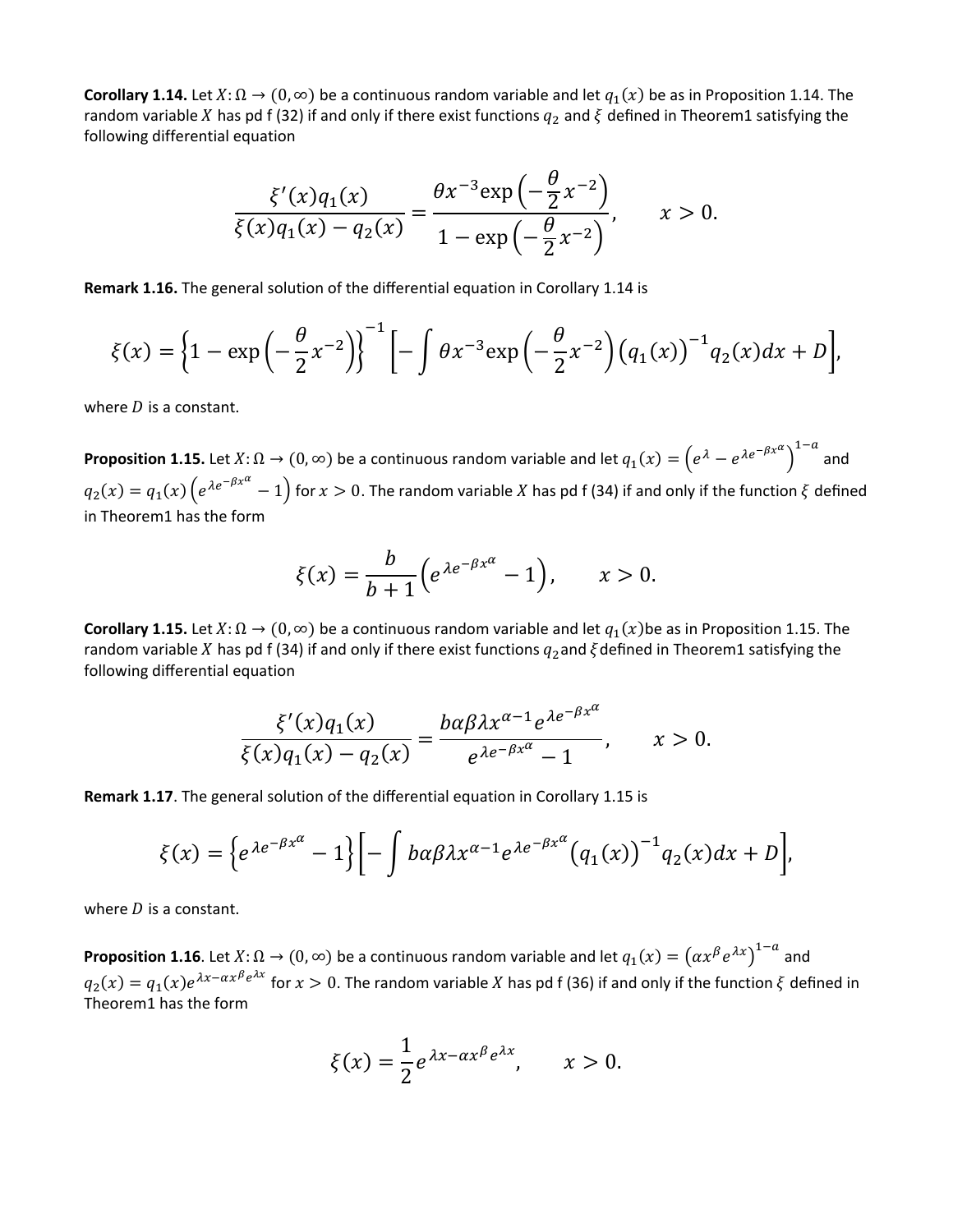**Corollary 1.16.** Let  $X: \Omega \to (0, \infty)$  be a continuous random variable and let  $q_1(x)$ be as in Proposition 1.16. The random variable X has pd f (36) if and only if there exist functions  $q_2$  and  $\zeta$  defined in Theorem1 satisfying the following differential equation

$$
\frac{\xi'(x)q_1(x)}{\xi(x)q_1(x) - q_2(x)} = \alpha x^{\beta - 1}(\beta + x)e^{\lambda x}, \qquad x > 0.
$$

**Remark 1.18.** The general solution of the differential equation in Corollary 1.16 is

$$
\xi(x) = e^{\lambda x - \alpha x^{\beta} e^{\lambda x}} \left[ - \int \alpha x^{\beta - 1} (\beta + x) e^{\lambda x - \alpha x^{\beta} e^{\lambda x}} (q_1(x))^{-1} q_2(x) dx + D \right],
$$

where  $D$  is a constant.

**Proposition 1.17**. Let  $X: \Omega \to (0, \infty)$  be a continuous random variable and let  $q_1(x) = \left[1 + \lambda - \frac{1}{x}\right]$  $2\lambda(1+\alpha x^{-\theta})^{-\beta}$  $\int_0^{-1}$  and  $q_2(x) = q_1(x)(1 + \alpha x^{-\theta})^{-\beta}$  for  $x > 0$ . The random variable X has pd f (38) if and only if the function  $\xi$  defined in Theorem1 has the form

$$
\xi(x) = \frac{1}{2} \left\{ 1 + \left( 1 + \alpha x^{-\theta} \right)^{-\beta} \right\}, \qquad x > 0.
$$

**Corollary 1.17**. Let  $X: \Omega \to (0, \infty)$  be a continuous random variable and let  $q_1(x)$ be as in Proposition 1.17. The random variable X has pd f (38) if and only if there exist functions  $q_2$  and  $\xi$  defined in Theorem1 satisfying the following differential equation

$$
\frac{\xi'(x)q_1(x)}{\xi(x)q_1(x)-q_2(x)} = \frac{\alpha\beta\theta x^{-\theta-1}(1+\alpha x^{-\theta})^{-\beta-1}}{1-(1+\alpha x^{-\theta})^{-\beta}}, \qquad x > 0.
$$

**Remark 1.19.** The general solution of the differential equation in Corollary 1.17 is

$$
\xi(x) = \left\{1 - \left(1 + \alpha x^{-\theta}\right)^{-\beta}\right\}^{-1} \left[-\int \alpha \beta \theta x^{-\theta - 1} \left(1 + \alpha x^{-\theta}\right)^{-\beta - 1} \left(q_1(x)\right)^{-1} q_2(x) dx + D\right]
$$

where  $D$  is a constant.

**Proposition 1.18.** Let  $X:\ \Omega\to\mathbb R$  be a continuous random variable and let  $q_1(x)=\Big\{1-e^{\frac{\theta}{Y}\left(1-\left(\bar{G}(x;\eta)\right)^{-Y}\right)}\Big\}$  $1-\alpha$ 

and  $q_2(x) = q_1(x)e^{\frac{\theta}{Y}(1-(\bar{G}(x;\eta))^{-Y})}$  for  $x \in \mathbb{R}$ . The random variable X has pd f (40) if and only if the function  $\xi$ defined in Theorem1 has the form

$$
\xi(x) = \frac{1}{2} e^{\frac{\theta}{\gamma} \left(1 - \left(\bar{G}(x;\eta)\right)^{-\gamma}\right)}, \qquad x \in \mathbb{R}.
$$

**Corollary 1.18.** Let  $X : \Omega \to \mathbb{R}$  be a continuous random variable and let  $q_1(x)$ be as in Proposition 1.18. The random variable X has pd f (40) if and only if there exist functions  $q_2$  and  $\xi$  defined in Theorem1 satisfying the following differential equation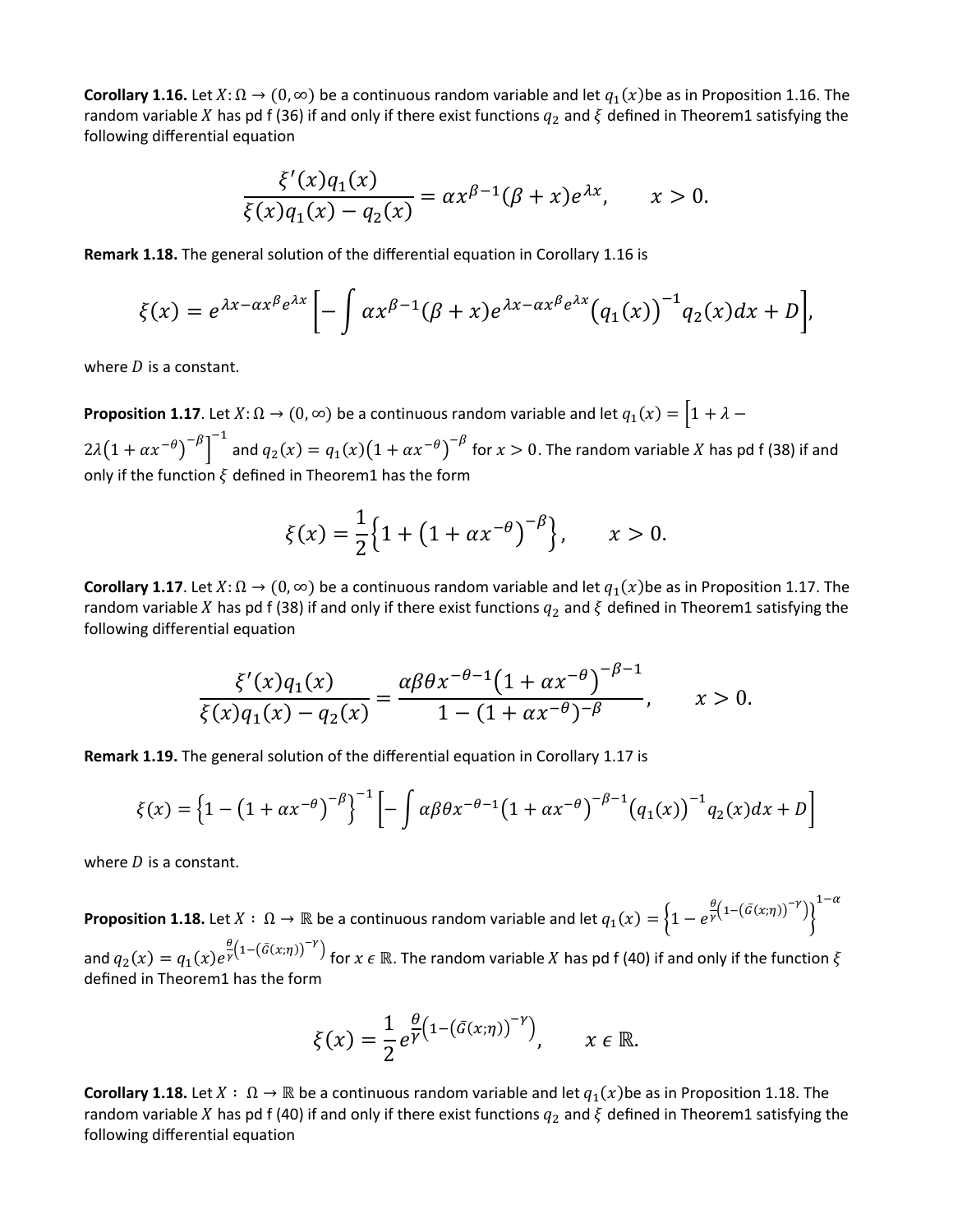$$
\frac{\xi'(x)q_1(x)}{\xi(x)q_1(x)-q_2(x)}=\theta g(x;\eta)\big(\bar{G}(x;\eta)\big)^{-\gamma-1},\qquad x\in\mathbb{R}.
$$

**Remark 1.20.** The general solution of the differential equation in Corollary 1.18 is

$$
\xi(x)e^{-\frac{\theta}{\gamma}(1-(\bar{G}(x;\eta))^{-\gamma})}\bigg[-\int \theta g(x;\eta)\big(\bar{G}(x;\eta)\big)^{-\gamma-1}e^{\frac{\theta}{\gamma}(1-(\bar{G}(x;\eta))^{-\gamma})}\big(q_1(x)\big)^{-1}q_2(x)dx+D\bigg],
$$

where  $D$  is a constant.

**Proposition 1.19.** Let  $X : \Omega \to (0, \infty)$  be a continuous random variable and let  $q_1(x) = \{ |1 - \emptyset| | 1 - \emptyset | 1 \}$  $\left(1+\frac{\lambda}{1+\lambda}x^{\beta}\right)e^{-\lambda x^{\beta}}$  $\alpha^{\alpha} + \left(1 + \frac{\lambda}{1+\lambda}x^{\beta}\right)e^{-\lambda x^{\beta}}$  $\int^2$  and  $q_2(x) = q_1(x) \left[ 1 - \left( 1 + \frac{\lambda}{1 + \lambda} x^{\beta} \right) e^{-\lambda x^{\beta}} \right]$  $\int_{0}^{\alpha}$  for  $x > 0$ . The random variable X has pd f (42) if and only if the function  $\zeta$  defined in Theorem1 has the form

$$
\xi(x) = \frac{1}{2} \Big\{ 1 + \Big[ 1 - \Big( 1 + \frac{\lambda}{1 + \lambda} x^{\beta} \Big) e^{-\lambda x^{\beta}} \Big] \Big\}, \qquad x > 0.
$$

**Corollary 1.19.** Let  $X: \Omega \to (0, \infty)$  be a continuous random variable and let  $q_1(x)$  be as in Proposition 1.19. The random variable X has pd f (42) if and only if there exist functions  $q_2$  and  $\zeta$  defined in Theorem1 satisfying the following differential equation

$$
\frac{\xi'(x)q_1(x)}{\xi(x)q_1(x)-q_2(x)}=\frac{\alpha\beta\lambda^2x^{\beta-1}(1+x^{\beta})e^{-\lambda x^{\beta}}\left[1-\left(1+\frac{\lambda}{1+\lambda}x^{\beta}\right)e^{-\lambda x^{\beta}}\right]^{\alpha-1}}{1-\left[1-\left(1+\frac{\lambda}{1+\lambda}x^{\beta}\right)e^{-\lambda x^{\beta}}\right]^{\alpha}},\ \ x>0.
$$

**Remark 1.21.** The general solution of the differential equation in Corollary 1.19 is

$$
\xi(x) = \left\{ 1 - \left[ 1 - \left( 1 + \frac{\lambda}{1 + \lambda} x^{\beta} \right) e^{-\lambda x^{\beta}} \right]^{a} \right\}^{-1}
$$

$$
\times \left[ - \int \alpha \beta \lambda^{2} x^{\beta - 1} (1 + x^{\beta}) e^{-\lambda x^{\beta}} \times \left[ 1 - \left( 1 + \frac{\lambda}{1 + \lambda} x^{\beta} \right) e^{-\lambda x^{\beta}} \right]^{a - 1} (q_{1}(x))^{-1} q_{2}(x) dx + D \right],
$$

where  $D$  is a constant.

**Proposition 1.20.** Let  $X: \Omega \to \mathbb{R}$  be a continuous random variable and let  $q_1(x) = e^{-\lambda x^{\beta}}$  and  $q_2(x) =$  $q_1(x)e^{-e^x}$  for  $x \in \mathbb{R}$ . The random variable  $X$  has pd f (44) if and only if the function  $\xi$  defined in Theorem1 has the form

$$
\xi(x) = \frac{1}{2}e^{-e^x}, \qquad x \in \mathbb{R}.
$$

**Corollary 1.20.** Let  $X : \Omega \to \mathbb{R}$  be a continuous random variable and let  $q_1(x)$  be as in Proposition 1.20. The random variable X has pd f (44) if and only if there exist functions  $q_2$  and  $\zeta$  defined in Theorem1 satisfying the following differential equation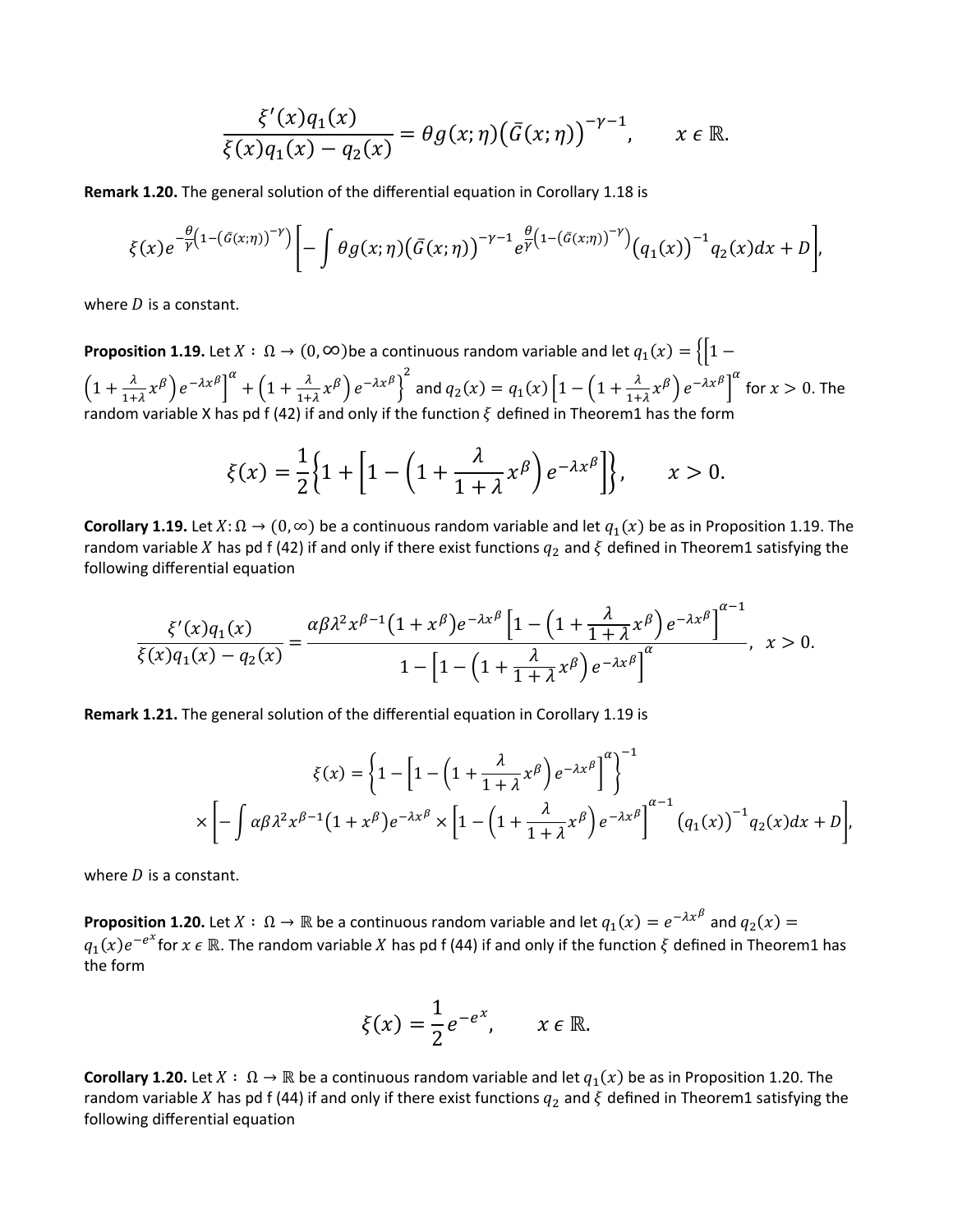$$
\frac{\xi'(x)q_1(x)}{\xi(x)q_1(x)-q_2(x)}=e^x, \qquad x \in \mathbb{R}.
$$

**Remark 1.22.** The general solution of the differential equation in Corollary 1.20 is

$$
\xi(x) = e^{e^x} \left[ - \int e^x e^{-e^x} (q_1(x))^{-1} q_2(x) dx + D \right],
$$

here D is a constant.

**Proposition 1.21.** Let  $X: \ \Omega \to \mathbb{R}$  be a continuous random variable and let  $q_1(x) = \frac{\phi(\lambda x) \{[\Phi_{SN}(x;\lambda)]^{\alpha} + [\overline{\Phi}_{SN}(x;\lambda)]^{\alpha}\}^2}{\phi(x)[\Phi_{SN}(x;\lambda)]^{\alpha-1}[\overline{\Phi}_{SN}(x;\lambda)]^{\alpha-1}}$ and  $q_2(x) = q_1(x)\Phi(\lambda x)$  for  $x \in \mathbb{R}$ . The random variable X has pd f (46) if and only if the function  $\xi$  defined in Theorem1 has the form

$$
\xi(x) = \frac{1}{2} \{1 + [\Phi(\lambda x)]^2\}, \qquad x \in \mathbb{R}.
$$

**Corollary 1.21.** Let  $X : \Omega \to \mathbb{R}$  be a continuous random variable and let  $q_1(x)$  be as in Proposition 1.21. The random variable X has pd f (46) if and only if there exist functions  $q_2$  and  $\xi$  defined in Theorem1 satisfying the following differential equation

$$
\frac{\xi'(x)q_1(x)}{\xi(x)q_1(x)-q_2(x)}=\frac{2\lambda\phi(\lambda x)\Phi(\lambda x)}{1-[\Phi(\lambda x)]^2}, \qquad x \in \mathbb{R}.
$$

**Remark 1.23.** The general solution of the differential equation in Corollary 1.21 is

$$
\xi(x) = \left\{1 - [\Phi(\lambda x)]^2\right\}^{-1} \left[-\int 2\lambda \phi(\lambda x) \Phi(\lambda x) \left(q_1(x)\right)^{-1} q_2(x) dx + D\right],
$$

where  $D$  is a constant.

**Proposition 1.22**. Let  $X: \Omega \to (0, \infty)$  be a continuous random variable and let  $q_1(x) =$ 

 $\Big(\frac{x}{a}\Big)$  $\frac{1}{\alpha}$  $\tau(1-k)$   $\left(1-\gamma_1\right|k,\left(\frac{x}{\alpha}\right)$  $\left[\frac{x}{\alpha}\right)^{\tau}$ ])<sup>1- $\lambda$ </sup>  $\left(1-p\left\{1-\gamma_1\right\vert k,\left(\frac{x}{\alpha}\right)\right\}$  $\left[\frac{x}{\alpha}\right)^{\tau}$ ]})  $\frac{1}{\lambda-3}$  and  $q_2(x) = q_1(x) \exp\left(-\left(\frac{x}{\alpha}\right)\right)$  $\int_0^{\tau}$  for  $x > 0$ . The random variable  $X$  has pd f (48) if

and only if the function  $\xi$  defined in Theorem1 has the form

$$
\xi(x) = \frac{1}{2} \exp\left(-\left(\frac{x}{\alpha}\right)^{\tau}\right), \qquad x > 0.
$$

**Corollary 1.22.** Let  $X: \Omega \to (0, \infty)$  be a continuous random variable and let  $q_1(x)$  be as in Proposition 1.22. The random variable X has pd f (48) if and only if there exist functions  $q_2$  and  $\xi$  defined in Theorem1 satisfying the following differential equation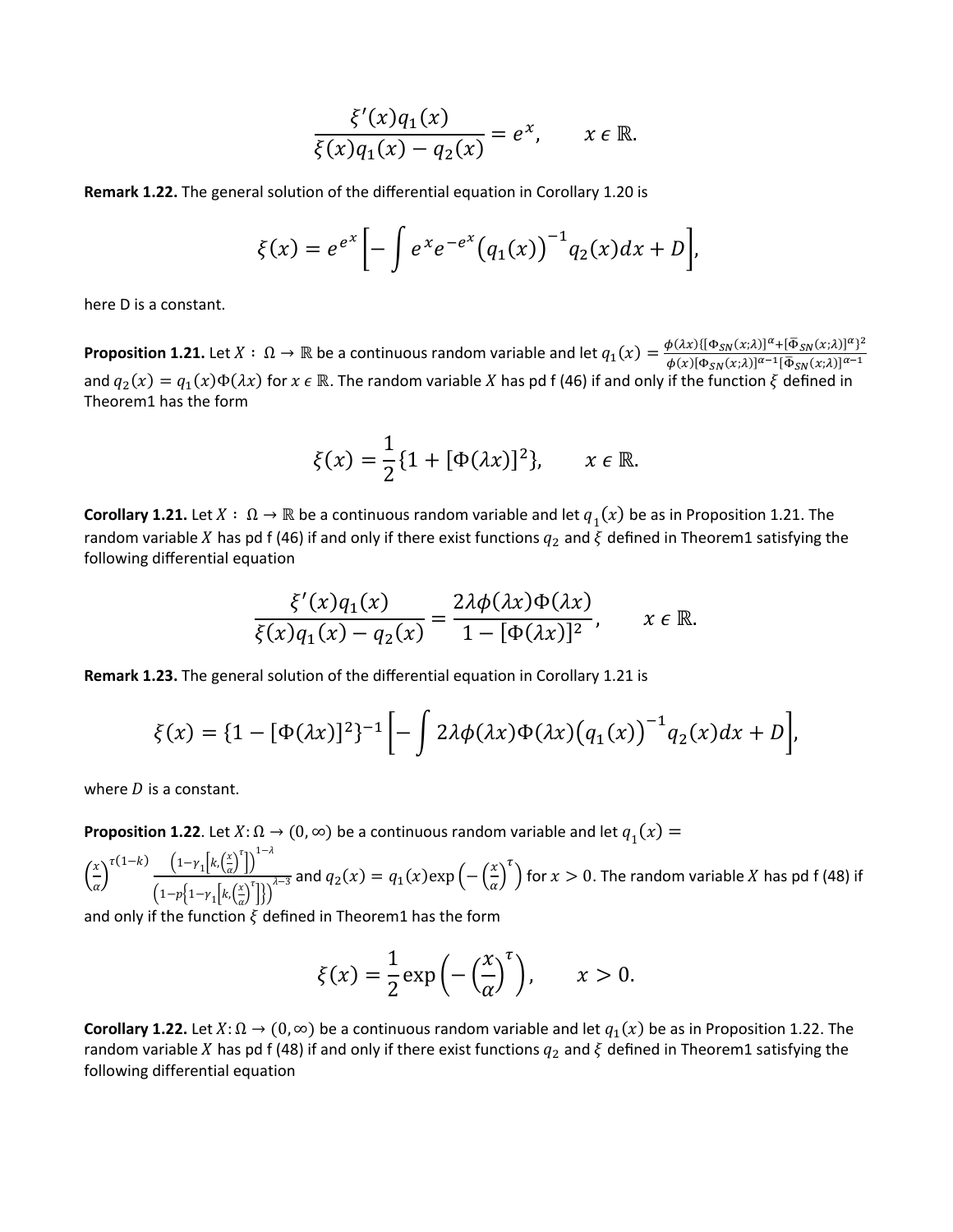$$
\frac{\xi'(x)q_1(x)}{\xi(x)q_1(x)-q_2(x)} = \frac{\tau}{\alpha} \left(\frac{x}{\alpha}\right)^{\tau-1}, \qquad x > 0.
$$

**Remark 1.24.** The general solution of the differential equation in Corollary 1.22 is

$$
\xi(x) = \exp\left(\left(\frac{x}{\alpha}\right)^{\tau}\right) \left[-\int \frac{\tau}{\alpha} \left(\frac{x}{\alpha}\right)^{\tau-1} \exp\left(-\left(\frac{x}{\alpha}\right)^{\tau}\right) \left(q_1(x)\right)^{-1} q_2(x) dx + D\right],
$$

where  $D$  is a constant.

**Proposition 1.23.** Let  $X: \Omega \to (0, \infty)$  be a continuous random variable and let  $q_1(x)$  =

$$
\left\{\frac{1-\left[\frac{(1+\lambda)\left(1-\frac{\mu\theta+1+\theta x}{\mu\theta+1}e^{-\theta x}\right)}{-\lambda\left(1-\frac{\mu\theta+1+\theta x}{\mu\theta+1}e^{-\theta x}\right)^2}\right]\right\}^{1-\alpha}}{-\lambda\left(1-\frac{\mu\theta+1+\theta x}{\mu\theta+1}e^{-\theta x}\right)^2}\right\}^{\alpha-\beta-1} \text{ and } q_2(x) = q_1(x)\left[1+\lambda-2\lambda\left(1-\frac{\mu\theta+1+\theta x}{\mu\theta+1}e^{-\theta x}\right)\right]^2 \text{ for } x > 0. \text{ The random variable } x \text{ has a constant value.}
$$

variable X has pd f (50) if and only if the function  $\xi$  defined in Theorem1 has the form

$$
\xi(x) = \frac{1}{2} \left\{ \left[ 1 + \lambda - 2\lambda \left( 1 - \frac{\mu\theta + 1 + \theta x}{\mu\theta + 1} e^{-\theta x} \right) \right]^2 + (1 + \lambda)^2 \right\}, \qquad x > 0.
$$

**Corollary 1.23**. Let  $X: \Omega \to (0, \infty)$  be a continuous random variable and let  $q_1(x)$  be as in Proposition 1.23. The random variable X has pd f (50) if and only if there exist functions  $q_2$  and  $\zeta$  defined in Theorem1 satisfying the following differential equation

$$
\frac{\xi'(x)q_1(x)}{\xi(x)q_1(x) - q_2(x)} = \frac{4\lambda\theta^2(\mu\theta + 1)^{-1}(\mu + x)e^{-\theta x}\left(1 - \frac{\mu\theta + 1 + \theta x}{\mu\theta + 1}e^{-\theta x}\right)}{\left\{\left[1 + \lambda - 2\lambda\left(1 - \frac{\mu\theta + 1 + \theta x}{\mu\theta + 1}e^{-\theta x}\right)\right]^2 - (1 + \lambda)^2\right\}}, \qquad x > 0.
$$

**Remark 1.25**. The general solution of the differential equation in Corollary 1.23 is

$$
\xi(x) = \left\{ \left[ 1 + \lambda - 2\lambda \left( 1 - \frac{\mu\theta + 1 + \theta x}{\mu\theta + 1} e^{-\theta x} \right) \right]^2 - (1 + \lambda)^2 \right\}^{-1}
$$

$$
\times \left[ -\int 4\lambda \theta^2 (\mu\theta + 1)^{-1} (\mu + x) e^{-\theta x} \left( 1 - \frac{\mu\theta + 1 + \theta x}{\mu\theta + 1} e^{-\theta x} \right) \left( q_1(x) \right)^{-1} q_2(x) dx + D \right]
$$

where  $D$  is a constant.

**Proposition 1.24.** Let  $X: \ \Omega \to \mathbb{R}$  be a continuous random variable and let  $q_1(x) = \left[1 - (\Phi(x))^{A}\right]$ 1− and  $q_2(x)=q_1(x)\big(\Phi(x)\big)^{\Lambda}$  for  $x\in\mathbb R.$  The random variable  $X$  has pd f (51) , for  $q=0$ , if and only if the function  $\xi$ defined in Theorem1 has the form

$$
\xi(x) = \frac{1}{2} \Big\{ 1 + \big(\Phi(x)\big)^{\lambda}\Big\}, \qquad x \in \mathbb{R}.
$$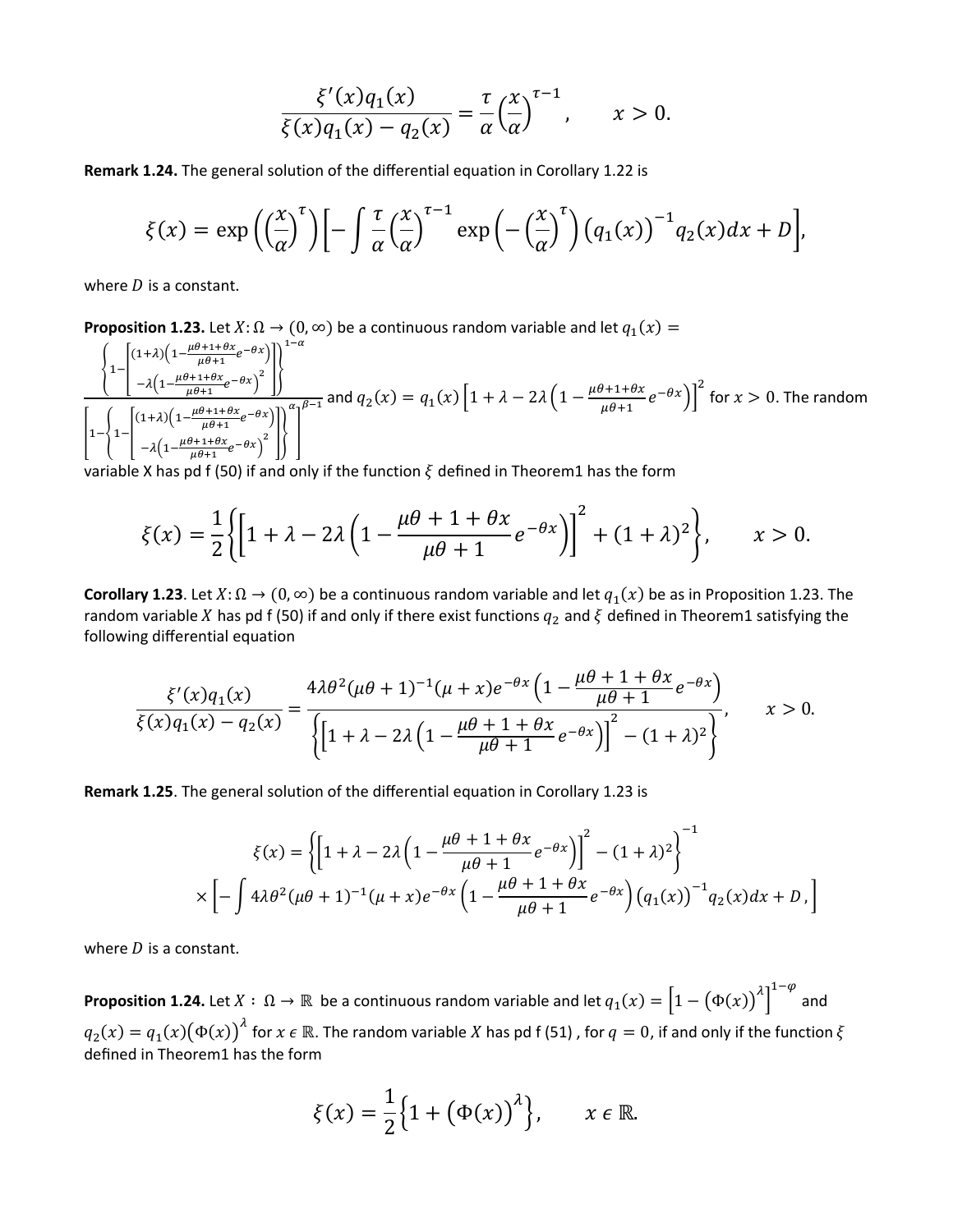**Corollary 1.24.** Let  $X: \Omega \to \mathbb{R}$  be a continuous random variable and let  $q_1(x)$  be as in Proposition 1.24. The random variable X has pd f (51), for  $q = 0$ , if and only if there exist functions  $q2$  and  $\zeta$  defined in Theorem1 satisfying the following differential equation

$$
\frac{\xi'(x)q_1(x)}{\xi(x)q_1(x)-q_2(x)}=\frac{\lambda \exp\left(-\frac{x^2}{2}\right)\left(\Phi(x)\right)^{\lambda-1}}{\sqrt{2\pi}\left\{1-\left(\Phi(x)\right)^{\lambda}\right\}}, \qquad x \in \mathbb{R}.
$$

**Remark 1.26.** The general solution of the differential equation in Corollary 1.24 is

$$
\xi(x) = \left\{1 - \left(\Phi(x)\right)^{\lambda}\right\}^{-1} \left[-\int \frac{\lambda}{\sqrt{2\pi}} \exp\left(-\frac{x^2}{2}\right) \left(\Phi(x)\right)^{\lambda-1} \left(q_1(x)\right)^{-1} q_2(x) dx + D\right]
$$

where  $D$  is a constant.

**Proposition 1.25**. Let  $X : \Omega \to R$  be a continuous random variable and let  $q_1(x) =$  $q^{-1}\left\{1-e^{qx}\right\}\left\{\left(\gamma_{1}[q^{-2},q^{-2}e^{qx}]\right)^{1-\lambda}\right\}$  $\frac{(-1)^{-(1+1)(n-1)}}{(1-(\gamma_1[a^{-2},q^{-2}e^{qx}])^{\lambda})^{q-1}}$  and  $q_2(x) = q_1(x) \exp\{q^{-1}x - q^{-2}e^{qx}\}\$  for  $x \in \mathbb{R}$ . The random variable X has pd f (51), for  $q \neq 0$ , if and only if the function  $\xi$  defined in Theorem1 has the form

$$
\xi(x) = \frac{1}{2} \exp\{q^{-1} - q^{-2} e^{qx}\}, \qquad x \in \mathbb{R}
$$

**Corollary 1.25.** Let  $X : \Omega \to \mathbb{R}$  be a continuous random variable and let  $q_1(x)$  be as in Proposition 1.25. The random variable X has pd f (51), for  $q \neq 0$ , if and only if there exist functions  $q_2$  and  $\xi$  defined in Theorem1 satisfying the following differential equation

$$
\frac{\xi'(x)q_1(x)}{\xi(x)q_1(x)-q_2(x)} = \frac{[q^{-1}-q^{-1}e^{qx}]\exp\{q^{-1}x-q^{-2}e^{qx}\}}{1-\exp\{q^{-1}x-q^{-2}e^{qx}\}}, \qquad x \in \mathbb{R}
$$

**Remark 1.27.** The general solution of the differential equation in Corollary 1.25 is

$$
\xi(x) = \left\{1 - \exp\{q^{-1}x - q^{-2}e^{qx}\}\right\}^{-1} \left[ -\int [q^{-1}x - q^{-1}e^q] \exp\{q^{-1}x - q^{-2}e^{qx}\} \times \right],
$$
  

$$
(q_1(x))^{-1} q_2(x) dx + D
$$

here  $D$  is a constant.

**Proposition 1.26.** Let  $X: \Omega \to (0,1)$  be a continuous random variable and let  $q_1(x) = \left\{1 - \exp\left[-\left(\frac{x}{1-x}\right)\right]\right\}$ β  $\mathcal{I}$ 1− and  $q_2(x) = q_1(x) \left[ -\left( \frac{x}{1-x} \right) \right]$  $\int_{0}^{\beta}$  exp for  $x \in (0,1)$ . The random variable  $X$  has pd f (53) , if and only if the function  $\xi$  defined in Theorem1 has the form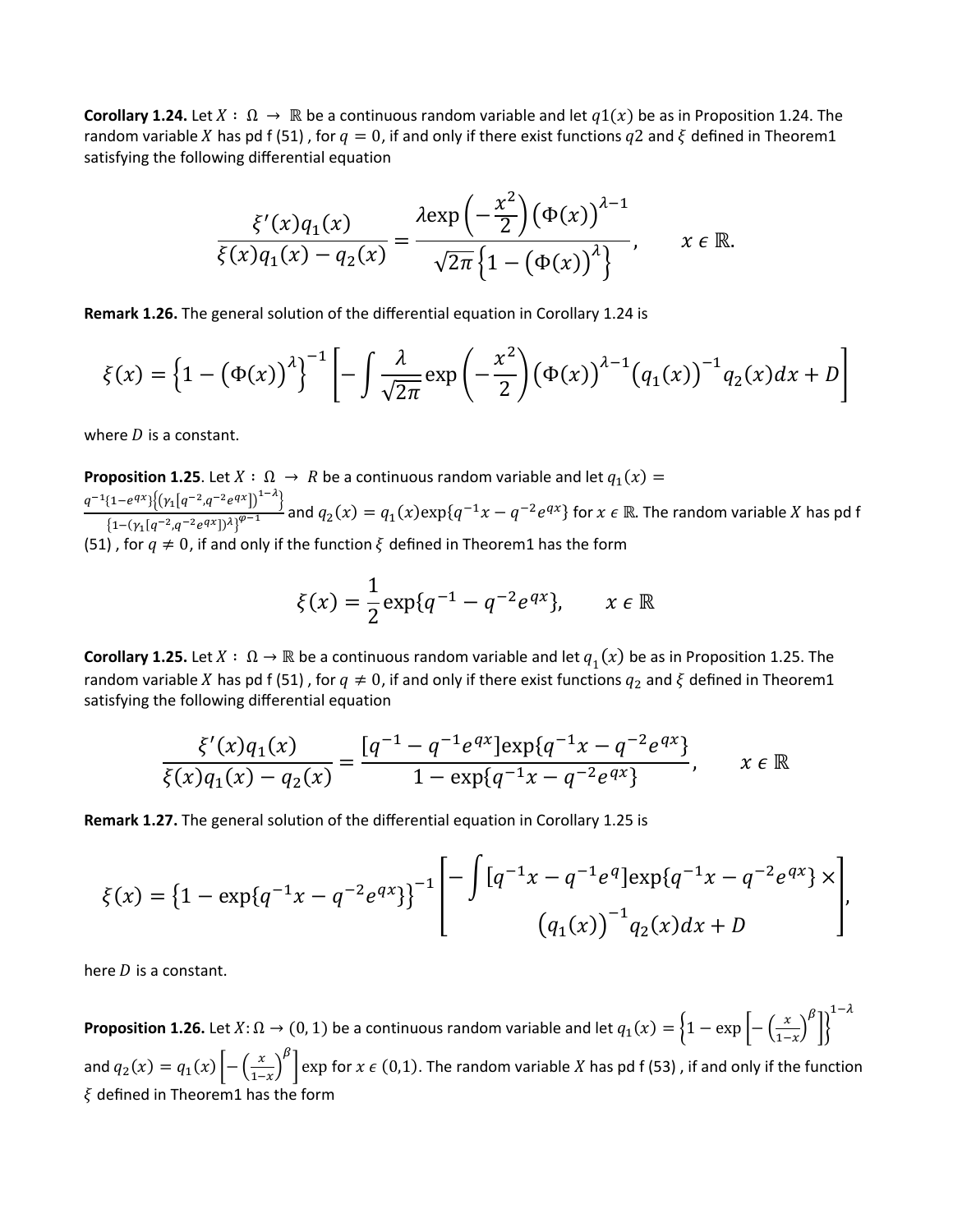$$
\xi(x) = \frac{1}{2} \exp\left[-\left(\frac{x}{1-x}\right)^{\beta}\right], \qquad x \in (0,1)
$$

**Corollary 1.26.** Let  $X: \Omega \to (0, 1)$  be a continuous random variable and let  $q_1(x)$ be as in Proposition 1.26. The random variable X has pd f (53), if and only if there exist functions  $q_2$  and  $\xi$  defined in Theorem1 satisfying the following differential equation

$$
\frac{\xi'(x)q_1(x)}{\xi(x)q_1(x)-q_2(x)} = \beta x^{\beta-1}(1-x)^{-(\beta+1)}, \qquad x \in (0,1).
$$

**Remark 1.28.** The general solution of the differential equation in Corollary 1.26 is

$$
\xi(x) = \left[ -\left(\frac{x}{1-x}\right)^{\beta} \right] \left[ -\int \frac{\beta x^{\beta-1}}{(1-x)^{\beta+1}} \exp\left[ -\left(\frac{x}{1-x}\right)^{\beta} \right] \left(q_1(x)\right)^{-1} q_2(x) dx + D \right],
$$

where D is a constant.

**Proposition 1.27.** Let  $X: \Omega \to (0, \infty)$  be a continuous random variable and let  $q_1(x) = (1 + \beta x)^{-1}$  and  $q_2(x) =$  $q_1(x)e^{-\alpha x}$  for  $x > 0$ . The random variable X has pd f (57), if and only if the function  $\xi$  defined in Theorem1 has the form

$$
\xi(x) = \frac{1}{2}e^{-\alpha x}, \qquad x > 0.
$$

**Corollary 1.27**. Let  $X: \Omega \to (0, \infty)$  be a continuous random variable and let  $q_1(x)$  be as in Proposition 1.27. The random variable X has pd f (57), if and only if there exist functions  $q_2$  and  $\xi$  defined in Theorem1 satisfying the following differential equation

$$
\frac{\xi'(x)q_1(x)}{\xi(x)q_1(x) - q_2(x)} = \alpha, \qquad x > 0.
$$

**Remark 1.29.** The general solution of the differential equation in Corollary 1.27 is

$$
\xi(x) = e^{\alpha x} \left[ - \int \alpha e^{\alpha x} (q_1(x))^{-1} q_2(x) dx + D \right],
$$

where  $D$  is a constant.

**Proposition 1.28.** Let  $X: \Omega \to (0, \infty)$  be a continuous random variable and let  $q_1(x) = \left\{1 - e^{-\lambda ax} - \right\}$  $\frac{(1-e^{-\lambda\alpha(\beta+1)x})}{(\beta+1)}$ −1 and  $q_2(x) = q_1(x)e^{-\lambda x}$  for  $x > 0$ . The random variable X has pd f (59), if and only if the function  $\xi$  defined in Theorem1 has the form

$$
\xi(x) = \frac{1}{2}e^{-\lambda x}, \qquad x > 0.
$$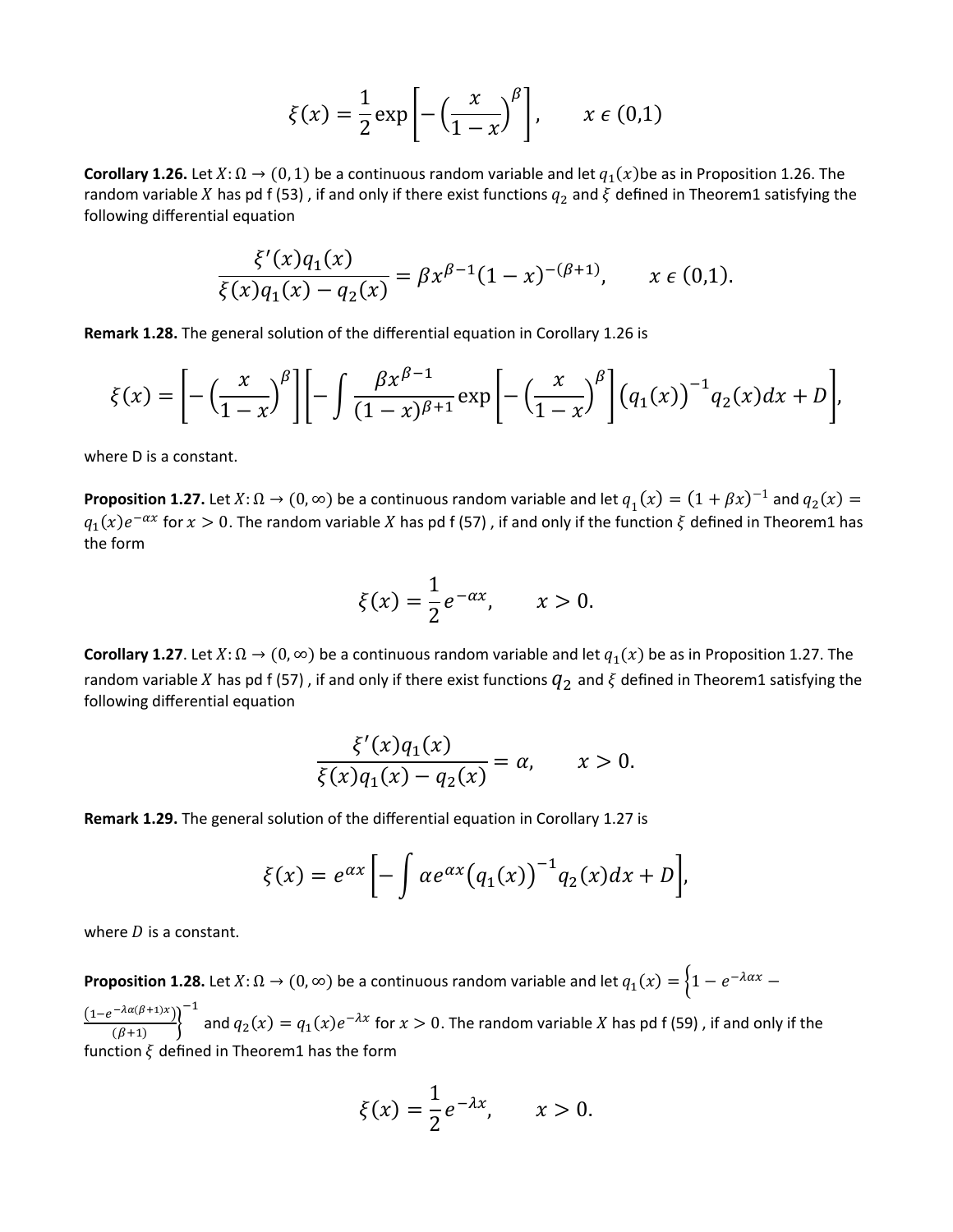**Corollary 1.28.** Let  $X: \Omega \to (0, \infty)$  be a continuous random variable and let  $q_1(x)$  be as in Proposition 1.28. The random variable X has pd f (59), if and only if there exist functions  $q_2$  and  $\xi$  defined in Theorem1 satisfying the following differential equation

$$
\frac{\xi'(x)q_1(x)}{\xi(x)q_1(x)-q_2(x)}=\lambda, \qquad x>0.
$$

**Remark 1.30.** The general solution of the differential equation in Corollary 1.27 is

$$
\xi(x) = e^{\lambda x} \left[ -\int \lambda e^{-\lambda x} (q_1(x))^{-1} q_2(x) dx + D \right]
$$

where  $D$  is a constant.

**Proposition 1.29**. Let  $X: \Omega \to (0, \infty)$  be a continuous random variable and let  $q_1(x) = (1 + \beta x)^{-1}$  and  $q_2(x) =$  $q_1(x)e^{-\alpha x}$  for  $x > 0$ . The random variable X has pd f (63), if and only if the function  $\xi$  defined in Theorem1 has the form

$$
\xi(x) = \frac{1}{2}e^{-\alpha x}, \qquad x > 0.
$$

**Corollary 1.29.** Let  $X: \Omega \to (0, \infty)$  be a continuous random variable and let  $q_1(x)$  be as in Proposition 1.29. The random variable X has pd f (63), if and only if there exist functions  $q_2$  and  $\xi$  defined in Theorem1 satisfying the following differential equation

$$
\frac{\xi'(x)q_1(x)}{\xi(x)q_1(x) - q_2(x)} = \alpha, \qquad x > 0.
$$

**Remark 1.31.** The general solution of the differential equation in Corollary 1.29 is

$$
\xi(x) = e^{\alpha x} \left[ -\int \alpha e^{-\alpha x} (q_1(x))^{-1} q_2(x) dx + D \right],
$$

where  $D$  is a constant.

**Proposition 1.30.** Let  $X: \to (0, \infty)$  be a continuous random variable and let  $q_1(x) = \left[1 - \lambda + 2\lambda e^{-\left(\frac{x}{\alpha}\right)^{\beta}}\right]$  $\bigg\}$ −1  $\{1 +$  $1-\nu$ 

 $(\lambda - 1)e^{-\left(\frac{x}{a}\right)^{\beta}} - \lambda e^{-2\left(\frac{x}{a}\right)^{\beta}}$ � and  $q_2(x) = q_1(x)e^{-\left(\frac{x}{\alpha}\right)^{\beta}}$  for  $x > 0$ . The random variable  $X$  has pd f (65) , if and only if the function  $\xi$  defined in Theorem1 has the form

$$
\xi(x) = \frac{1}{2} e^{-\left(\frac{x}{\alpha}\right)^{\beta}}, \qquad x > 0.
$$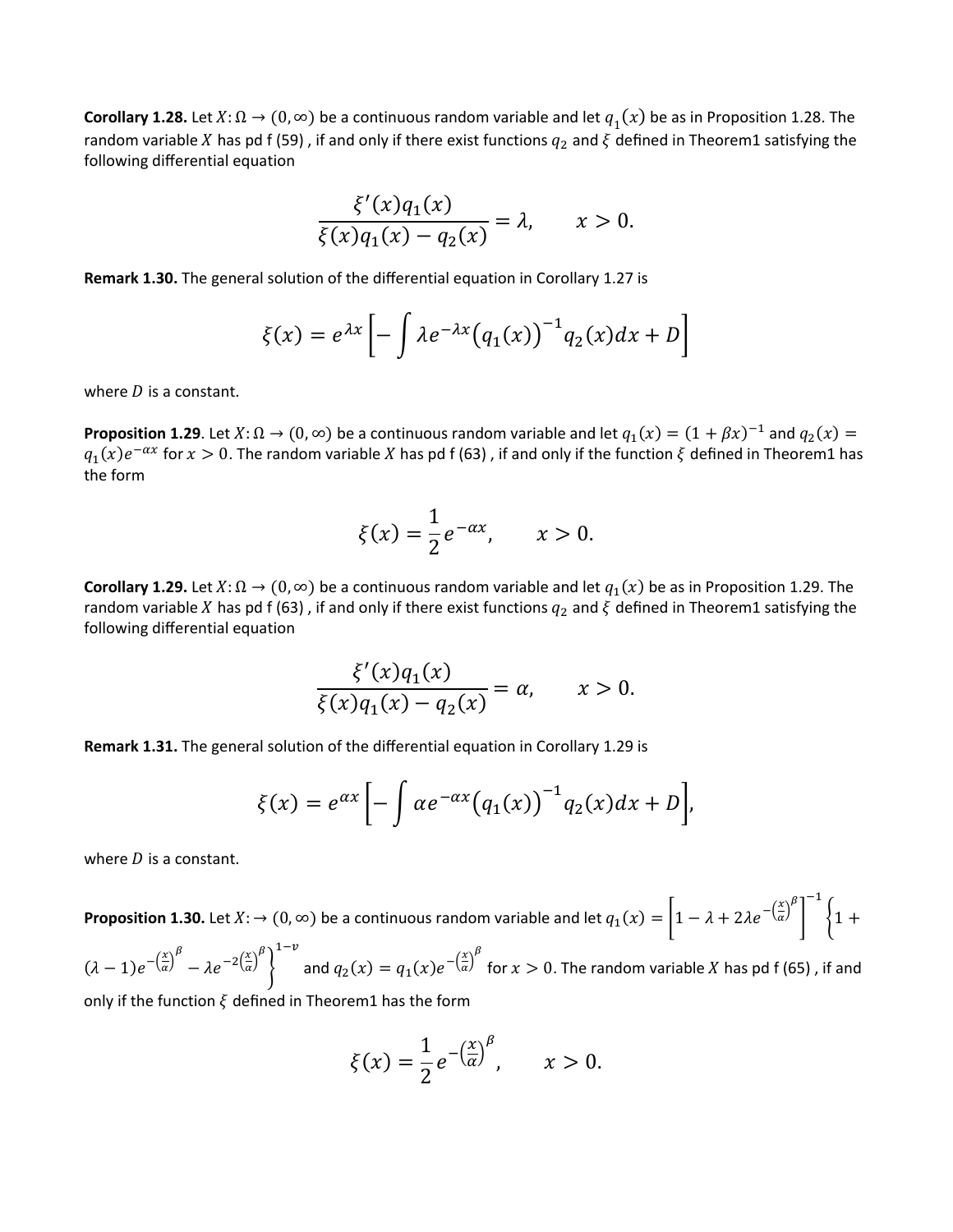**Corollary 1.30.** Let  $X: \Omega \to (0, \infty)$  be a continuous random variable and let  $q_1(x)$  be as in Proposition 1.30. The random variable X has pd f (65), if and only if there exist functions  $q_2$  and  $\zeta$  defined in Theorem1 satisfying the following differential equation

$$
\frac{\xi'(x)q_1(x)}{\xi(x)q_1(x)-q_2(x)} = \frac{\beta}{\alpha} \left(\frac{x}{\alpha}\right)^{\beta-1}, \qquad x > 0.
$$

**Remark 1.32**. The general solution of the differential equation in Corollary 1.30 is

$$
\xi(x) = e^{-\left(\frac{x}{\alpha}\right)^{\beta}} \left[ -\int \frac{\beta}{\alpha} \left(\frac{x}{\alpha}\right)^{\beta-1} e^{-\left(\frac{x}{\alpha}\right)^{\beta}} \left(q_1(x)\right)^{-1} q_2(x) dx + D \right],
$$

where  $D$  is a constant.

**Proposition 1.31**. Let  $X: \Omega \to (0, \infty)$  be a continuous random variable and let  $q_1(x) = (1 - e^{1-(1+ax)^{\beta}})$ 1− and  $q_2(x) = q_1(x)e^{1-(1+ax)^{\beta}}$  for  $x > 0$ . The random variable X has pd f (69), if and only if the function  $\xi$  defined in Theorem1 has the form

$$
\xi(x) = \frac{1}{2} e^{1 - (1 + \alpha x)^{\beta}}, \qquad x > 0.
$$

**Corollary 1.31.** Let  $X: \Omega \to (0, \infty)$  be a continuous random variable and let  $q_1(x)$  be as in Proposition 1.31. The random variable X has pd f (69), if and only if there exist functions  $q_2$  and  $\xi$  defined in Theorem1 satisfying the following differential equation

$$
\frac{\xi'(x)q_1(x)}{\xi(x)q_1(x) - q_2(x)} = \alpha \beta (1 + \alpha x)^{\beta - 1}, \qquad x > 0.
$$

**Remark 1.33.** The general solution of the differential equation in Corollary 1.31 is

$$
\xi(x) = e^{1-(1+\alpha x)^{\beta}} \left[ -\int \alpha \beta (1+\alpha x)^{\beta-1} e^{1-(1+\alpha x)^{\beta}} (q_1(x))^{-1} q_2(x) dx + D \right]
$$

where  $D$  is a constant.

**Proposition 1.32**. Let  $X: \Omega \to (0, \infty)$  be a continuous random variable and let  $q_1(x) = (1 - e^{-x^c} + \alpha e^{-x^c})^{\theta+1}$ and  $q_2(x) = q_1(x)e^{1-(1+\alpha x)^{\beta}}$  for  $x > 0$ . The random variable X has pd f (71), if and only if the function  $\xi$ defined in Theorem1 has the form

$$
\xi(x) = \frac{1}{2}e^{-x^c}, \qquad x > 0.
$$

**Corollary 1.32.** Let  $X: \Omega \to (0, \infty)$  be a continuous random variable and let  $q_1(x)$  be as in Proposition 1.32. The random variable X has pd f (71), if and only if there exist functions  $q_2$  and  $\xi$  defined in Theorem1 satisfying the following differential equation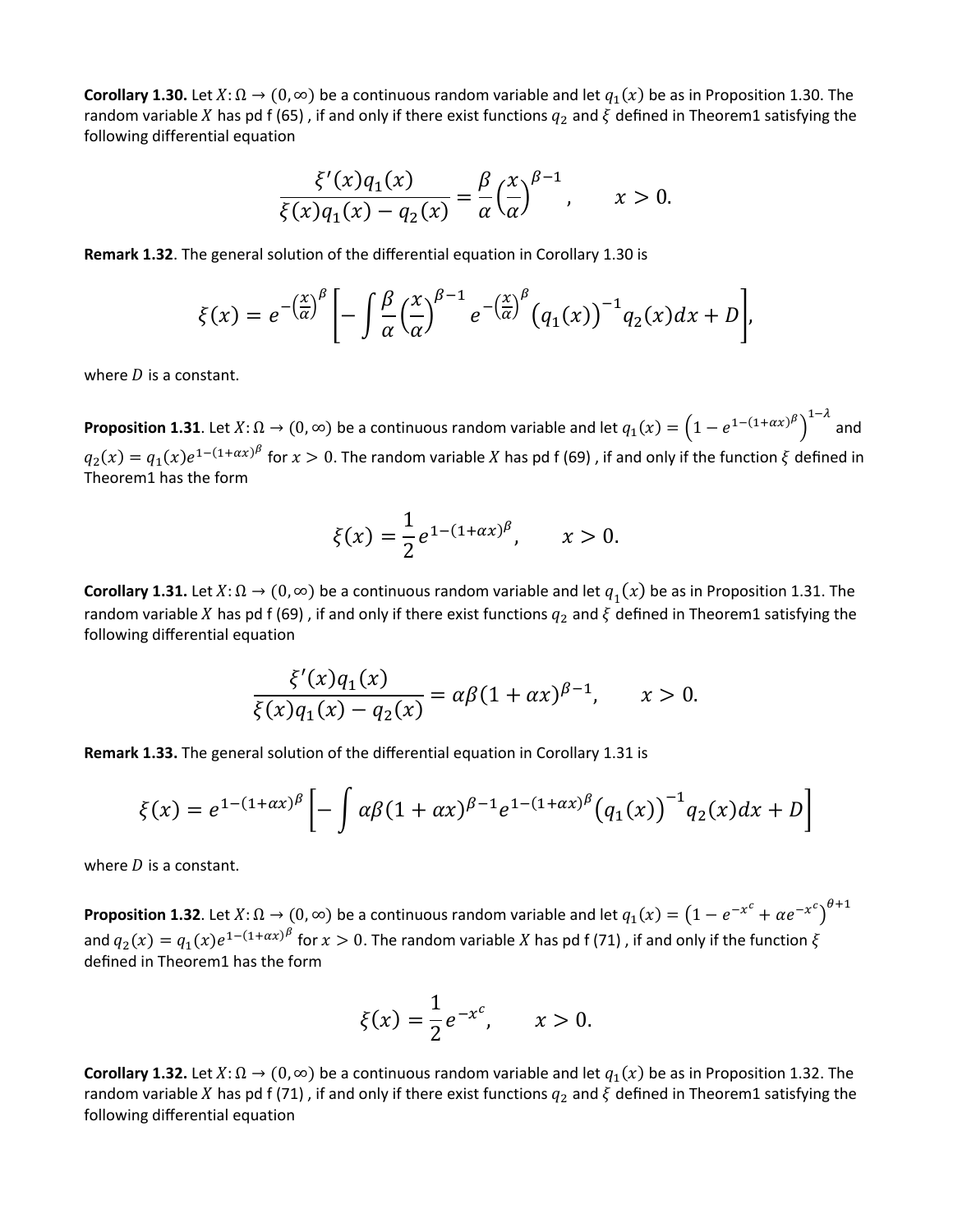$$
\frac{\xi'(x)q_1(x)}{\xi(x)q_1(x) - q_2(x)} = cx^{c-1}, \qquad x > 0.
$$

Remark 1.34. The general solution of the differential equation in Corollary 1.32 is

$$
\xi(x) = e^{-x^c} \left[ - \int cx^{c-1} e^{-x^c} (q_1(x))^{-1} q_2(x) dx + D \right],
$$

where  $D$  is a constant.

**Proposition 1.33.** Let  $X : \Omega \to \mathbb{R}$  be a continuous random variable and let  $q_1(x) \equiv 1$  and  $q_2(x) =$  $\exp\{-c[-\ln(\bar{G}(x;\eta))]^d - a[-\ln(\bar{G}(x;\eta))]^b\}$  for  $x \in \mathbb{R}$ . The random variable X has pd f (75), if and only if the function  $\xi$  defined in Theorem1 has the form

$$
\xi(x) = \frac{1}{2} \Big\{ 1 - \exp \Big\{ -c \big[ -\ln(\bar{G}(x;\eta)) \big]^d - a \big[ -\ln(\bar{G}(x;\eta)) \big]^b \Big\}, \qquad x \in \mathbb{R}
$$

**Corollary 1.33.** Let  $X : \Omega \to \mathbb{R}$  be a continuous random variable and let  $q_1(x)$  be as in Proposition 1.33. The random variable X has pd f (75), if and only if there exist functions  $q_2$  and  $\xi$  defined in Theorem1 satisfying the following differential equation

$$
\frac{\xi'(x)q_1(x)}{\xi(x)q_1(x) - q_2(x)}
$$
\n
$$
\frac{g(x;\eta)}{\overline{G}(x;\eta)} \left\{ cd[-\ln(\overline{G}(x;\eta))]^{d-1} + ab[-\ln(\overline{G}(x;\eta))]^{b-1} \times \right\}
$$
\n
$$
= \frac{\exp\{-c[-\ln(\overline{G}(x;\eta))]^d - a[-\ln(\overline{G}(x;\eta))]^b\}}{1 - \exp\{-c[-\ln(\overline{G}(x;\eta))]^d - a[-\ln(\overline{G}(x;\eta))]^b\}}, \quad x \in \mathbb{R}.
$$

Remark 1.35. The general solution of the differential equation in Corollary 1.33 is

$$
\xi(x) = \left\{1 - \exp\left\{-c\left[-\ln(\bar{G}(x;\eta))\right]^d - a\left[-\ln(\bar{G}(x;\eta))\right]^b\right\}\right\}^{-1} \times
$$
  

$$
\left[-\int \frac{g(x;\eta)}{\bar{G}(x;\eta)} \left\{cd\left[-\ln(\bar{G}(x;\eta))\right]^{d-1} + ab\left[-\ln(\bar{G}(x;\eta))\right]^{b-1}\right\} \times \right]
$$
  

$$
\exp\left\{-c\left[-\ln(\bar{G}(x;\eta))\right]^d - a\left[-\ln(\bar{G}(x;\eta))\right]^b\right\} q_2(x)dx + D
$$

where D is a constant.

**Proposition 1.34.** Let  $X: \Omega \to (0, \infty)$  be a continuous random variable and let  $q_1(x) = (1 - e^{-\lambda \alpha_2 x})^{-1}(1$  $e^{-\lambda \alpha_2 x}$  and  $q_2(x) = q_1(x)e^{-\lambda x}$  for  $x > 0$ . The random variable X has pd f (77), if and only if the function  $\xi$ defined in Theorem1 has the form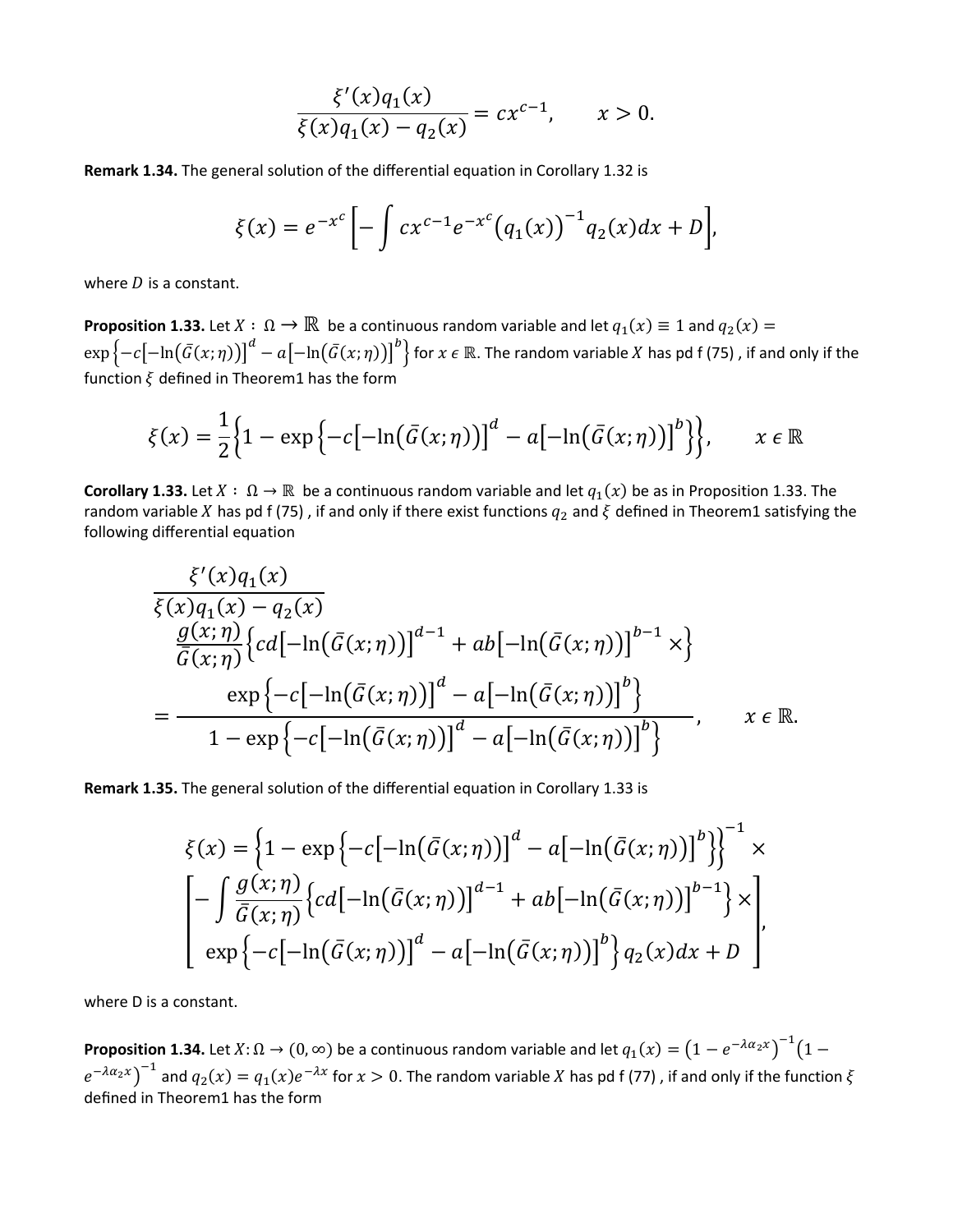$$
\xi(x) = \frac{1}{2}e^{-\lambda x}, \qquad x > 0.
$$

**Corollary 1.34**. Let  $X: \Omega \to (0, \infty)$  be a continuous random variable and let  $q_1(x)$  be as in Proposition 1.34. The random variable X has pd f (77), if and only if there exist functions  $q_2$  and  $\xi$  defined in Theorem1 satisfying the following differential equation

$$
\frac{\xi'(x)q_1(x)}{\xi(x)q_1(x)-q_2(x)}=\lambda, \qquad x>0.
$$

**Remark 1.36.** The general solution of the differential equation in Corollary 1.34 is

$$
\xi(x) = e^{-\lambda x} \left[ -\int \lambda e^{-\lambda x} (q_1(x))^{-1} q_2(x) dx + D \right]
$$

where  $D$  is a constant.

**Proposition 1.35.** Let  $X: \Omega \to (0, \infty)$  be a continuous random variable and let  $q_1(x) = (1 - e^{-\lambda(\alpha x)^\beta})$ − and  $q_2(x) = q_1(x)e^{-\lambda x^{\beta}}$  for  $x > 0$ . The random variable X has pd f (78), if and only if the function  $\xi$  defined in Theorem1 has the form

$$
\xi(x) = \frac{1}{2}e^{-\lambda x^{\beta}}, \qquad x > 0.
$$

**Corollary 1.35.** Let  $X: \Omega \to (0, \infty)$  be a continuous random variable and let  $q_1(x)$  be as in Proposition 1.35. The random variable X has pd f (78), if and only if there exist functions  $q_2$  and  $\xi$  defined in Theorem1 satisfying the following differential equation

$$
\frac{\xi'(x)q_1(x)}{\xi(x)q_1(x) - q_2(x)} = \lambda \beta x^{\beta - 1}, \qquad x > 0.
$$

**Remark 1.37.** The general solution of the differential equation in Corollary 1.35 is

$$
\xi(x) = e^{-\lambda x^{\beta}} \left[ -\int \lambda \beta e^{-\lambda x^{\beta}} (q_1(x))^{-1} q_2(x) dx + D \right]
$$

where  $D$  is a constant.

**Proposition 1.36.** Let  $X: \Omega \to (0, \infty)$  be a continuous random variable and let  $q_1(x) = e^{(x/\theta)^{\lambda}}$  and  $q_2(x) =$  $q_1(x)\left(1-e^{-(x/\theta)^{\lambda}}\right)$ for  $x > 0$ . The random variable X has pd f (80) , if and only if the function  $\xi$  defined in Theorem1 has the form

$$
\xi(x) = \frac{1}{2} \Big\{ 1 + \big( 1 - e^{(x/\theta)^{\lambda}} \big)^2 \Big\}, \qquad x > 0.
$$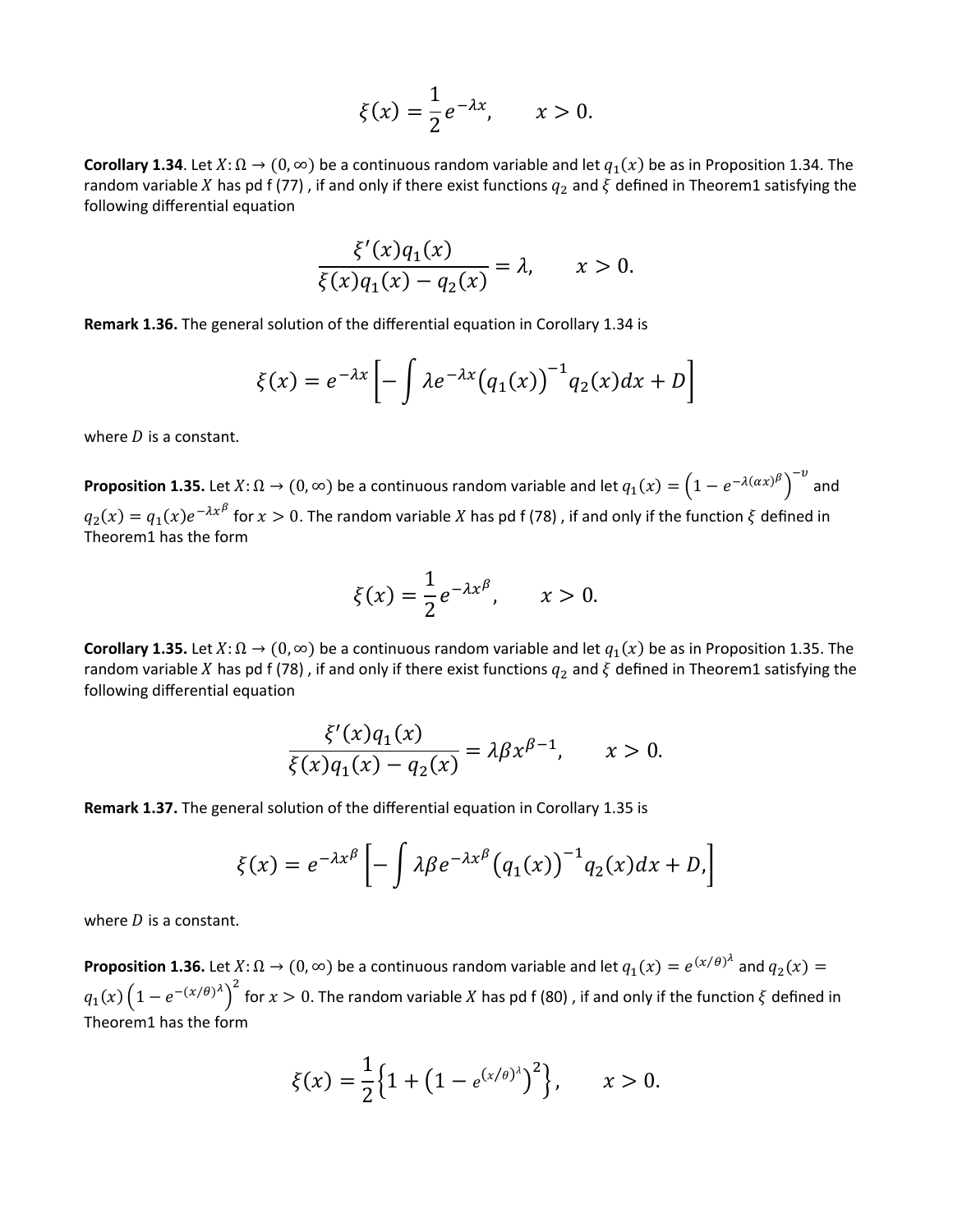**Corollary 1.36.** Let  $X: \Omega \to (0, \infty)$  be a continuous random variable and let  $q_1(x)$  be as in Proposition 1.36. The random variable X has pd f (80), if and only if there exist functions  $q_2$  and  $\zeta$  defined in Theorem1 satisfying the following differential equation

$$
\frac{\xi'(x)q_1(x)}{\xi(x)q_1(x) - q_2(x)} = \frac{\frac{2\lambda}{\theta} \left(\frac{x}{\theta}\right)^{\lambda-1} e^{(x/\theta)^{\lambda}} \left(1 - e^{(x/\theta)^{\lambda}}\right)}{1 - \left(1 - e^{(x/\theta)^{\lambda}}\right)^2}, \qquad x > 0.
$$

**Remark 1.38.** The general solution of the differential equation in Corollary 1.36 is

$$
\xi(x) = \left\{ 1 - \left( 1 - e^{(x/\theta)^{\lambda}} \right)^2 \right\}^{-1} \times \left[ - \int \frac{2\lambda}{\theta} \left( \frac{x}{\theta} \right)^{\lambda - 1} e^{(x/\theta)^{\lambda}} \left( 1 - e^{(x/\theta)^{\lambda}} \right)^2 \left( q_1(x) \right)^{-1} q_2(x) dx + D, \right]
$$

where  $D$  is a constant.

#### 2.2 Characterization in Terms of Hazard Function

The hazard function,  $h_F$ , of a twice differentiable distribution function, F, satisfies the following first order differential equation

$$
\frac{f'(x)}{f(x)} = \frac{h'_F(x)}{h_F(x)} - h_F(x)
$$

It should be mentioned that for many univariate continuous distributions, the above equation is the only differential equation available in terms of the hazard function. In this subsection we present non-trivial characterizations of EGLFR (for  $\alpha = 1$ ), McG (for  $a = b = c = 1$ ), Go-G, EGGP (for  $b = 1$ ), BIR (for  $a = 1$ ), BWP (for  $a = 1$ ), EGG (for  $\alpha = 1$ ), NEPL (for  $\alpha = 1$ ), EGGG, ETQL (for  $\lambda = 0, \beta = 1$ ), ERK (for  $\lambda = 1$ ), AEE, NEE, ETW (for  $v = 1$ ), ENHE (for  $\lambda = 1$ ), GW (for  $\theta = 1$ ), GAW-G (for  $b = 0$  or  $d = 0$ ), GB distributions in terms of the hazard function, which are not of the above trivial form.

**Proposition 2.1.** Let  $X: \Omega \to (0, \infty)$  be a continuous random variable. The random variable X has pd f (2) (for  $\beta$  < 0 and  $\alpha$  = 1) if and only if its hazard function  $h_F(x)$  satisfies the following differential equation

$$
h'_{F}(x) - \frac{b}{a + bx}h_{F}(x) = \frac{\beta(a + bx)^{2}}{\left[1 - \beta\left(ax + \frac{b}{2}x^{2}\right)\right]^{2}}, \qquad x > 0.
$$

Proof. If X has pd f (2) for  $\beta$  < 0 and  $\alpha = 1$ , then clearly the above differential equation holds. If the differential equation holds, then

$$
\frac{d}{dx}\{(a+bx)^{-1}h_F(x)\} = \frac{\beta(a+bx)^2}{\left[1-\beta\left(ax+\frac{b}{2}x^2\right)\right]^2}
$$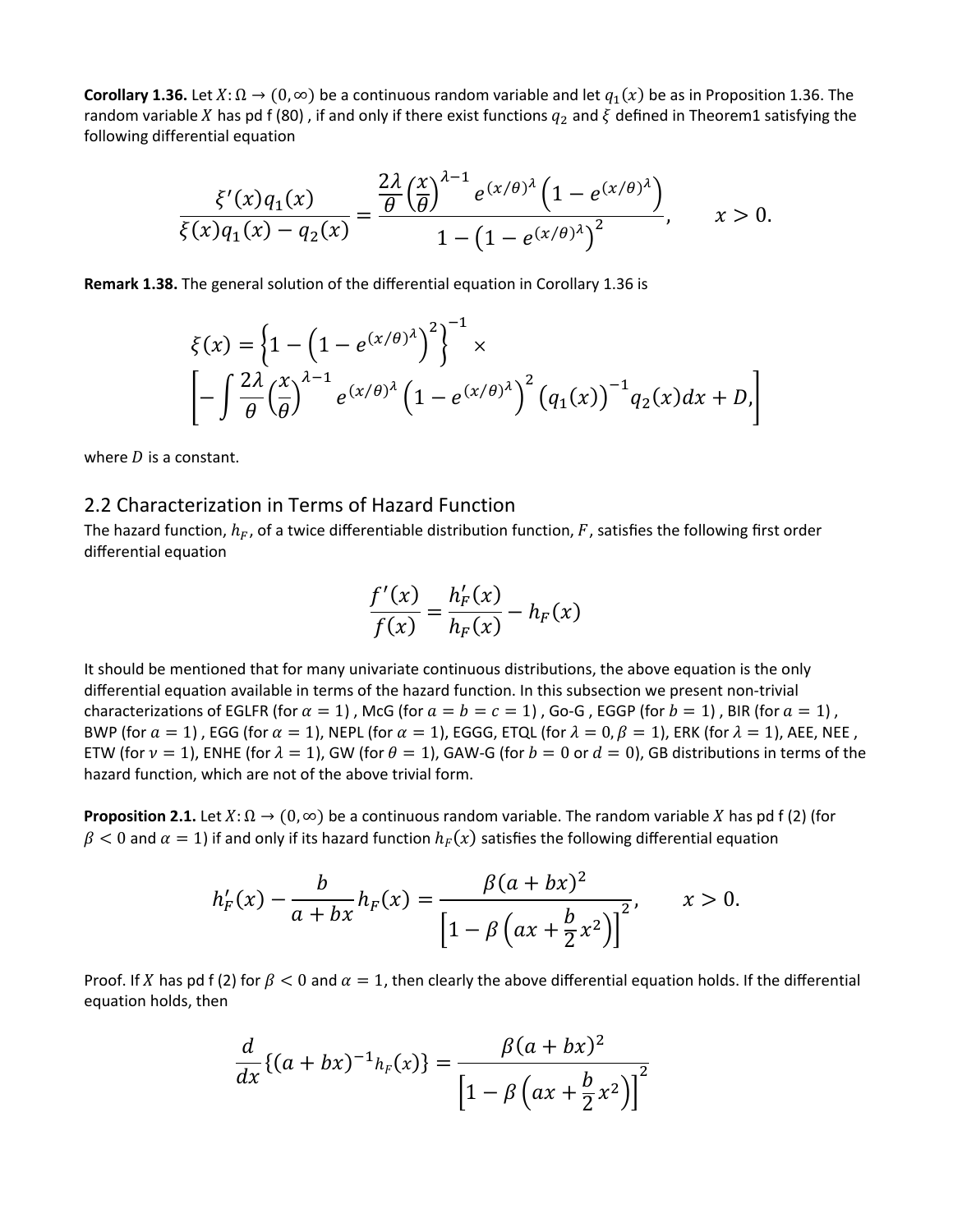$$
= \frac{d}{dx}\bigg\{\bigg[1-\beta\left(ax+\frac{b}{2}x^2\right)\bigg]^{-1}\bigg\},\
$$

from which we arrive at the hazard function corresponding to the pd f (2) .

**Remark 2.1.** Similar Propositions can be stated for the cases II and III.

A Proposition similar to that of Proposition 2.1 will be stated (without proof) for each one of the distributions listed in subsection 2.1.

**Proposition 2.2.** Let  $X: \Omega \to (0, \infty)$  be a continuous random variable. The random variable X has pd f (4) (for  $a =$  $b = c = 1$ ) if and only if its hazard function  $h_F(x)$  satisfies the following differential equation

$$
h'_{F}(x) - \gamma h_{F}(x) = 0, \qquad x > 0.
$$

**Proposition 2.3.** Let  $X : \Omega \to \mathbb{R}$  be a continuous random variable. The random variable X has pd f (12) if and only if its hazard function  $h_F(x)$  satisfies the following differential equation

$$
h'_{F}(x) - \frac{g'(x;\eta)}{g(x;\eta)}h_{F}(x) = \theta(\gamma+1)\big(g(x;\eta)\big)^{2}\big(\bar{G}(x;\eta)\big)^{-\gamma-2}
$$

**Proposition 2.4.** Let  $X: \Omega \to (0, \infty)$  be a continuous random variable. The random variable X has pd f (20) if and only if its hazard function  $h_F(x)$  satisfies the following differential equation

$$
h'_{F}(x) - \frac{g'(x;\zeta)}{g(x;\zeta)} h_{F}(x) = 2\lambda [g(x;\zeta)]^{2} \times \left\{ \frac{\lambda - 1}{1 - [G(x;\zeta)]^{2\lambda}} + \frac{2\lambda [G(x;\zeta)]^{3\lambda - 1}}{[1 - [G(x;\zeta)]^{2\lambda}]^{2}} \right\}, \qquad x > 0.
$$

**Proposition 2.5.** Let  $X : \Omega \to \mathbb{R}$  be a continuous random variable. The random variable X has pd f (28), for  $b =$ 1, if and only if its hazard function  $h_F(x)$  satisfies the following differential equation

$$
h'_{F}(x) - \frac{g'(x;\psi)}{g(x;\psi)} h_{F}(x) = a\lambda [g(x;\psi)]^{2} [\bar{G}(x;\psi)]^{a-1} \times
$$
  

$$
\{[(a-1) + a\lambda [\bar{G}(x;\psi)]^{a-1}] \exp\{-\lambda [\bar{G}(x;\psi)]^{a}\} - (a-1)\}
$$
  

$$
(1 - \exp\{-\lambda [\bar{G}(x;\psi)]^{a}\})^{2}
$$

 $X \in \mathbb{R}$ .<br>**Proposition 2.6**. Let  $X: \Omega \to (0, \infty)$  be a continuous random variable. The random variable *X* has pd f (30), for  $a = 1$ , if and only if its hazard function  $h_F(x)$  satisfies the following differential equation

$$
h'_{F}(x) - 2\theta x^{-3} h_{F}(x) = \frac{2\theta b \exp(-\theta x^{-2})[(2\theta x^{-2} + 3)\exp(-\theta x^{-2}) - 3]}{x^{4}[1 - \exp(-\theta x^{-2})]^{2}}
$$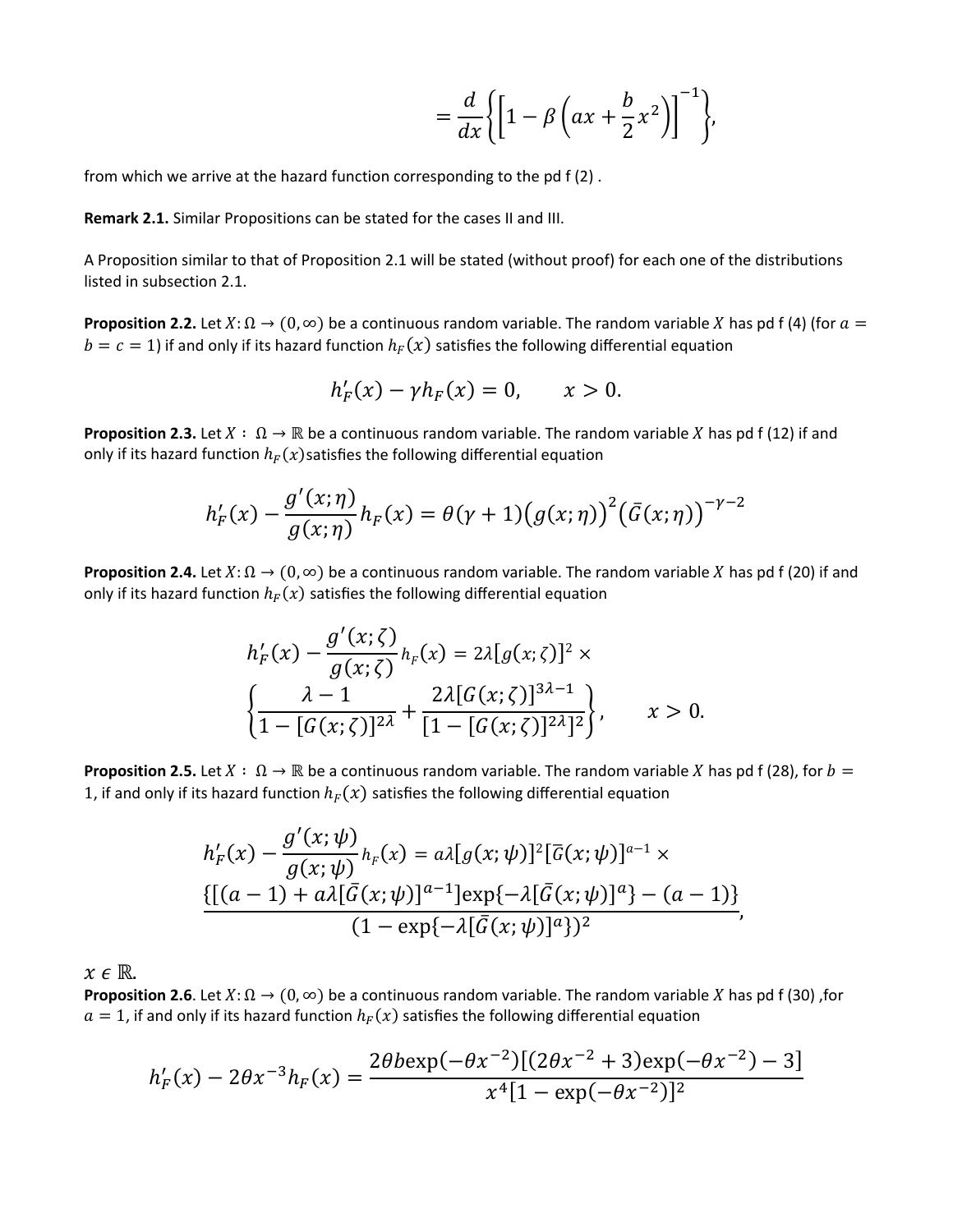**Proposition 2.7.** Let  $X: \Omega \to (0, \infty)$  be a continuous random variable. The random variable X has pd f (34) , for  $a = 1$ , if and only if its hazard function  $h_F(x)$  satisfies the following differential equation

$$
h'_{F}(x) - (\alpha - 1)x^{-1}h_{F}(x) = b\alpha\beta\lambda x^{\alpha-1} \frac{d}{dx} \left\{ \frac{e^{-\beta x^{\alpha}}e^{\lambda e^{-\beta x^{\alpha}}}}{e^{\lambda e^{-\beta x^{\alpha}}}-1} \right\}, \qquad x > 0,
$$

or

$$
h'_{F}(x) + \alpha \beta x^{\beta-1} h_{F}(x) = b \alpha \beta \lambda e^{-\lambda x^{\alpha}} \frac{d}{dx} \left\{ \frac{x^{\alpha-1} e^{\lambda e^{-\beta x^{\alpha}}}}{e^{\lambda e^{-\beta x^{\alpha}}}-1} \right\}, \qquad x > 0.
$$

**Proposition 2.8.** Let  $X : \Omega \to \mathbb{R}$  be a continuous random variable. The random variable X has pd f (40) , for  $\alpha =$ 1, if and only if its hazard function  $h_F(x)$  satisfies the following differential equation

$$
h'_{F}(x) - \frac{g'(x;\eta)}{g(x;\eta)}h_{F}(x) = \alpha\theta(\gamma+1)\big(g(x;\eta)\big)^{2}\big(\bar{G}(x;\eta)\big)^{-\gamma-2}, \qquad x \in \mathbb{R}.
$$

**Proposition 2.9.** Let  $X: \Omega \to (0, \infty)$  be a continuous random variable. The random variable X has pd f (42) ,for  $\alpha = 1$ , if and only if its hazard function  $h_F(x)$  satisfies the following differential equation

$$
h'_{F}(x) - (\beta - 1)x^{-1}h_{F}(x) = \frac{\beta^{2}\lambda^{2}x^{2(\beta - 1)}}{(1 + \lambda + \lambda x^{\beta})^{2}}, \qquad x > 0.
$$

**Proposition 2.10.** Let  $X: \Omega \to (0, \infty)$  be a continuous random variable. The random variable X has pd f (48), if and only if its hazard function  $h_F(x)$  satisfies the following differential equation

$$
h'_{F}(x) + \frac{\tau}{\alpha} \left(\frac{x}{\alpha}\right)^{\tau-1} h_{F}(x) = \frac{\lambda \tau \exp\left(-\left(\frac{x}{\alpha}\right)^{\tau-1}\right)}{\alpha \Gamma(k)} \frac{d}{dx} \left\{ \frac{\left(\frac{x}{\alpha}\right)^{\tau k-1} \left(1 - \gamma_{1}\left[k,\left(\frac{x}{\alpha}\right)^{\tau}\right]\right)^{-1}}{\left(1 - \gamma_{1}\left[k,\left(\frac{x}{\alpha}\right)^{\tau}\right]\right)} \right\}, \qquad x > 0.
$$

**Remark 2.2.** For  $k = 1$ , the above differential equation has the following simpler form

$$
h'_{F}(x) - \frac{\tau - 1}{x} h_{F}(x) = -\frac{\lambda \tau^{2} p \left(\frac{x}{\alpha}\right)^{2(\tau - 1)} \exp\left(-\left(\frac{x}{\alpha}\right)^{\tau}\right)}{\alpha^{2} \left(1 - p \exp\left(-\left(\frac{x}{\alpha}\right)^{\tau}\right)\right)^{2}}, \qquad x > 0.
$$

**Proposition 2.11.** Let  $X: \Omega \to (0, \infty)$  be a continuous random variable. The random variable X, has pd f (50), for  $\lambda = 0$ ,  $\beta = 1$ , if and only if its hazard function  $h_F(x)$  satisfies the following differential equation

$$
h'_{F}(x) - (\mu + x)^{-1}h_{F}(x) = -\frac{\alpha\theta^{3}(\mu + x)}{(\mu\theta + 1 + \theta x)^{2}}, \qquad x > 0.
$$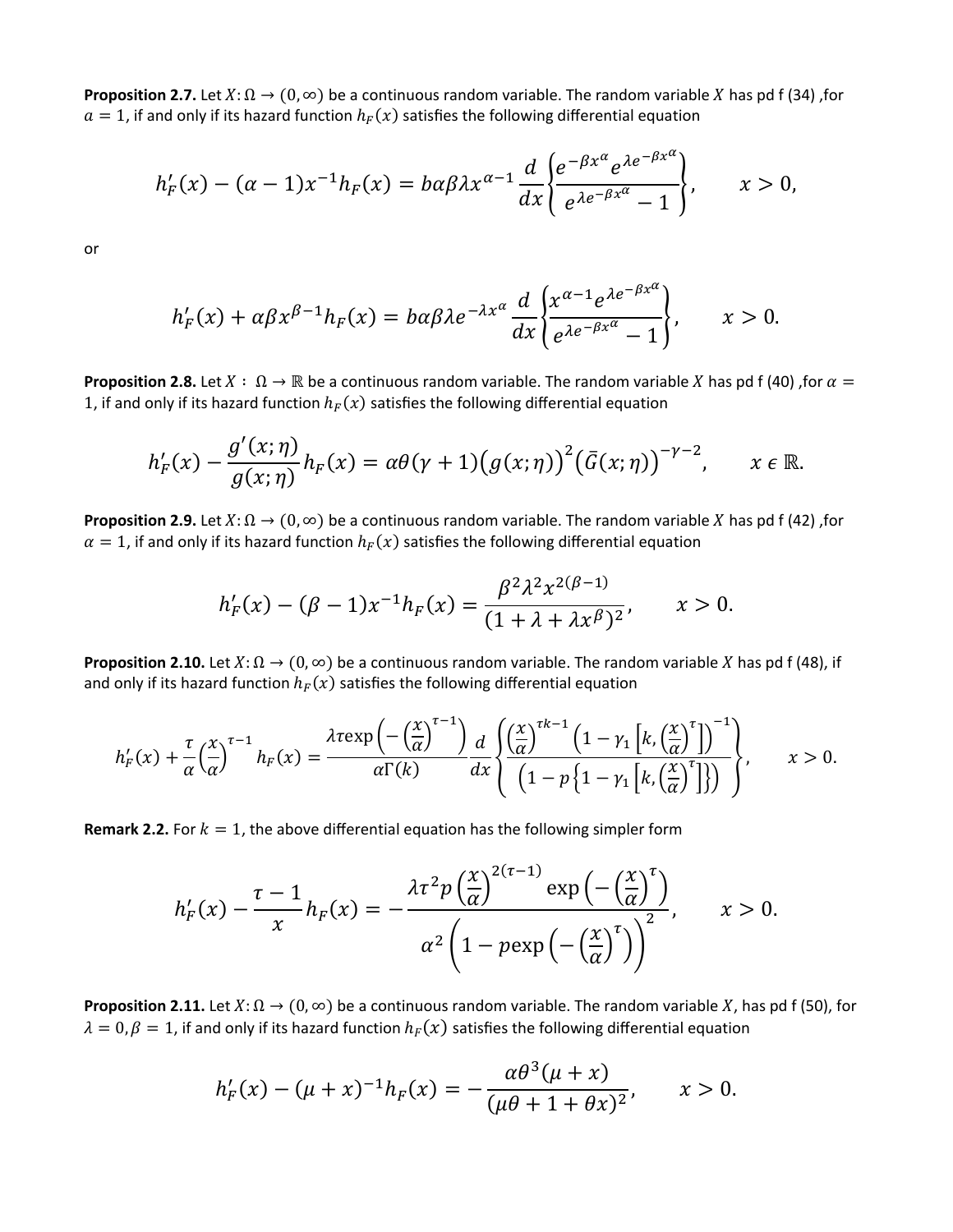**Proposition 2.12.** Let  $X: \Omega \to (0, 1)$  be a continuous random variable. The random variable X, has pd f (53), for  $\lambda = 1$ , if and only if its hazard function  $h_F(x)$  satisfies the following differential equation

$$
h'_{F}(x) - (\beta - 1)x^{-1}h_{F}(x) = \beta(\beta + 1)x^{\beta+1}(1 - x)^{-(\beta+2)}, \qquad x \in (0,1).
$$

**Proposition 2.13**. Let  $X: \Omega \to (0, \infty)$  be a continuous random variable. The random variable X, has pd f (57) if and only if its hazard function  $h_F(x)$  satisfies the following differential equation

$$
h'_{F}(x) - (1 + \beta x)^{-1}h_{F}(x) = -\alpha^{3}\beta(1 + \beta x)(\alpha + \beta + \alpha\beta x)^{-2}, \qquad x > 0.
$$

**Proposition 2.14**. Let  $X: \Omega \to (0, \infty)$  be a continuous random variable. The random variable X, has pd f (63), if and only if its hazard function  $h_F(x)$  satisfies the following differential equation

$$
h'_F(x) - \frac{1}{1 + \lambda x} h_F(x) = -\frac{\alpha^3 \beta (1 + \beta x)}{(\alpha + \beta + \alpha \beta x)^2}, \qquad x > 0.
$$

**Proposition 2.15.** Let  $X: \Omega \to (0, \infty)$  be a continuous random variable. The random variable X, has pd f (65), for  $\nu = 1$ , if and only if its hazard function  $h_F(x)$  satisfies the following differential equation

$$
h'_F(x) - (\beta - 1)x^{-1}h_F(x) = \frac{\nu \beta}{\alpha} \left(\frac{x}{\beta}\right)^{\beta - 1} \frac{d}{dx} \left\{\frac{1 - \lambda + 2\lambda e^{-\left(\frac{x}{\alpha}\right)^{\beta}}}{\lambda - 1 - \lambda e^{-\left(\frac{x}{\alpha}\right)^{\beta}}}\right\}, \qquad x > 0.
$$

**Proposition 2.16.** Let  $X: \Omega \to (0, \infty)$  be a continuous random variable. The random variable X, has pd f (69), for  $\lambda = 1$ , if and only if its hazard function  $h_F(x)$  satisfies the following differential equation

$$
h'_{F}(x)-\frac{\alpha(\beta-1)}{1+\alpha x}h_{F}(x)=0, \qquad x>0.
$$

**Proposition 2.17**. Let  $X: \Omega \to (0, \infty)$  be a continuous random variable. The random variable X, has pd f (71), for  $\theta = 1$ , if and only if its hazard function  $h_F(x)$  satisfies the following differential equation

$$
h'_{F}(x) - (c-1)x^{-1}h_{F}(x) = (1-\alpha)c^{2}x^{2(c-1)}e^{-x^{c}}, \qquad x > 0.
$$

**Proposition 2.18.** Let  $X : \Omega \to \mathbb{R}$  be a continuous random variable. The random variable X, has pd f (73), for  $d =$ 0, if and only if its hazard function  $h_F(x)$  satisfies the following differential equation

$$
h'_{F}(x) - \frac{g'(x;\eta)}{g(x;\eta)} h_{F}(x)
$$
  
= 
$$
\frac{ab(g(x;\eta))^{2}[-\ln(\bar{G}(x;\eta))]^{b-2}\{b-1-\ln(\bar{G}(x;\eta))\}}{(\bar{G}(x;\eta))^{2}}, \quad x \in \mathbb{R}.
$$

**Proposition 2.19.** Let  $X: \Omega \to (0, \infty)$  be a continuous random variable. The random variable X has pd f (80) if and only if its hazard function  $h_F(x)$  satisfies the following differential equation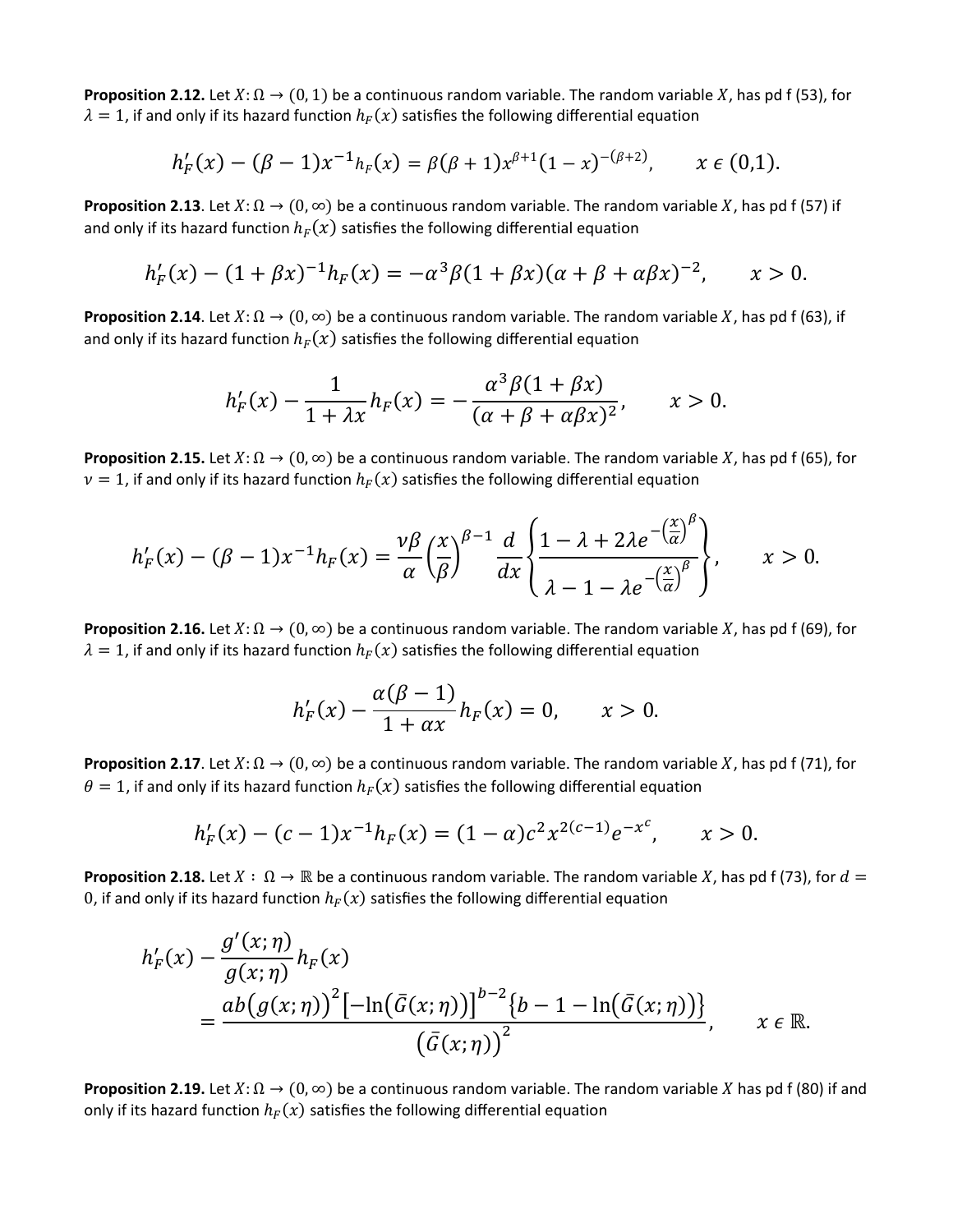$$
h'_{F}(x) - (\lambda - 1)x^{-1}h_{F}(x) = \frac{6\lambda^{2}}{\theta^{2}} \left(\frac{x}{\theta}\right)^{2(\lambda - 1)} e^{-(x/\theta)^{\lambda}}, \qquad x > 0.
$$

2.3 Characterization in Terms of the Reverse (or reversed) Hazard Function The reverse hazard function,  $r_F$ , of a twice differentiable distribution function,  $F$ , is defined as

$$
r_F(x) = \frac{f(x)}{F(x)}, \qquad x \in support \text{ of } F.
$$

In this subsection we present characterizations of EGLFR, McG (for  $b = 1$ ), Kw-TEMW (for  $b = 1$ ,  $\lambda = 0$ ), ALLGE, Po-G, EGGP (for  $a = 1$ ), BIR (for  $b = 1$ ), BWP (for  $b = 1$ ), GMW (for  $a = 1$ ), TW (for  $\lambda = 0$ ), PWR (for  $\mu = 0, \sigma = 1$ ), OLLSN (for  $\mu = 0, \sigma = 1$ ), EGGG (for  $\lambda = 1$ ), ETQL (for  $\lambda = 0$ ), ERK, ETW, ENHD, GWW (for  $\alpha = 1$ ) distributions (without proofs) in terms of the reverse hazard function.

**Proposition 3.1.** Let  $X: \Omega \to (0, \infty)$  be a continuous random variable. The random variable X has pd f (2) (for  $\beta$  < 0) if and only if its reverse hazard function  $r_F(x)$  satisfies the following differential equation

$$
r'_{F}(x) - \frac{b}{a + bx}r_{F}(x) = \alpha(a + bx)\frac{d}{dx}\left\{\frac{\left(1 - \beta\left(ax + \frac{b}{2}x^{2}\right)\right)^{\frac{1}{\beta} - 1}}{1 - \left(1 - \beta\left(ax + \frac{b}{2}x^{2}\right)\right)^{1/\beta}}\right\}, \qquad x > 0.
$$

**Proposition 3.2.** Let  $X: \Omega \to (0, \infty)$  be a continuous random variable. The random variable X has pd f (4) (for  $b = 1$ ) if and only if its reverse hazard function  $r_F(x)$  satisfies the following differential equation

$$
r'_{F}(x) - \gamma r_{F}(x) = \frac{ac\theta^{2}e^{\gamma x} \exp\left(\frac{\theta}{\gamma}(e^{\gamma x} - 1)\right)}{\left(\exp\left(\frac{\theta}{\gamma}(e^{\gamma x} - 1)\right) - 1\right)^{2}}, \qquad x > 0.
$$

**Proposition 3.3.** Let  $X: \Omega \to (0, \infty)$  be a continuous random variable. The random variable X has pd f (6) (for  $b = 1, \lambda = 0$ ) if and only if its reverse hazard function  $r_F(x)$  satisfies the following differential equation

$$
r'_{F}(x) + \left(\theta + \gamma \beta x^{\beta - 1}\right) r_{F}(x) = \alpha a e^{-\left(\theta x + \gamma x^{\beta}\right)} \frac{d}{dx} \left\{\frac{\theta + \gamma \beta x^{\beta - 1}}{1 - e^{-\left(\theta x + \gamma x^{\beta}\right)}}\right\}, \qquad x > 0.
$$

**Proposition 3.4.** Let  $X: \Omega \to (0, \infty)$  be a continuous random variable. The random variable X has pd f (18) if and only if its reverse hazard function  $r_F(x)$  satisfies the following differential equation

$$
r'_{F}(x) + \eta r_{F}(x) = \eta \theta \delta^{\theta} e^{-\eta x} \frac{d}{dx} \left\{ \frac{1}{(1 - e^{-\eta x})[\delta^{\theta} + (1 - e^{-\eta x})^{\theta}]} \right\}, \qquad x > 0.
$$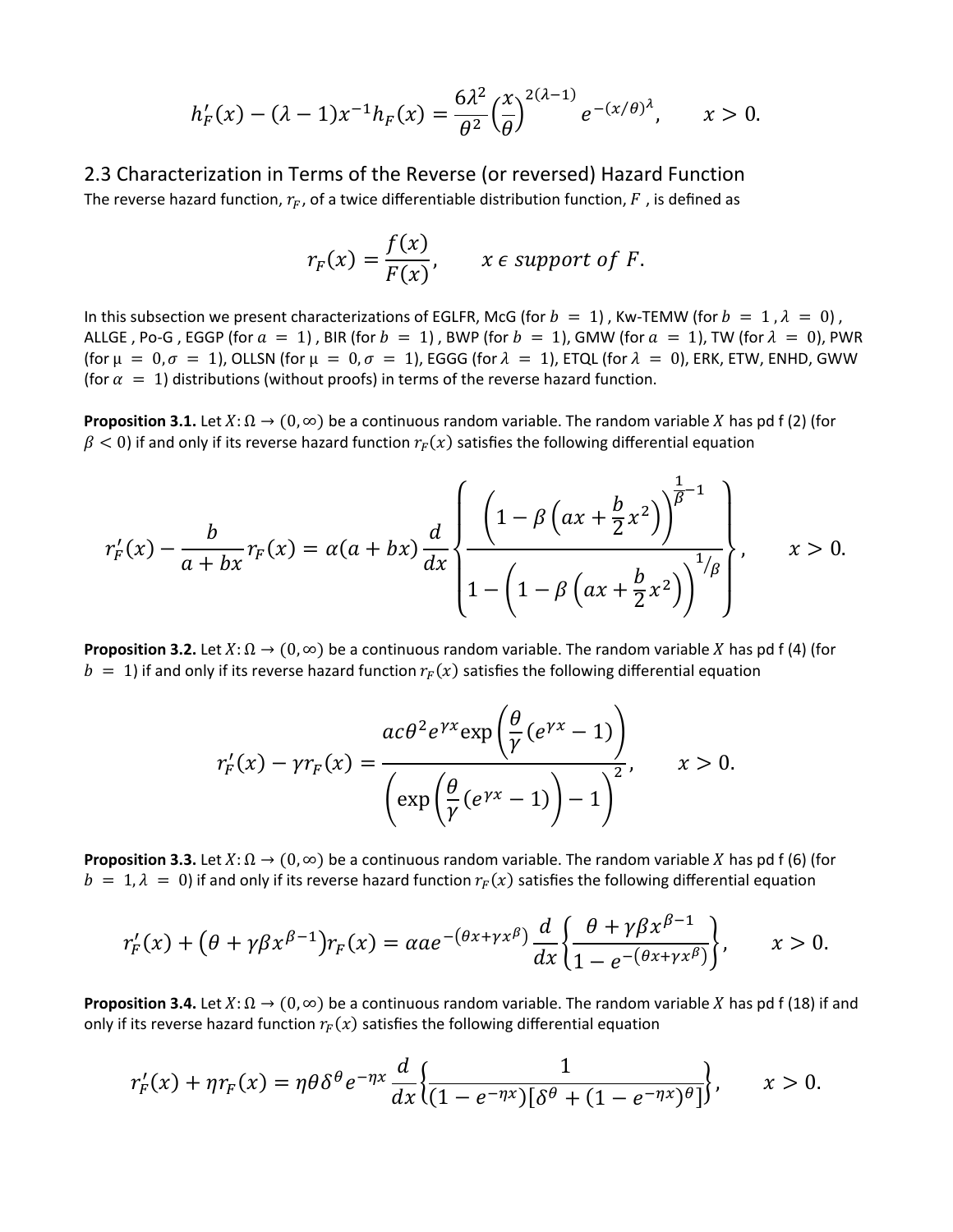**Proposition 3.5.** Let  $X: \Omega \to (0, \infty)$  be a continuous random variable. The random variable X has pd f (20) if and only if its reverse hazard function  $r_F(x)$  satisfies the following differential equation

$$
r'_{F}(x) - \frac{g'(x;\zeta)}{g(x;\zeta)}r_{F}(x) = -\lambda[g(x;\zeta)]^{2} \left\{ \frac{1 - \lambda[g(x;\zeta)]^{\lambda-2} + [G(x;\zeta)]^{\lambda}}{[1 + [G(x;\zeta)]^{\lambda}]^{2}} \right\}, \qquad x > 0.
$$

**Proposition 3.6.** Let  $X : \Omega \to \mathbb{R}$  be a continuous random variable. The random variable X has pd f (24) if and only if its reverse hazard function  $r_F(x)$  satisfies the following differential equation

$$
r'_{F}(x) - \frac{g'(x;\eta)}{g(x;\eta)}r_{F}(x) = -\frac{\theta^{2}[g(x;\eta)]^{2}\exp[\theta G(x;\eta)]}{\{\exp[\theta G(x;\eta)]-1\}}, \qquad x \in \mathbb{R}.
$$

**Proposition 3.7.** Let  $X : \Omega \to \mathbb{R}$  be a continuous random variable. The random variable X has pd f (28) if and only if its reverse hazard function  $r_F(x)$  satisfies the following differential equation

$$
r'_{F}(x) - \frac{g'(x;\psi)}{g(x;\psi)}r_{F}(x) = b(b-1)\lambda[g(x;\psi)]^{2}[G(x;\psi)]^{b-1}
$$

$$
\times \frac{\{[(b-1)-b\lambda[G(x;\psi)]^{b-1}]\exp{\lambda[G(x;\psi)]^{b}}] - (b-1)\}}{(\exp{\lambda[G(x;\psi)]^{b}}) - 1)^{2}},
$$

 $x \in \mathbb{R}$ . **Proposition 3.8.** Let  $X: \Omega \to (0, \infty)$  be a continuous random variable. The random variable X has pd f (30) , for  $b = 1$ , if and only if its reverse hazard function  $r_F(x)$  satisfies the following differential equation

$$
h'_{F}(x) + 3x^{-1}h_{F}(x) = 0, \qquad x > 0.
$$

**Proposition 3.9.** Let  $X: \Omega \to (0, \infty)$  be a continuous random variable. The random variable X has pd f (34) ,for  $b = 1$ , if and only if its reverse hazard function  $r_F(x)$  satisfies the following differential equation

$$
r_F'(x) + \alpha \beta x^{\beta - 1} r_F(x) = a \alpha \beta \lambda e^{-\beta x^{\alpha}} \frac{d}{dx} \left\{ \frac{x^{\alpha - 1} e^{\lambda e^{-\beta x^{\alpha}}}}{e^{\lambda} - e^{\lambda e^{-\beta x^{\alpha}}}} \right\}, \qquad x > 0.
$$

**Proposition 3.10.** Let  $X: \Omega \to (0, \infty)$  be a continuous random variable. The random variable X has pd f (36) ,for  $a = 1$ , if and only if its reverse hazard function  $r_F(x)$  satisfies the following differential equation

$$
r_F'(x) - \lambda r_F(x) = \beta x^{\beta - 2} (\beta - 1 + \lambda x) e^{\lambda x}, \qquad x > 0.
$$

**Proposition 3.11.** Let  $X: \Omega \to (0, \infty)$  be a continuous random variable. The random variable X has pd f (38) ,for  $\lambda = 0$ , if and only if its reverse hazard function  $r_F(x)$  satisfies the following differential equation

$$
r'_{F}(x) + (\theta + 1)x^{-1}r_{F}(x) = \alpha^{2}\beta\theta^{2}x^{-2(\theta+1)}\left(1 + \alpha x^{-\theta}\right)^{-2}, \qquad x > 0.
$$

**Proposition 3.12.** Let  $X : \Omega \to \mathbb{R}$  be a continuous random variable. The random variable X has pd f (44) if and only if its reverse hazard function  $r_F(x)$  satisfies the following differential equation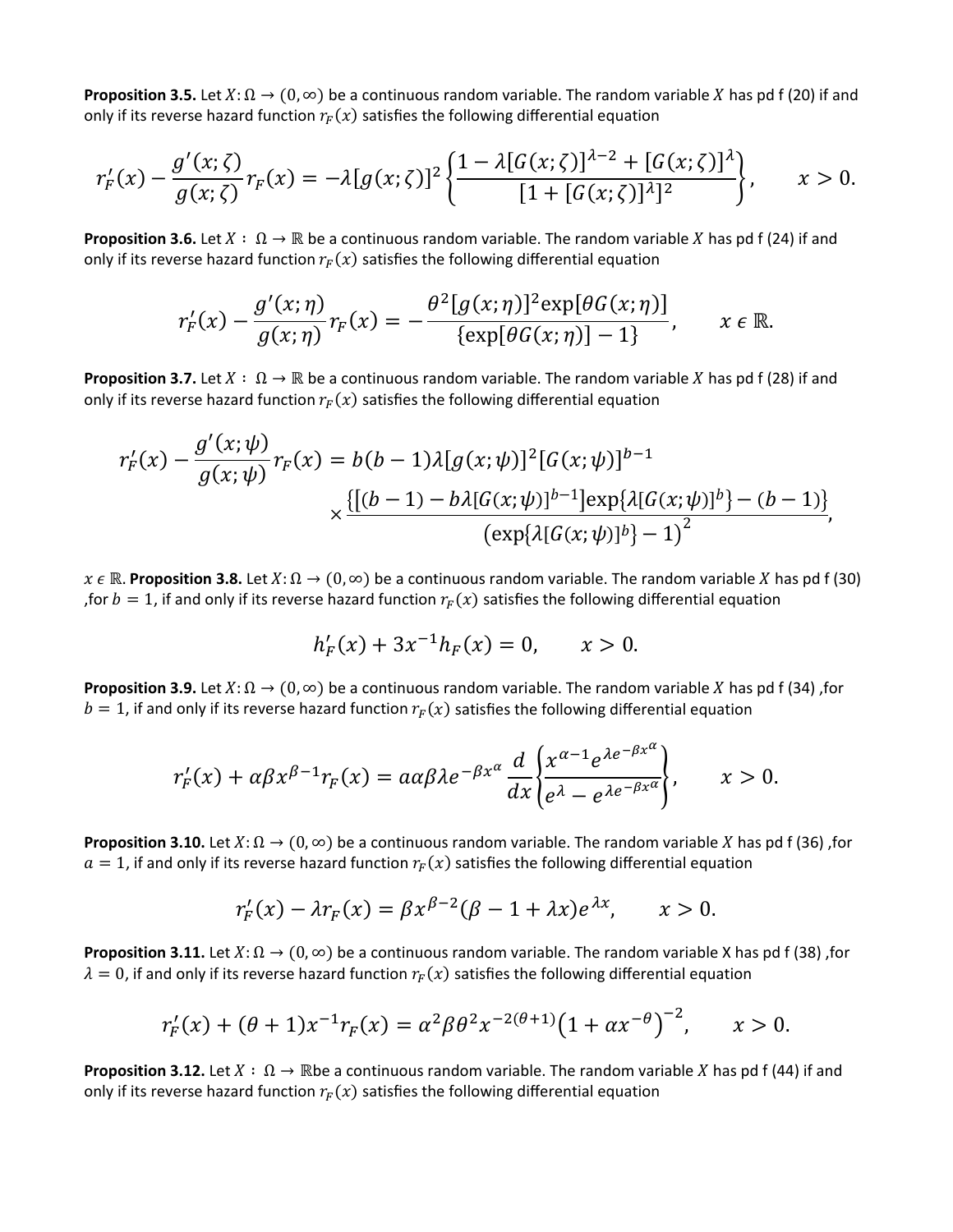$$
r_F'(x) - r_F(x) = \alpha e^x \frac{d}{dx} \bigg\{ \frac{e^{\alpha e^{-x}} - e^x}{e^{\alpha} - e^{\alpha e^{-x}}} \bigg\}, \qquad x \in \mathbb{R}.
$$

**Proposition 3.13.** Let  $X : \Omega \to \mathbb{R}$  be a continuous random variable. The random variable X has pd f (46) if and only if its reverse hazard function  $r_F(x)$  satisfies the following differential equation

$$
r'_{F}(x) - \frac{\lambda \phi(x)}{\Phi(\lambda x)} r_{F}(x) = 2\alpha \Phi(\lambda x) \frac{d}{dx} \left\{ \frac{\phi(x)[\overline{\Phi}_{SN}(x;\lambda)]^{\alpha-1}}{\Phi_{SN}(x;\lambda)[\Phi_{SN}(x;\lambda)]^{\alpha} + [\overline{\Phi}_{SN}(x;\lambda)]^{\alpha} } \right\}, \qquad x \in \mathbb{R}.
$$

**Proposition 3.14**. Let  $X: \Omega \to (0, \infty)$  be a continuous random variable. The random variable X has pd f (48) ,for  $\lambda = 1$ , if and only if its reverse hazard function  $r_F(x)$  satisfies the following differential equation

$$
r'_{F}(x) - \frac{\tau - 1}{x}r_{F}(x) = \frac{\tau(1 - p)\exp\left(-\left(\frac{x}{\alpha}\right)^{\tau}\right)}{\alpha\Gamma(k)}\frac{d}{dx}\left\{\frac{\left(\frac{x}{\alpha}\right)^{\tau k - 1}\left(\gamma_{1}\left[k,\left(\frac{x}{\alpha}\right)^{\tau}\right]\right)^{-1}}{1 - p\left\{1 - \gamma_{1}\left[k,\left(\frac{x}{\alpha}\right)^{\tau}\right]\right\}}, \qquad x > 0.
$$

**Proposition 3.15.** Let  $X: \Omega \to (0, \infty)$  be a continuous random variable. The random variable X has pd f (50), for  $\lambda = 0$ , if and only if its reverse hazard function  $r_F(x)$  satisfies the following differential equation

$$
r'_{F}(x) + \theta r_{F}(x) = \frac{\alpha \beta \theta^{2}}{\mu \theta + 1} e^{-\theta x} \frac{d}{dx} \left\{ \frac{(\mu + x) \left(\frac{\mu \theta + 1 + \theta x}{\mu \theta + 1} e^{-\theta x}\right)^{\alpha - 1}}{1 - \left(\frac{\mu \theta + 1 + \theta x}{\mu \theta + 1}\right)^{\alpha} e^{-\alpha \theta x}} \right\} \ x > 0.
$$

**Proposition 3.16.** Let  $X: \Omega \to (0,1)$  be a continuous random variable. The random variable X has pd f (53), if and only if its reverse hazard function satisfies the following differential equation

$$
r_F'(x) + \frac{\beta x^{\beta-1}}{(1-x)^{\beta+1}} r_F(x) = \lambda \beta \exp\left[-\left(\frac{x}{1-x}\right)^{\beta}\right] \frac{d}{dx} \left\{\frac{x^{\beta-1}(1-x)^{-(\beta+1)}}{1-\exp\left[-\left(\frac{x}{1-x}\right)^{\beta}\right]}\right\}, \qquad x > 0.
$$

**Proposition 3.17.** Let  $X: \Omega \to (0, \infty)$  be a continuous random variable. The random variable X has pd f (65), if and only if its reverse hazard function  $r_F(x)$  satisfies the following differential equation

$$
r'_{F}(x) + \frac{\beta}{\alpha} \left(\frac{x}{\beta}\right)^{\beta-1} r_{F}(x) = \frac{\nu \beta}{\alpha} \frac{d}{dx} \left\{ \frac{\left(\frac{x}{\alpha}\right)^{\beta-1} \left[1 - \lambda + 2\lambda e^{-\left(\frac{x}{\alpha}\right)^{\beta}}\right]}{1 + (\lambda - 1)e^{-\left(\frac{x}{\alpha}\right)^{\beta}} - \lambda e^{-2\left(\frac{x}{\alpha}\right)^{\beta}} \right\}}, \qquad x > 0.
$$

**Proposition 3.18.** Let  $X: \Omega \to (0, \infty)$  be a continuous random variable. The random variable X has pd f (69), if and only if its reverse hazard function  $r_F(x)$  satisfies the following differential equation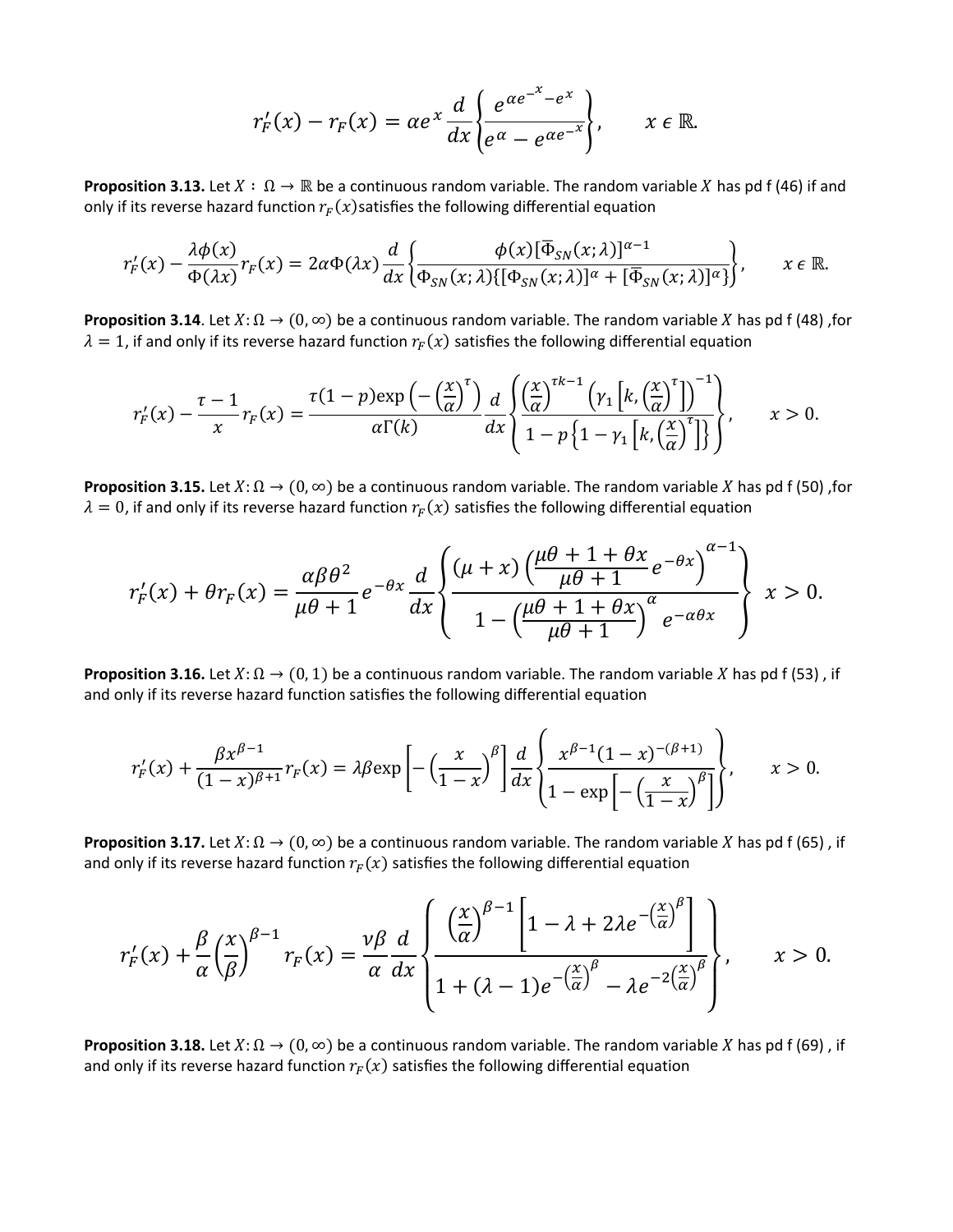$$
r'_{F}(x) + \alpha \beta (1 + \alpha x)^{\beta - 1} r_{F}(x) = \lambda \alpha \beta e^{1 - (1 + \alpha x)^{\beta}} \frac{d}{dx} \left\{ \frac{(1 + \alpha x)^{\beta - 1}}{1 - e^{1 - (1 + \alpha x)^{\beta}}} \right\}, \qquad x > 0.
$$

**Proposition 3.19.** Let  $X: \Omega \to (0, \infty)$  be a continuous random variable. The random variable X has pd f (78), for  $\alpha = 1$ , if and only if its reverse hazard function  $r_F(x)$  satisfies the following differential equation

$$
r'_{F}(x) + \lambda \beta x^{\beta - 1} r_{F}(x)
$$
  
= 
$$
\frac{\lambda \beta (v + 1) x^{\beta - 2} e^{-\lambda x^{\beta}} \left\{ (\beta - 1) \left( 1 - e^{-\lambda x^{\beta}} \right) - \lambda \beta x^{\beta} e^{-\lambda x^{\beta}} \right\}}{\left( 1 - e^{-\lambda x^{\beta}} \right)^{2}}, \qquad x > 0.
$$

## 2.4. Characterization Based on the Conditional Expectation of Certain Function of the Random Variable

In this subsection we employ a single function  $\psi$  (or  $\psi_1$ ) of X and characterize the distribution of X in terms of the truncated moment of  $\psi(X)$  (or $\psi_1(X)$ ). The following propositions have already appeared in Hamedani's previous work (2013), so we will just state them here which can be used to characterize some of the distributions listed in Section 1.

**Proposition H1**. Let  $X: \Omega \to (e, f)$  be a continuous random variable with cd f F. Let  $\psi(x)$  be a differentiable function on  $(e, f)$  with  $\lim_{x\to e^+}\psi(x) = 1$ . Then for  $\delta \neq 1$ ,

$$
E[\psi(X)|X \ge x] = \delta \psi(x), \qquad x \in (e, f),
$$

if and only if

$$
\psi(x) = \left(1 - F(x)\right)^{\frac{1}{\delta} - 1}, \qquad x \in (e, f)
$$

**Proposition H2.** Let  $X: \Omega \to (e, f)$  be a continuous random variable with cd f F . Let  $\psi_1(x)$  be a differentiable function on  $(e, f)$  with  $\lim_{x\to f^-}\psi_1(x) = 1$ . Then for  $\delta_1 \neq 1$ ,

$$
E[\psi_1(X)|X \ge x] = \delta_1 \psi_1(x), \quad x \in (e, f)
$$

Implies

$$
\psi_1(x) = \left(F(x)\right)^{\frac{1}{\delta_1} - 1} \cdot x \in (e, f)
$$

**Remarks 4.1.** (A) For  $(e, f) = (0, \infty)$ ,  $\alpha = 1$ ,  $\psi(x) = \left(1 - \beta \left(\alpha x + \frac{b}{2}x^2\right)\right)$  and  $\delta = \frac{1}{1+\beta}$ , Proposition H1 provides a characterization of EGLFR for  $\beta < 0$  . (B) For  $(e,f)=(0,\infty)$ ,  $\psi_1(x)=1-\left(1-\beta\left(\alpha x+\frac{b}{2}x^2\right)\right)^{1/\beta}$  and  $\delta_1=0$  $\alpha$  $\frac{u}{\alpha+1}$ , Proposition H2 provides a characterization of EGLFR for  $\beta < 0$ . Statements (similar to (A)) and (B) can be made for Cases *II* and *III* as well. (*C*) For  $(e, f) = (0, \infty)$ ,  $b = c = 1$ ,  $\psi(x) = \exp\left(-\frac{\theta}{\gamma}(e^{\gamma x} - 1)\right)$  and,  $\delta =$ 1  $\frac{1}{2}$ , Proposition H1 provides a characterization of McG distribution. (*D*) For  $(e, f) = (0, \infty)$ ,  $\lambda = 0$ ,  $\psi(x) = 1 -$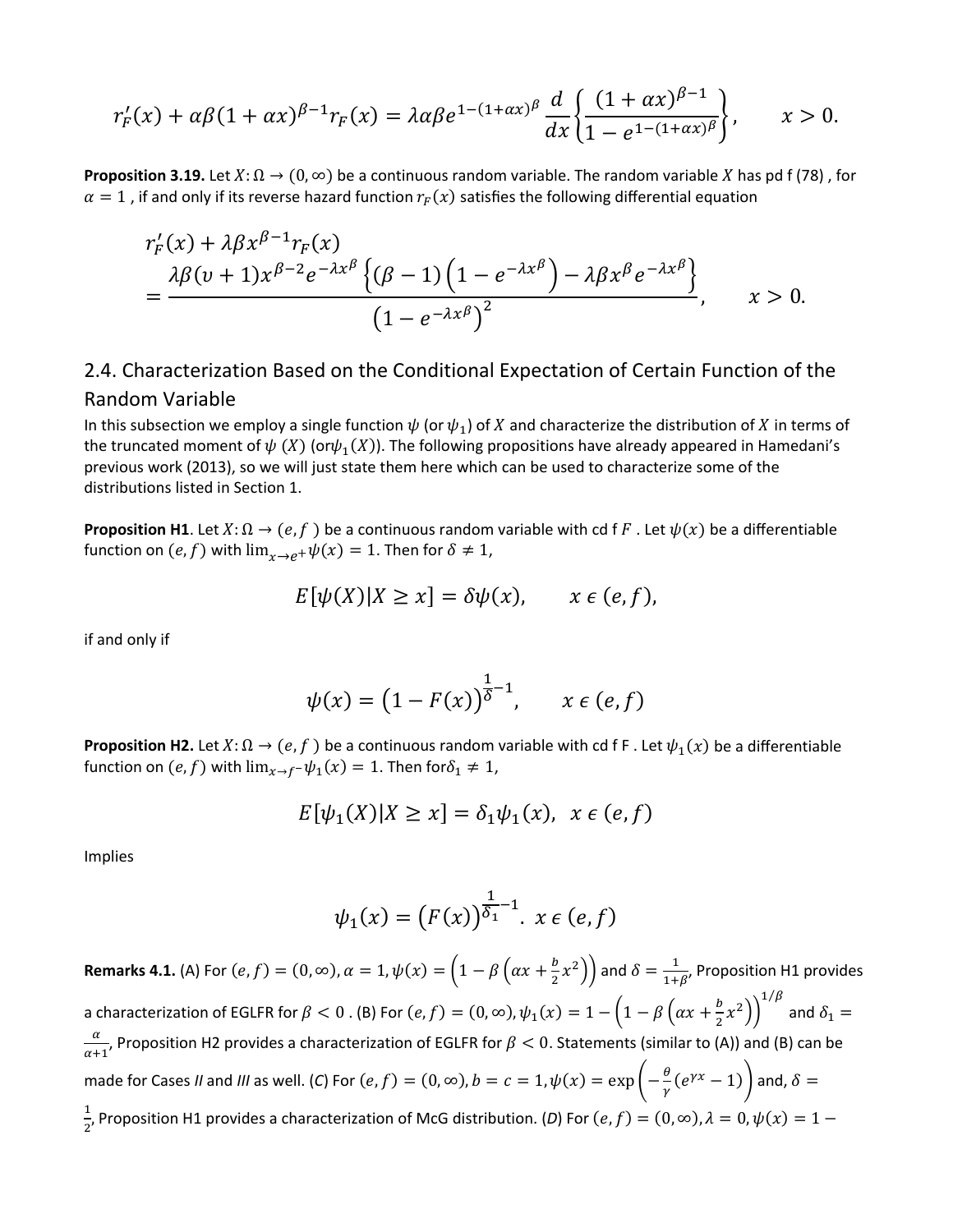$\left[1-e^{-(\theta x+\gamma x^{\beta})}\right]^{\alpha a}$  and  $\delta=\frac{b}{b+1}$ , Proposition H1 provides a characterization of Kw-TEMW distribution. (E) For  $b+1$  $(e,f) = (0,\infty), b = 1, \psi_1(x) = 1 - \exp\left(-\frac{\theta}{\gamma}(e^{\gamma x}-1)\right)$  and  $\delta_1 = \frac{c}{c+1}$ , Proposition H2 provides a characterization of McG distribution. (*F*) For  $(e, f) = (0, \infty)$ ,  $b = 1$ ,  $\lambda = 1$ ,  $\psi_1(x) = 1 - e^{-(\theta x + \gamma x^{\beta})}$  and  $\delta = \frac{\alpha a}{\lambda}$ . Proposition H2 provides a characterization of KW TEMW distribution. (*G*) Eqs. (*e*, *f*) =  $\frac{du}{1+\alpha a}$ , Proposition H2 provides a characterization of Kw-TEMW distribution. (*G*) For  $(e, f) = \mathbb{R}, b = 1, \lambda +$  $0, ψ(x) = e^{1-(\bar{G}(x,\eta))^{-\gamma}}$  and  $\delta = \frac{\theta}{\gamma+\theta}$ , Proposition H1 provides a characterization of Go-G distribution. (*H*) For  $(e, f) = (0, \infty), a = 1, \psi(x) = 1 - \exp(-\theta x^{-2})$  and  $\delta = \frac{b}{b+1}$ , Proposition H1 provides a characterization of BIR distribution. (*I*) For  $(e, f) = (0, \infty)$ ,  $b = 1$ ,  $\psi_1(x) = \exp(-x^{-2})$  and  $\delta_1 = \frac{ab}{a\theta+1}$ , Proposition H2 provides a characterization of BIR distribution. (*J*)  $(e, f) = (0, \infty)$ ,  $a = 1$ ,  $\psi(x) = \frac{1 - e^{\lambda e^{-\beta x^{\alpha}}}}{1 - e^{\lambda}}$  and  $\delta = \frac{b}{b+1}$ , Proposition H1 provides a characterization of BWP distribution. (*K*) For  $(e, f) = (0, \infty)$ ,  $b = 1$ ,  $\psi_1(x) = \frac{e^{\lambda} - e^{\lambda e^{-\beta x^{\alpha}}}}{e^{\lambda} - 1}$  and  $\delta_1 =$  $\overline{a}$  $\frac{u}{a+1}$ , Proposition H2 provides a characterization of BWP distribution. (*L*) For  $(e, f) = (0, \infty)$ ,  $a = 1, \psi(x) =$  $e^{\lambda e^{-\beta x^{\alpha}}}$  and  $\delta=\frac{\alpha}{\alpha+1}$ , Proposition H1 provides a characterization of GMW distribution. (M) For  $(e,f)=$  $\alpha+1$  $(0, \infty)$ ,  $\lambda = 0$ ,  $\psi_1(x) = (1 + \alpha x^{-\theta})^{-1}$  and  $\delta_1 = \frac{\beta}{\beta + 1}$ , Proposition H2 provides a characterization of TD distribution. (*N*) For  $(e, f) = \mathbb{R}$ ,  $\psi_1(x) = 1 - e^{\frac{\theta}{\gamma}(1 - (\bar{G}(x;\eta))^{-\gamma}})$  and  $\delta_1 = \frac{\alpha}{\alpha+1}$ , Proposition H2 provides a characterization of EGG distribution. (*O*) For  $(e, f) = (0, \infty)$ ,  $\alpha = 1$ ,  $\psi(x) = \left(1 + \frac{\lambda}{1+\lambda} x^{\beta}\right)^{1/\lambda} e^{-x^{\beta}}$  and  $\delta = \frac{\lambda}{\lambda+1}$ , Proposition H1 provides a characterization of NEPL distribution. (*P*) For  $(e, f) = (0, \infty)$ ,  $\psi(x) = 1 \gamma_1\left[k,\left(\frac{x}{\alpha}\right)^{\tau}\right]$  $\frac{1}{1-p\left\{1-\gamma_1\left[k,\left(\frac{x}{\alpha}\right)^T\right]\right\}}$  and  $\delta=\frac{\lambda}{\lambda+1}$ , Proposition H1 provides a characterization of EGGG distribution. (*Q*) For  $(e,f)=$  $(0, \infty)$ ,  $\lambda = 0$ ,  $\beta = 1$ ,  $\psi(x) = \left(\frac{\mu\theta + 1 + \theta}{\mu\theta + 1}\right)$  $\frac{d+1+\theta x}{\mu\theta+1}e^{-\theta x}$  and  $\delta=\frac{\alpha}{\alpha+1}$ , Proposition H1 provides a characterization of ETQL distribution. (*R*) For  $(e, f) = (0, \infty)$ , ,  $\psi(x) = \left(\frac{\alpha + \beta + \alpha \beta x}{\alpha + \beta}\right)$  $\int_{1/\alpha}^{1/\alpha} e^{-x}$  and  $\delta = \frac{\alpha}{\alpha+1}$ , Proposition H1 provides a characterization of AEE distribution. (*S* ) For  $(e, f) = (0, 1)$ ,  $\psi(x) = \exp\left[-\left(\frac{x}{1-x}\right)\right]$  $\int_{0}^{\beta}$  and  $\delta = \frac{1}{2}$ , Proposition H1 provides a characterization of ERK distribution. (*T*) For  $(e, f) = (0, \infty)$ ,  $\psi(x) = \left(\frac{\alpha + \beta + \alpha \beta x}{\alpha + \beta}\right)$  $\int_{0}^{1/\alpha} e^{-x}$  and  $\delta = \frac{\alpha}{\alpha+1}$ , Proposition H1 provides a characterization of NEE distribution. (*U*) For  $(e, f) = (0, \infty)$ ,  $\psi_1(x) = 1 - e^{1-(1+\alpha x)\beta}$ and  $\delta = \frac{\lambda}{\lambda+1}$ , Proposition H2 provides a characterization of ENHE distribution. (*V*) For  $(e, f) = \mathbb{R}, \psi(x) =$  $\left(\exp\left\{-\left[-\ln(\bar{G}(x;\eta))\right]^b\right\}\right)$ and  $\delta = \frac{a}{a+1}$ , Proposition H1 provides a characterization of GAW-G distribution. (*W*) For  $(e, f) = (0, \infty)$ ,  $\alpha = 1$ ,  $\psi_1(x) = 1 - e^{-\lambda x^{\beta}}$  and  $\delta_1 = \frac{v+1}{v+2}$ , Proposition H2 provides a characterization of Gww distribution. (*X*) For  $(e, f) = (0, \infty)$ ,  $\psi(x) = e^{-(x/\theta)^A} \left(3 - 2e^{-(x/\theta)^A}\right)$  $\frac{1}{2}$  and  $\delta = \frac{2}{3}$ , PropositionH1 provides a characterization of GB distribution.

#### 3. Infinite Divisibility

Bondesson (1979) showed that all the members of the following families

$$
f(x) = C x^{\beta - 1} (1 + c x^{\alpha})^{-\gamma}, \qquad x > 0, \qquad 0 < \alpha \le 1,
$$
  

$$
f(x) = C x^{\beta - 1} \exp\{-c x^{\alpha}\}, \qquad x > 0, \qquad 0 < |\alpha| \le 1,
$$
 (B<sub>1</sub>)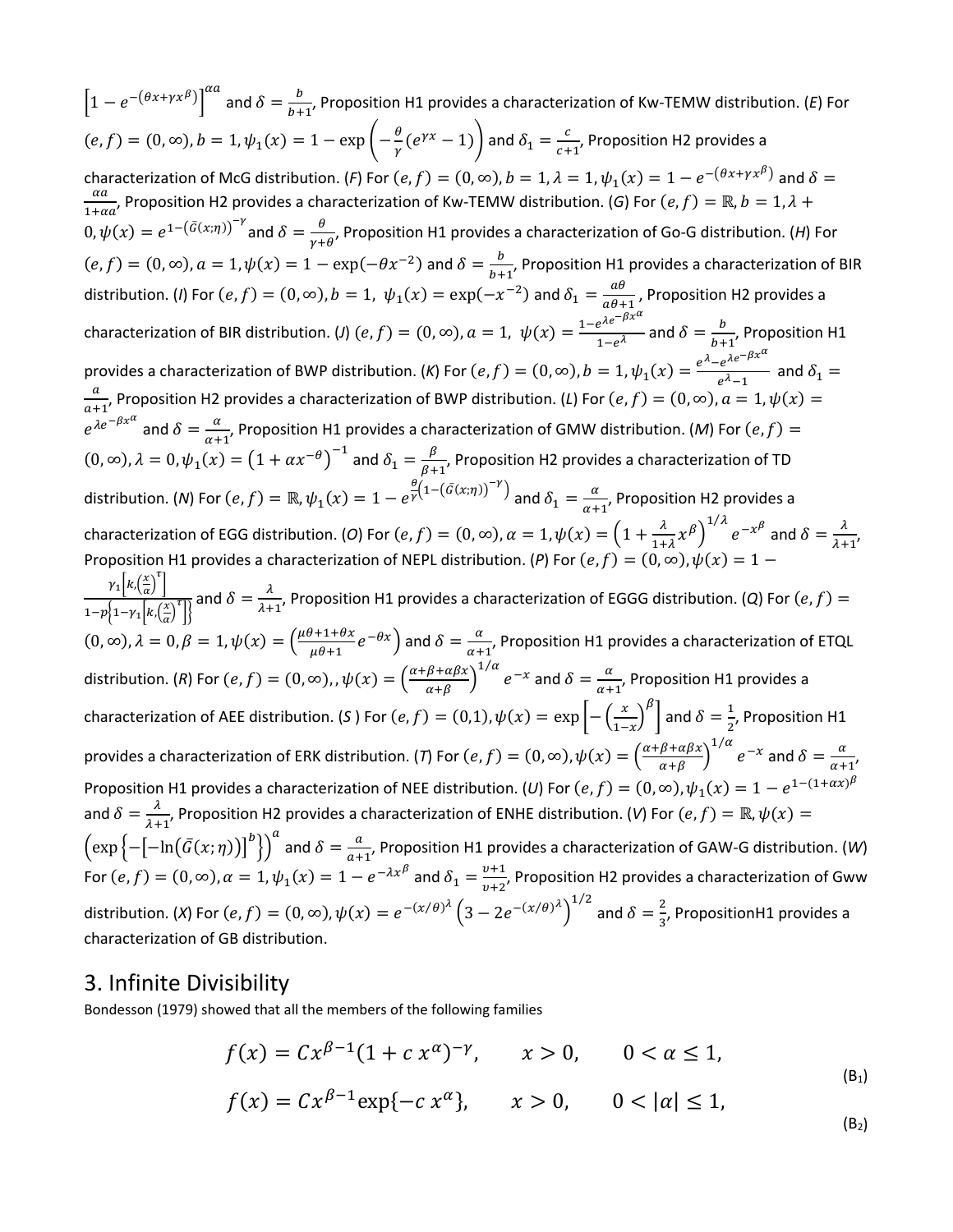$$
f(x) = C x^{\beta - 1} \exp\{-(c_1 x + c_2 x^{-1})\}, \qquad x > 0, -\infty < \beta < \infty,
$$
  

$$
f(x) = C x^{-1} \exp\{-(\log x - \mu)^2/(2\sigma^2)\}, \qquad x > 0,
$$
  
(B<sub>3</sub>)

where the natural restrictions are put on the unspecified parameters, are infinitely divisible. The last one is the lognormal density.

**Remark 3.1.** Bondesson (1992, Theorem 6.2.4) pointed out that multiplying densities ( $B_1$ )−( $B_4$ ) by  $C_1(\delta + x)^{-\nu}$  for  $\delta > 0$ and  $v > 0$ , will result in densities which are also infinitely divisible.

**Remark 3.2.** The distributions, listed in Section 1, whose densities (or densities of their transformations) can be expressed, in view of Remark 3.1, in the form ( $B_2$ ) are: EGLFR for  $\alpha = 1$ ,  $\beta = b = 0$ ; Kw-TEMW for  $\theta = \lambda = 0$ ,  $0 < \beta < 1$ ; the *pdf* of  $Y = e^{-sX}$ , where *X* has TEE distribution with  $a = 2$ ,  $\alpha = 1$ ; BWP for  $a = 1$ ,  $\lambda = 0$  and  $0 < \beta \le 1$ ; GMW for  $a = 1$ ,  $\lambda = 0$ ; AEE  $\alpha \le 1$ ; NEE for  $\alpha \le 1$ . The *pd f* of  $Y = e^{-sX}$ , where *X* has LE distribution can be written in the form of (*B*<sub>1</sub>). The *pd f* of the distribution BIR (for  $b = 1$ ) can be written in the form of (*B*<sub>4</sub>).

#### 4. Concluding Remarks

In designing a stochastic model for a particular modeling problem, an investigator will be vitally interested to know if their model fits the requirements of a specific underlying probability distribution. To this end, the investigator will vitally depend on the characterizations of the selected distribution. A good number of recently introduced distributions which have important applications in many different fields have been mentioned in this work. Certain characterizations of these distributions have been established. We hope that these results will be of interest to the investigators who may believe their models have distributions mentioned here and are looking for justifying the validity of their models. It is known that determining a distribution is infinitely divisible or not via the existing representations is not easy. We have used Bondesson's classifications to show that some of the distributions taken up in this work are infinitely divisible. This could be helpful to some researchers. Finally, we like to mention that the distributions mentioned in this work may be a source of preventing duplications of so called newly proposed distributions.

#### References

- Abd-EAbd-Elrahman, A.M. (2017). A new two-parameter lifetime distribution with decreasing, increasing or upside-down bathtub shaped failure rate. Commun. Statist. Theo. Meth., 46(18), 8865-8880.
- Abdul-Moniem, I.B. (2015). Exponentiated Nadarajah and Haghighi exponential distribution. International j.of Mathematical Analysis and Applications (IJMAA), 2(5), 68-73.
- Abdul-Moniem, I.B., & Abdel-Hameed, H.F. (2012). On exponentiated Lomax distribution. International J. of Mathematical Archive (IJMA), 3(5), 2144-2150.
- Abouelmagd, T.H.M., Hamed, M.S., & Ebraheim, A.E.H.N. (2017). The Poisson-G family of distributions with applications. Pak.j.stat.oper.res. XIII(2), 313-326.
- Al-babtain, A., Fattah, A.A. Ahmed, A-hadi N., & Merovci, F. The Kumaraswamy-transmuted exponentiated modified Weibull distribution. (Commun. Statist. Simulation and Computation, forthcoming).
- Alizadeh, M., Cordeiro, G.M., Pinho, L.G.B., & Ghosh, I. (2017). The Gompertz-G family of distributions. J. Statistical Theory and Practice, 11, 179-207.
- Alizadeh, M., Emadi, M., Doostparast, M., Cordeiro, G.M., Ortega, E.M.M., & Pescim, R. R. (2015). A new family of distributions: The Kumaraswamy odd log-logistic. properties and applications, HJMS, 44 1491-1512.
- Alizadeh, M., MirMostafaee, S.M.T.K., & Ghosh, I. (2017). The new extension of power Lindley distribution for analyzing binomial data. Chilean J.of Statistics, 8(1), 67-86.
- Aryal, G.R., & Yousof, H. M. The exponentiated generalized-G Poisson family of distributions. (Stochastics and Quality Control, forthcoming).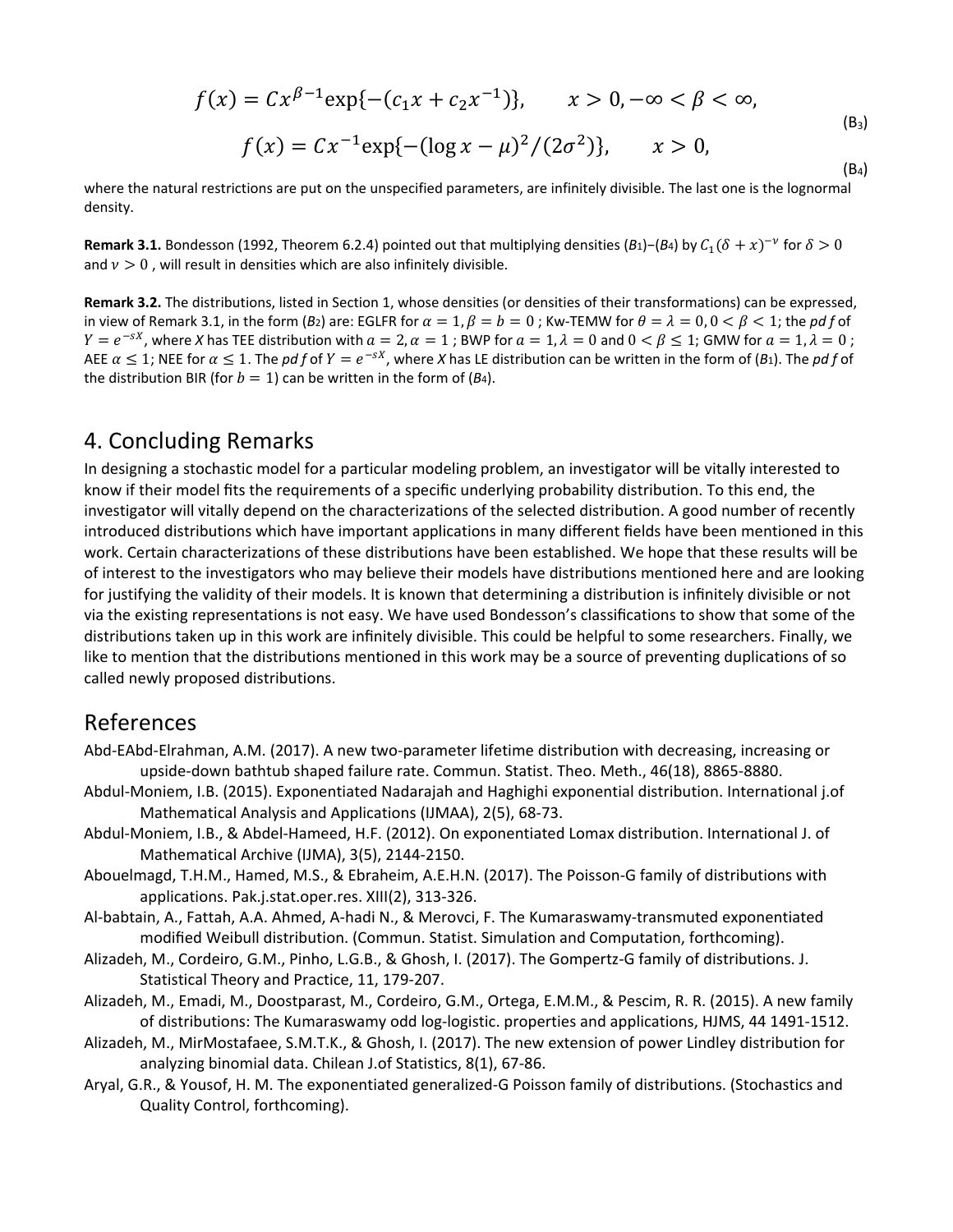- Babu, M.G. (2016). On a generalization of Weibull distribution and its applications. International J. of Statistics and Applications, 6(3), 168-176.
- Bidram, H., Alamatsaz, M.H., & Nehoukhou, V. (2015). On an extension of exponentiated Weibull distribution. Commun. Statist. Theo-Meth. 44, 1389-1404.
- Bortolini, J., Pascoa, M.A.R., de Lima, R.R., & Oliveira, A.C.S. (2017). The extended generalized gamma geometric distribution. IJSP, 6(4), 48-69.
- Chung, Y., Dey, D.K., & Jung, M. (2017). The exponentiated inverse Weibull geometric distribution. PJS, 33(3), 161-178.
- Cordeiro, G.M., Alizadeh, M., Nascimento, A.D.C., & Rasekhi, M. (2016). The exponentiated Gompertz family of distributions: properties and applications. Chilean J.of Statistics, 7(2), 29-50.
- Cordeiro, G.M., Alizadeh, M., & Ortega, E.M.M., The exponentiated half-logistic family of distributions: properties and applications. J. of Probability and Statistics, Article ID 864396: 1-21.
- Cordeiro, G.M., Alizadeh, M. and Pinho, L.G.B. (2016). The type I half-logistics family of distributions. J. Statistical Computation and Simulation, 86, 707-728.
- Cordeiro, G.M., Aristiz´abal, W.D., Su´arez, D.M., & Lozano, S. (2015). The gamma modified Weibull distribution. Chilean J.of Statistics, 6(1), 37-48.
- da Silva Braga, A., Cordeiro, G.M., & Ortega, E.M.M., A new skew-bimodal distribution with applications. (Commun. Statist. Theo-Meth. forthcoming).
- Elbatal, I., & Aryal, G. (2015). Transmuted Dagum distribution with applications. Chilean J.of Statistics, 6(2), 31- 45.
- Elbatal, I., El Gebaly, Y.M., & Amin, E.A. (2017).The beta generalized inverse Weibull geometric distribution and its applications, Pak.j.stat.oper.res. XIII(1), 75-90.
- Elbatal, I., Mansour, M.M., & Ahsanullah, M. (2016). The additive Weibull-geometric distribution: theory and applications. JSTA, 15, 125-141.
- Gl¨anzel, W. A characterization theorem based on truncated moments and its application to some distribution families, Mathematical Statistics and Probability Theory (Bad Tatzmannsdorf, 1986). Vol. B, Reidel, Dordrecht, 1987, 75–84.
- Gl¨anzel, W. (1990). Some consequences of a characterization theorem based on truncated moments. Statistics: A Journal of Theoretical and Applied Statistics, 21(4),613–618.
- Gl¨anzel, W., & Hamedani, G.G. (2001). Characterizations of univariate continuous distributions. Studia Sci. Math. Hungar., 37,83-118.
- G´omez, Y.M., Bolfarine, H., & G´omez, H.W. (2014). A new extension of the exponential distribution. Revista Colombiana de Estadistica 37(1), 25-34.
- Gomes, A.E., Da-Silva, C.Q., & Cordeiro, G.M. (2015). The exponentiated G Poisson model. Commun. Statist. Theo Meth 44 4217-4240.
- Hamedani, G.G. (2016). On characterizations and infinite divisibility of recently introduced distribution. SMH, 53(4), 467-511.
- Hamedani, G.G. (2013). On certain generalized gamma convolution distributions II, Technical Report No. 484, MSCS, Marquette University.
- Hamedani, G.G. (2017). Characterizations and infinite divisibility of certain 2016-2017 univariate continuous distributions II. IMF (International Mathematical Forum). 12(12), 565-609.
- Hamedani, G.G., & Safavimanesh, F. (2017). Characterizations and infinite divisibility of certain 2016 univariate continuous distributions. IMF, 12(5), 195-228.
- Hami Golzar, N., Ganji, M., & Bevrani, H. (2017). The Lomax-exponential distribution, some properties and applications, JSRI (J. of Statistical Research of Iran), 13, 131-153.
- Hassan, A.S., Elgarhy, M., & Shakil, M. (2017). Type II half logistic family of distributions with applications. Pak.j.stat.oper.res. XIII(2), 245-264.
- Hassan, A.S., Hameed, S.E., Maiti, S.S., & Promanik, S. (2017). The generalized additive Weibull-G family of distributions. IJSP, 6(5), 65-83.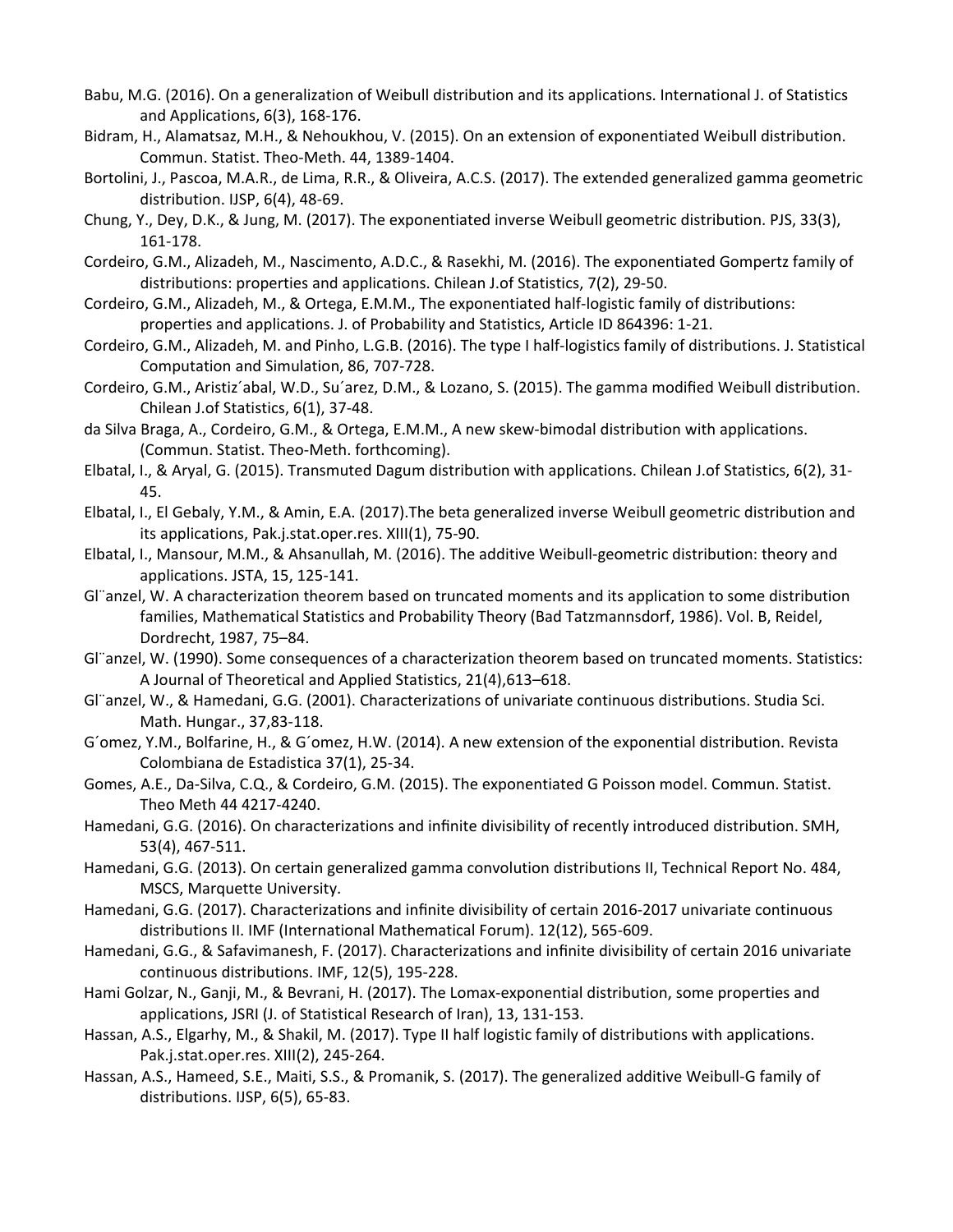- Kazemi, M.R., Jafari, A.A., & Tahmasebi, S. (2017). An extension of the generalized linear failure rate distribution. Commun. Statist. Theo-Meth 46(16), 7916-7933.
- Khan, M.S., & King, R., (2016). New generalized inverse Weibull distribution for lifetime modeling. Communications for Statistical Applications and Methods, 23, 147-161.
- Khan, M.S. , King, R., & Hudson, I.L. (2017), Transmuted new generalized inverse Weibull distribution. Pak.j.stat.oper.res. XIII(2), 227-296.
- Kharazmi, O., (2016). Generalized weighted Weibull distribution. J. of Mathematical Extension, 10(3), 89-118.
- Kharazmi, O., Mahdavi, A., & Fathizadeh, M., Generalized weighted exponential distribution. (Commun. Statist. Simulation and Computation, forthcoming).
- Kharazmi, O., & Jabbari, L. (2017). A new weighted exponential distribution and its application to the complete and censored data. Gazi University J. of Science, 30(2), 219-236.
- Kumar, C.S., & Dharmaja, S.H.S. (2017). The exponentiated reduced Kies distribution: properties and applications. Commun. Statist. Theo. Meth., 46(17), 8778-8790.
- Le˜ao, J., Saulo, H., Bourguignon, M., Cintra, R., Rˆego, L., & Cordeiro, G. (2013). On some properties of the beta inverse Rayleigh distribution. Chilean J.of Statistics, 4(2), 111-131.
- Mahdavi, A., & Silva, G.O. (2017). A method o expand family of continuous distributions based on truncated distributions. JSRI, 13, 231-247.

Mead, M.E.,(2015). The Kumaraswamy exponentiated Burr XII distribution and its applications. Pak.j.stat.oper.res. XI(2), 138-148.

- Najarzadegan, H., Alamatsaz, M.H., & Hayati, S. (2017). Truncated Weibull-G more flexible and more reliable that beta-G distributions. IJSP, 6(5), online 1-17.
- Nofal, Z.M., El Gebaly (2017). The generalized transmuted Weibull distribution for lifetime data. Pak.j.stat.oper.res. XIII(2), 355-378.
- Nofal, Z.M., El Gebaly, Y.M., Altun, E., Alizadeh, M., & Butt, N.S. (2017). The transmuted geometric-Weibull distribution: properties, characterizations and regression models. Pak.j.stat.oper.res. XIII(2), 395-416.
- Okorie, I.E., Akpanta, A.C., Ohakwe, J., Chikezie, D.C., Onyemachi, C.U., & Obi, E.O. (2017). The adjusted loglogistic generalized exponential distribution with application to lifetime data. IJSP, 6(4), 1-15.
- Pascoa, M.A.R., de Paiva, C.M.M., Cordeiro, G.M., & Ortega, E.M.M. (2013). The log-Kumaraswamy generalized gamma regression model with application to chemical dependency data. JDS, 11, 781-818.
- Percontini, A., Blas, B., & Cordeiro, G. (2013). The beta Weibull Poisson distribution. Chilean J.of Statistics, 4(2), 3-26.
- Preda, V. (2017). Exponentiated transmuted quasi Lindley distribution. IJRT, 7(2), 25-31.
- Roozegar, R., Tahmasebi, S., & Jafari, A. A. (2017). The McDonald Gompertz distribution: Properties and applications. Commun. Statist. Simulation and Computation, 46(5), 3341-3355.
- Shakhatreh, M. K. (2012). A two-parameter of weighted exponential distributions. SPL, 82, 252-261.
- Vigas, V. P., Silva, G. O., & Louzada, F. (2017). The Poisson-Weibull regression model. Chilean J.of Statistics, 8(1), 25-51.

# Appendix A

Theorem 1. Let  $(\Omega, \mathcal{F}, P)$  be a given probability space and let  $H = [a, b]$  be an interval for some  $d < b(a = b)$  $-\infty$ ,  $b = \infty$  might as well be allowed. Let  $X: \Omega \to H$  be a continuous random variable with the distribution function F and let  $q_1$  and  $q_2$  be two real functions defined on H such that

$$
\boldsymbol{E}[q_2(X)|X \ge x] = \boldsymbol{E}[q_1(X)|X \ge x] \xi(x), \qquad x \in H,
$$

is defined with some real function η. Assume that  $q_1, q_2, \epsilon, C^1(H), \xi \epsilon C^2(H)$  and F is twice continuously differentiable and strictly monotone function on the set H. Finally, assume that the equation  $\xi q_1 = q_2$  has no real solution in the interior of H. Then F is uniquely determined by the functions  $q_1$ ,  $q_2$  and  $\xi$ , particularly